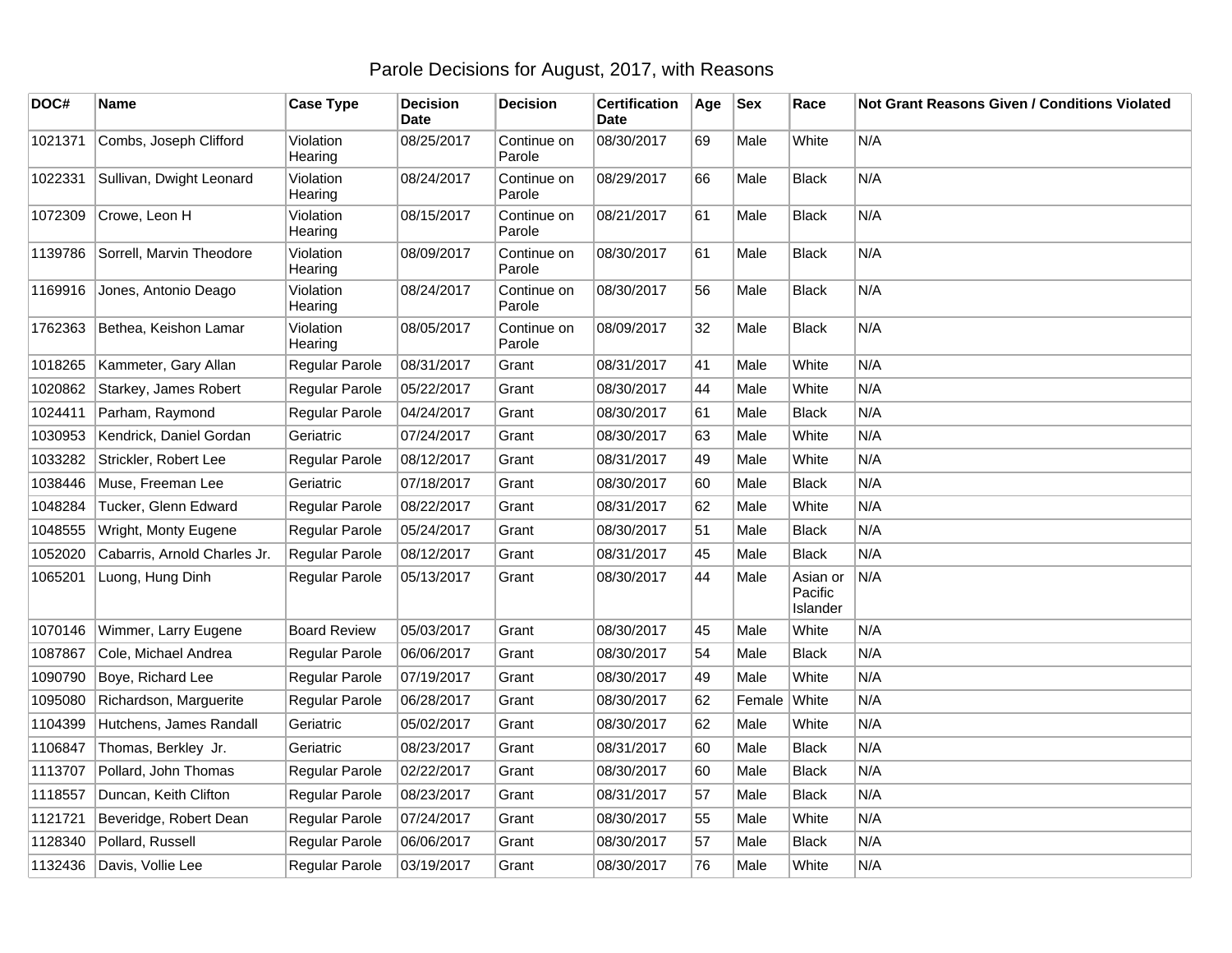| DOC#    | <b>Name</b>                           | <b>Case Type</b>      | <b>Decision</b><br><b>Date</b> | <b>Decision</b> | <b>Certification</b><br><b>Date</b> | Age | <b>Sex</b> | Race         | <b>Not Grant Reasons Given / Conditions Violated</b>                                                                                                        |
|---------|---------------------------------------|-----------------------|--------------------------------|-----------------|-------------------------------------|-----|------------|--------------|-------------------------------------------------------------------------------------------------------------------------------------------------------------|
| 1134999 | Stewart, Ronald Christopher           | Regular Parole        | 08/25/2017                     | Grant           | 08/31/2017                          | 49  | Male       | Black        | N/A                                                                                                                                                         |
| 1141040 | Scott, Frank Paulding                 | Regular Parole        | 05/03/2017                     | Grant           | 08/30/2017                          | 52  | Male       | Black        | N/A                                                                                                                                                         |
| 1141944 | Kemp, Donald Rozonia                  | Regular Parole        | 06/06/2017                     | Grant           | 08/30/2017                          | 49  | Male       | Black        | N/A                                                                                                                                                         |
| 1154993 | Mcwilliam, Paul Malachi               | Regular Parole        | 03/31/2017                     | Grant           | 08/31/2017                          | 45  | Male       | Black        | N/A                                                                                                                                                         |
| 1166585 | Mazza, Claude Henry                   | Regular Parole        | 07/27/2017                     | Grant           | 08/30/2017                          | 57  | Male       | White        | N/A                                                                                                                                                         |
| 1168874 | Bouie, Darren Eugene                  | <b>Regular Parole</b> | 08/10/2017                     | Grant           | 08/31/2017                          | 49  | Male       | <b>Black</b> | N/A                                                                                                                                                         |
| 1169490 | Wyche, Tyrone Jethro                  | Regular Parole        | 07/06/2017                     | Grant           | 08/30/2017                          | 68  | Male       | <b>Black</b> | N/A                                                                                                                                                         |
| 1172470 | Foote, Edward Earl                    | Regular Parole        | 05/27/2017                     | Grant           | 08/31/2017                          | 64  | Male       | Black        | N/A                                                                                                                                                         |
| 1179269 | Vanfleet, Steven Oscar                | Regular Parole        | 04/03/2017                     | Grant           | 08/30/2017                          | 40  | Male       | White        | N/A                                                                                                                                                         |
| 1416132 | Poole, Thomas Taylor                  | Geriatric             | 08/12/2017                     | Grant           | 08/31/2017                          | 69  | Male       | Black        | N/A                                                                                                                                                         |
| 1000403 | Miller, Jeffrey Ted                   | <b>Regular Parole</b> | 08/22/2017                     | Not Grant       | 08/25/2017                          | 56  | Male       | White        | Crimes committed - Sex Assault, Rape; Rape:<br>Intercourse By Force/Threat/Intimidation; Malicious<br>Wounding                                              |
|         |                                       |                       |                                |                 |                                     |     |            |              | Release at this time would diminish seriousness of<br>crime                                                                                                 |
|         |                                       |                       |                                |                 |                                     |     |            |              | Serious nature and circumstances of your offense(s).                                                                                                        |
|         |                                       |                       |                                |                 |                                     |     |            |              | The Board concludes that you should serve more of<br>your sentence prior to release on parole.                                                              |
|         |                                       |                       |                                |                 |                                     |     |            |              | Your prior failure(s) and/or convictions while under<br>community supervision indicate that you are unlikely<br>to comply with conditions of release.       |
| 1000454 | Stevenson, Joe                        | Regular Parole        | 08/29/2017                     | Not Grant       | 08/31/2017                          | 65  | Male       | Black        | Release at this time would diminish seriousness of<br>crime                                                                                                 |
|         |                                       |                       |                                |                 |                                     |     |            |              | Serious nature and circumstances of your offense(s).                                                                                                        |
|         |                                       |                       |                                |                 |                                     |     |            |              | The Board concludes that you should serve more of<br>your sentence prior to release on parole.                                                              |
|         |                                       |                       |                                |                 |                                     |     |            |              | The Board considers you to be a risk to the<br>community.                                                                                                   |
| 1001506 | Runnebohm, John Robert Jr.            | Geriatric             | 08/12/2017                     | Not Grant       | 08/17/2017                          | 60  | Male       | White        | Release at this time would diminish seriousness of<br>crime                                                                                                 |
|         |                                       |                       |                                |                 |                                     |     |            |              | The Board concludes that you should serve more of<br>your sentence prior to release on parole.                                                              |
|         |                                       |                       |                                |                 |                                     |     |            |              | The Board considers you to be a risk to the<br>community.                                                                                                   |
|         |                                       |                       |                                |                 |                                     |     |            |              | You need further participation in institutional work<br>and/or educational programs to indicate your positive<br>progression towards re-entry into society. |
| 1004891 | Mccauley, James Madison III Geriatric |                       | 08/10/2017                     | Not Grant       | 08/17/2017                          | 65  | Male       | White        | Crimes committed - Aggravated Sexual Battery;<br>Aggravated Sexual Battery; Aggravated Sexual<br><b>Battery</b>                                             |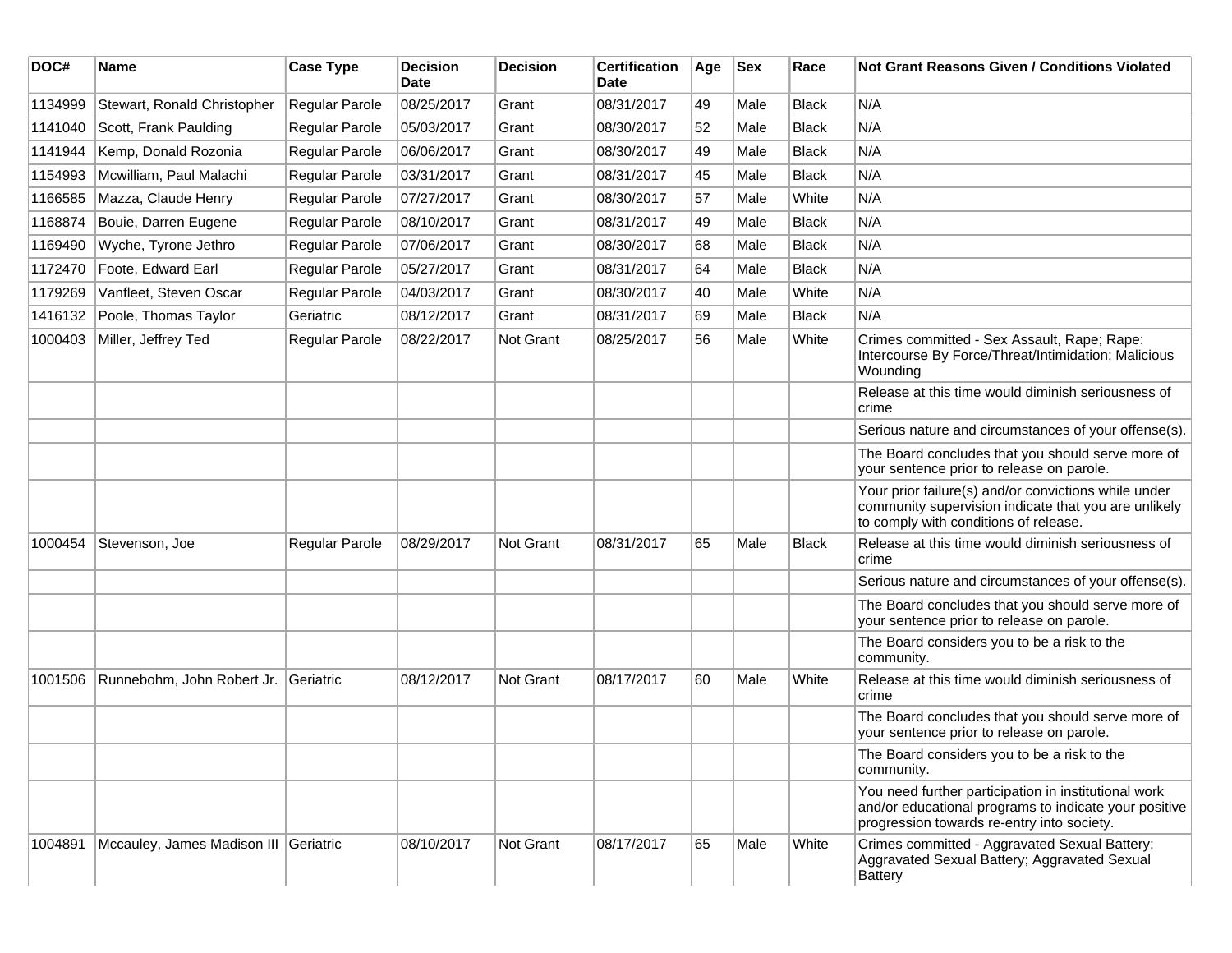| DOC#    | Name                                  | <b>Case Type</b>      | <b>Decision</b><br><b>Date</b> | <b>Decision</b>  | <b>Certification</b><br>Date | Age | <b>Sex</b> | Race  | Not Grant Reasons Given / Conditions Violated                                                                                                         |
|---------|---------------------------------------|-----------------------|--------------------------------|------------------|------------------------------|-----|------------|-------|-------------------------------------------------------------------------------------------------------------------------------------------------------|
| 1004891 | Mccauley, James Madison III Geriatric |                       | 08/10/2017                     | <b>Not Grant</b> | 08/17/2017                   | 65  | Male       | White | Release at this time would diminish seriousness of<br>crime                                                                                           |
|         |                                       |                       |                                |                  |                              |     |            |       | Serious nature and circumstances of your offense(s).                                                                                                  |
|         |                                       |                       |                                |                  |                              |     |            |       | The Board concludes that you should serve more of<br>your sentence prior to release on parole.                                                        |
|         |                                       |                       |                                |                  |                              |     |            |       | The Board considers you to be a risk to the<br>community.                                                                                             |
| 1005460 | Carter, James D                       | Regular Parole        | 08/28/2017                     | <b>Not Grant</b> | 08/31/2017                   | 47  | Male       | Black | History of substance abuse.                                                                                                                           |
|         |                                       |                       |                                |                  |                              |     |            |       | Release at this time would diminish seriousness of<br>crime                                                                                           |
|         |                                       |                       |                                |                  |                              |     |            |       | Serious nature and circumstances of your offense(s).                                                                                                  |
|         |                                       |                       |                                |                  |                              |     |            |       | The Board concludes that you should serve more of<br>your sentence prior to release on parole.                                                        |
|         |                                       |                       |                                |                  |                              |     |            |       | You need to show a longer period of stable<br>adjustment.                                                                                             |
|         |                                       |                       |                                |                  |                              |     |            |       | Your prior failure(s) and/or convictions while under<br>community supervision indicate that you are unlikely<br>to comply with conditions of release. |
|         |                                       |                       |                                |                  |                              |     |            |       | Your record of institutional infractions indicates a<br>disregard for rules and that you are not ready to<br>conform to society.                      |
| 1008479 | Dock, James Thomas                    | <b>Regular Parole</b> | 07/31/2017                     | Not Grant        | 08/04/2017                   | 54  | Male       | Black | Conviction of a new crime while incarcerated                                                                                                          |
|         |                                       |                       |                                |                  |                              |     |            |       | Crimes committed - Homicide-Capital; Robbery;<br>Malicious Wounding                                                                                   |
|         |                                       |                       |                                |                  |                              |     |            |       | History of violence.                                                                                                                                  |
|         |                                       |                       |                                |                  |                              |     |            |       | Release at this time would diminish seriousness of<br>crime                                                                                           |
|         |                                       |                       |                                |                  |                              |     |            |       | Serious nature and circumstances of your offense(s).                                                                                                  |
|         |                                       |                       |                                |                  |                              |     |            |       | The Board concludes that you should serve more of<br>your sentence prior to release on parole.                                                        |
| 1009725 | Painter, Nathaniel Ray                | <b>Regular Parole</b> | 08/28/2017                     | <b>Not Grant</b> | 08/31/2017                   | 75  | Male       | White | Considering your offense and your institutional<br>records, the Board concludes that you should serve<br>more of your sentence before being paroled.  |
|         |                                       |                       |                                |                  |                              |     |            |       | Crimes committed - Aggravated Sexual Battery;<br>Aggravated Sexual Battery; Forcible Sodomy                                                           |
|         |                                       |                       |                                |                  |                              |     |            |       | Release at this time would diminish seriousness of<br>crime                                                                                           |
|         |                                       |                       |                                |                  |                              |     |            |       | The Board considers you to be a risk to the<br>community.                                                                                             |
| 1010606 | Steptoe, Tommy Ricardo                | Geriatric             | 08/11/2017                     | Not Grant        | 08/17/2017                   | 64  | Male       | Black | Crimes committed - Rape: Intercourse By<br>Force/Threat/Intimidation; Sodomy: By Force Or<br>Victim Helplessness                                      |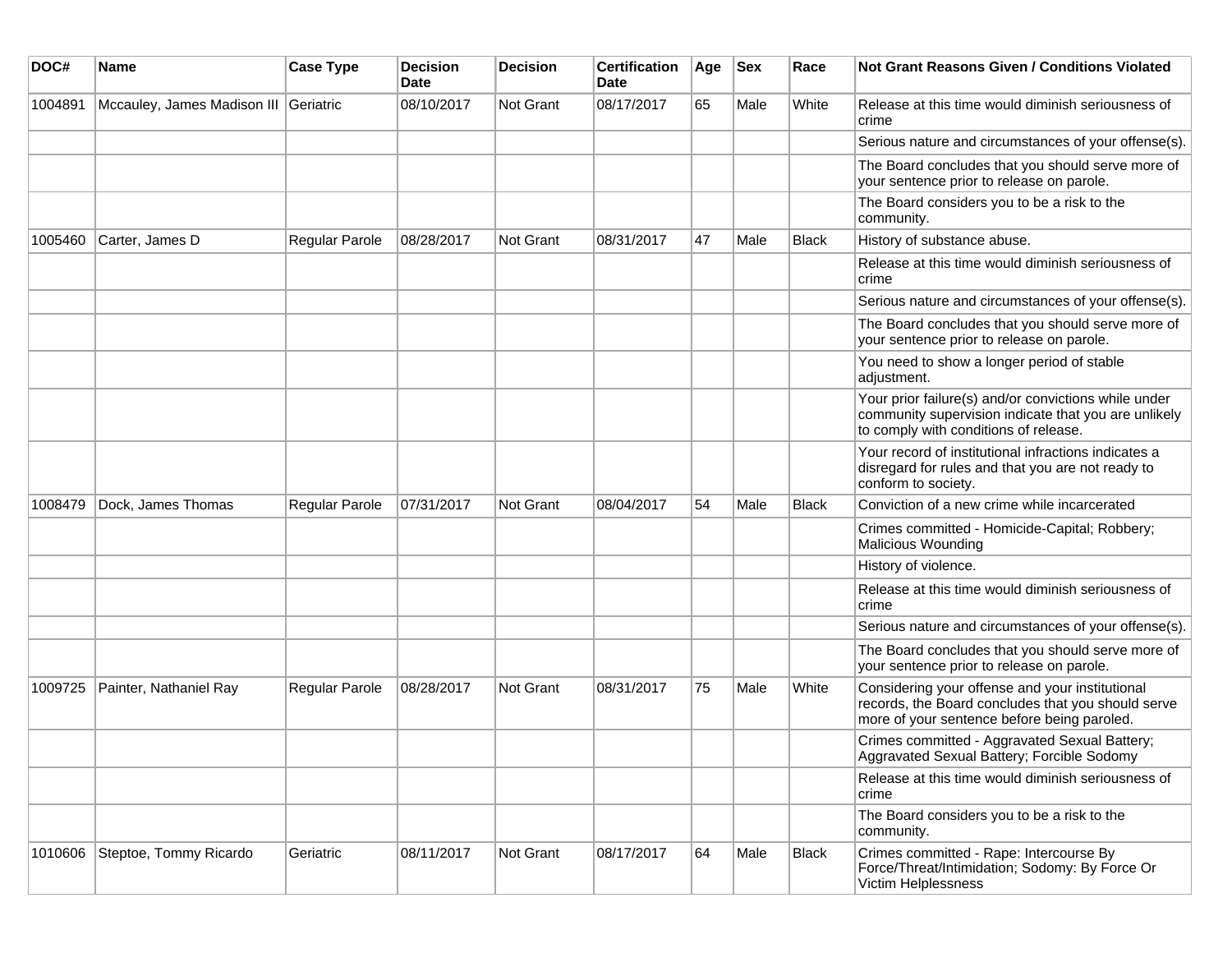| DOC#    | Name                       | <b>Case Type</b> | <b>Decision</b><br>Date | Decision  | <b>Certification</b><br><b>Date</b> | Age | <b>Sex</b> | Race         | <b>Not Grant Reasons Given / Conditions Violated</b>                                                                                                  |
|---------|----------------------------|------------------|-------------------------|-----------|-------------------------------------|-----|------------|--------------|-------------------------------------------------------------------------------------------------------------------------------------------------------|
| 1010606 | Steptoe, Tommy Ricardo     | Geriatric        | 08/11/2017              | Not Grant | 08/17/2017                          | 64  | Male       | <b>Black</b> | Release at this time would diminish seriousness of<br>crime                                                                                           |
|         |                            |                  |                         |           |                                     |     |            |              | Serious nature and circumstances of your offense(s).                                                                                                  |
|         |                            |                  |                         |           |                                     |     |            |              | The Board concludes that you should serve more of<br>your sentence prior to release on parole.                                                        |
|         |                            |                  |                         |           |                                     |     |            |              | The Board considers you to be a risk to the<br>community.                                                                                             |
| 1011358 | Reynolds, Howard Wayne Jr. | Regular Parole   | 08/23/2017              | Not Grant | 08/25/2017                          | 50  | Male       | <b>Black</b> | Considering your offense and your institutional<br>records, the Board concludes that you should serve<br>more of your sentence before being paroled.  |
|         |                            |                  |                         |           |                                     |     |            |              | Crimes committed - Homicide-Capital; Robbery;<br><b>Statutory Burglary</b>                                                                            |
|         |                            |                  |                         |           |                                     |     |            |              | History of violence.                                                                                                                                  |
|         |                            |                  |                         |           |                                     |     |            |              | Release at this time would diminish seriousness of<br>crime                                                                                           |
|         |                            |                  |                         |           |                                     |     |            |              | Serious nature and circumstances of your offense(s).                                                                                                  |
|         |                            |                  |                         |           |                                     |     |            |              | Your record of institutional infractions indicates a<br>disregard for rules and that you are not ready to<br>conform to society.                      |
| 1012860 | Scott, Lee W               | Regular Parole   | 08/09/2017              | Not Grant | 08/10/2017                          | 56  | Male       | White        | Crimes committed - Kidnap/Abduct; Sex Assault,<br>Rape; Mayhem/Maiming                                                                                |
|         |                            |                  |                         |           |                                     |     |            |              | Release at this time would diminish seriousness of<br>crime                                                                                           |
|         |                            |                  |                         |           |                                     |     |            |              | Serious nature and circumstances of your offense(s).                                                                                                  |
|         |                            |                  |                         |           |                                     |     |            |              | The Board concludes that you should serve more of<br>your sentence prior to release on parole.                                                        |
|         |                            |                  |                         |           |                                     |     |            |              | The Board considers you to be a risk to the<br>community.                                                                                             |
| 1013230 | Pendarvis, Robert Lee      | Regular Parole   | 08/20/2017              | Not Grant | 08/25/2017                          | 58  | Male       | Black        | Crimes committed - Kidnap/Abduct; Robbery;<br>Robbery                                                                                                 |
|         |                            |                  |                         |           |                                     |     |            |              | Release at this time would diminish seriousness of<br>crime                                                                                           |
|         |                            |                  |                         |           |                                     |     |            |              | Serious nature and circumstances of your offense(s).                                                                                                  |
|         |                            |                  |                         |           |                                     |     |            |              | The Board concludes that you should serve more of<br>your sentence prior to release on parole.                                                        |
|         |                            |                  |                         |           |                                     |     |            |              | The Board considers you to be a risk to the<br>community.                                                                                             |
|         |                            |                  |                         |           |                                     |     |            |              | Your prior failure(s) and/or convictions while under<br>community supervision indicate that you are unlikely<br>to comply with conditions of release. |
|         |                            |                  |                         |           |                                     |     |            |              | Your record indicates a serious disregard for the<br>property rights of others.                                                                       |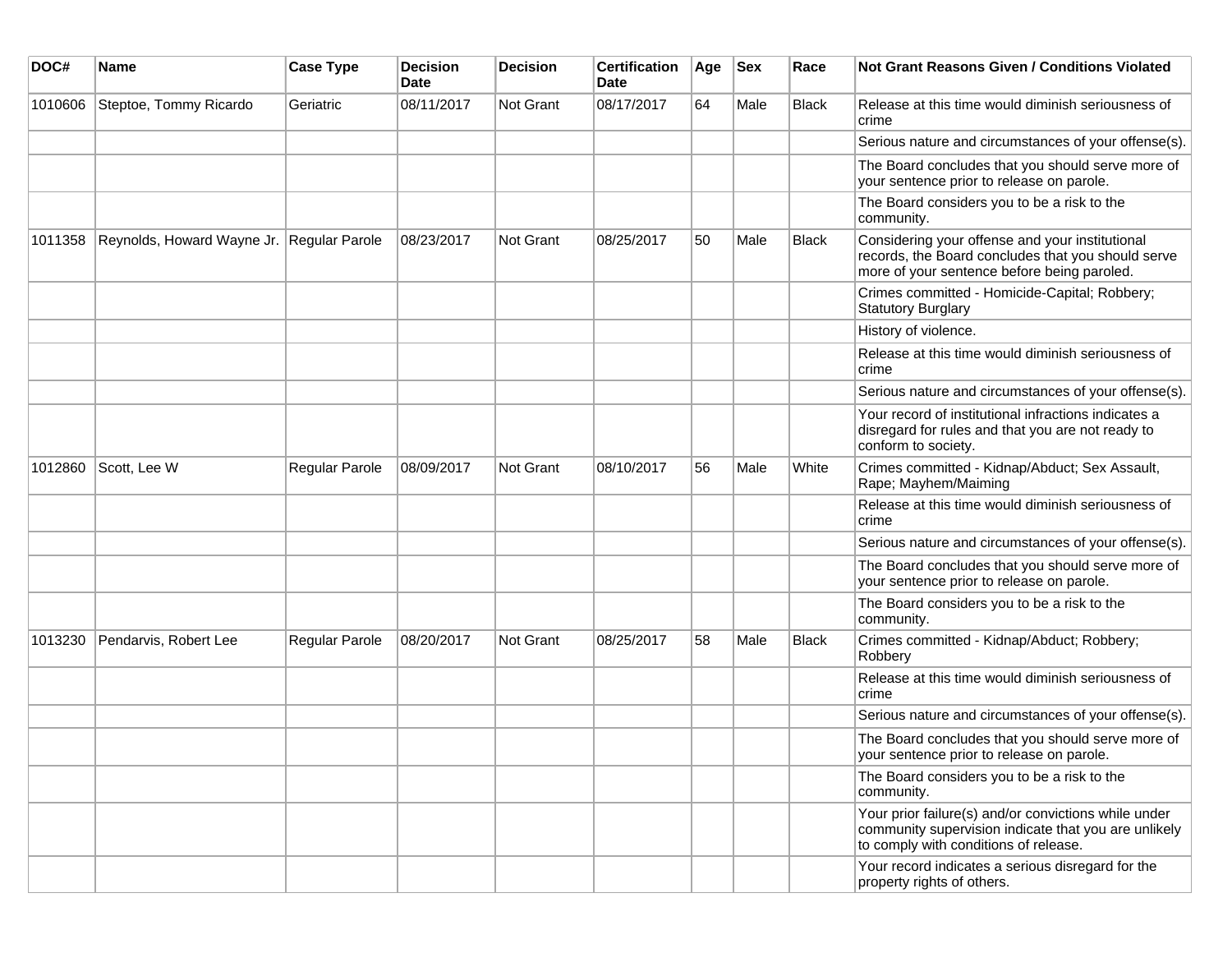| DOC#    | Name                    | <b>Case Type</b> | <b>Decision</b><br><b>Date</b> | <b>Decision</b>  | <b>Certification</b><br><b>Date</b> | Age | <b>Sex</b> | Race         | <b>Not Grant Reasons Given / Conditions Violated</b>                                                                                                  |
|---------|-------------------------|------------------|--------------------------------|------------------|-------------------------------------|-----|------------|--------------|-------------------------------------------------------------------------------------------------------------------------------------------------------|
| 1015045 | Martin, Donald E        | Regular Parole   | 08/23/2017                     | Not Grant        | 08/25/2017                          | 56  | Male       | White        | History of substance abuse.                                                                                                                           |
|         |                         |                  |                                |                  |                                     |     |            |              | Release at this time would diminish seriousness of<br>crime                                                                                           |
|         |                         |                  |                                |                  |                                     |     |            |              | The Board concludes that you should serve more of<br>your sentence prior to release on parole.                                                        |
|         |                         |                  |                                |                  |                                     |     |            |              | Your prior failure(s) and/or convictions while under<br>community supervision indicate that you are unlikely<br>to comply with conditions of release. |
| 1016760 | El-Shabazz, Mujib Nadic | Regular Parole   | 08/24/2017                     | Not Grant        | 08/25/2017                          | 44  | Male       | <b>Black</b> | Considering your offense and your institutional<br>records, the Board concludes that you should serve<br>more of your sentence before being paroled.  |
|         |                         |                  |                                |                  |                                     |     |            |              | Crimes committed - Homicide-1st Degree; Robbery -<br>Attempted; Felonious Injury Corr Employee                                                        |
|         |                         |                  |                                |                  |                                     |     |            |              | Release at this time would diminish seriousness of<br>crime                                                                                           |
|         |                         |                  |                                |                  |                                     |     |            |              | Serious nature and circumstances of your offense(s).                                                                                                  |
|         |                         |                  |                                |                  |                                     |     |            |              | The Board concludes that you should serve more of<br>your sentence prior to release on parole.                                                        |
| 1017646 | Beale, James Lee        | Geriatric        | 08/09/2017                     | Not Grant        | 08/10/2017                          | 67  | Male       | Black        | Crimes committed - Sex Assault, Rape; Sex Assault,<br>Rape; Forcible Sodomy                                                                           |
|         |                         |                  |                                |                  |                                     |     |            |              | History of violence.                                                                                                                                  |
|         |                         |                  |                                |                  |                                     |     |            |              | Serious nature and circumstances of your offense(s).                                                                                                  |
|         |                         |                  |                                |                  |                                     |     |            |              | The Board considers you to be a risk to the<br>community.                                                                                             |
| 1017905 | Cropp, Shawn Fitzgerald | Regular Parole   | 08/07/2017                     | Not Grant        | 08/10/2017                          | 52  | Male       | <b>Black</b> | No Interest in Parole                                                                                                                                 |
| 1022123 | Barksdale, Donald Wayne | Regular Parole   | 08/29/2017                     | <b>Not Grant</b> | 08/31/2017                          | 42  | Male       | <b>Black</b> | Conviction of a new crime while incarcerated                                                                                                          |
|         |                         |                  |                                |                  |                                     |     |            |              | Poor institutional adjustment (for example,<br>motivation/attitude, unfavorable reports, lack of<br>program involvement, etc.)                        |
|         |                         |                  |                                |                  |                                     |     |            |              | Release at this time would diminish seriousness of<br>crime                                                                                           |
|         |                         |                  |                                |                  |                                     |     |            |              | Serious nature and circumstances of your offense(s).                                                                                                  |
|         |                         |                  |                                |                  |                                     |     |            |              | The Board considers you to be a risk to the<br>community.                                                                                             |
|         |                         |                  |                                |                  |                                     |     |            |              | You need to show a longer period of stable<br>adjustment.                                                                                             |
|         |                         |                  |                                |                  |                                     |     |            |              | Your record of institutional infractions indicates a<br>disregard for rules and that you are not ready to<br>conform to society.                      |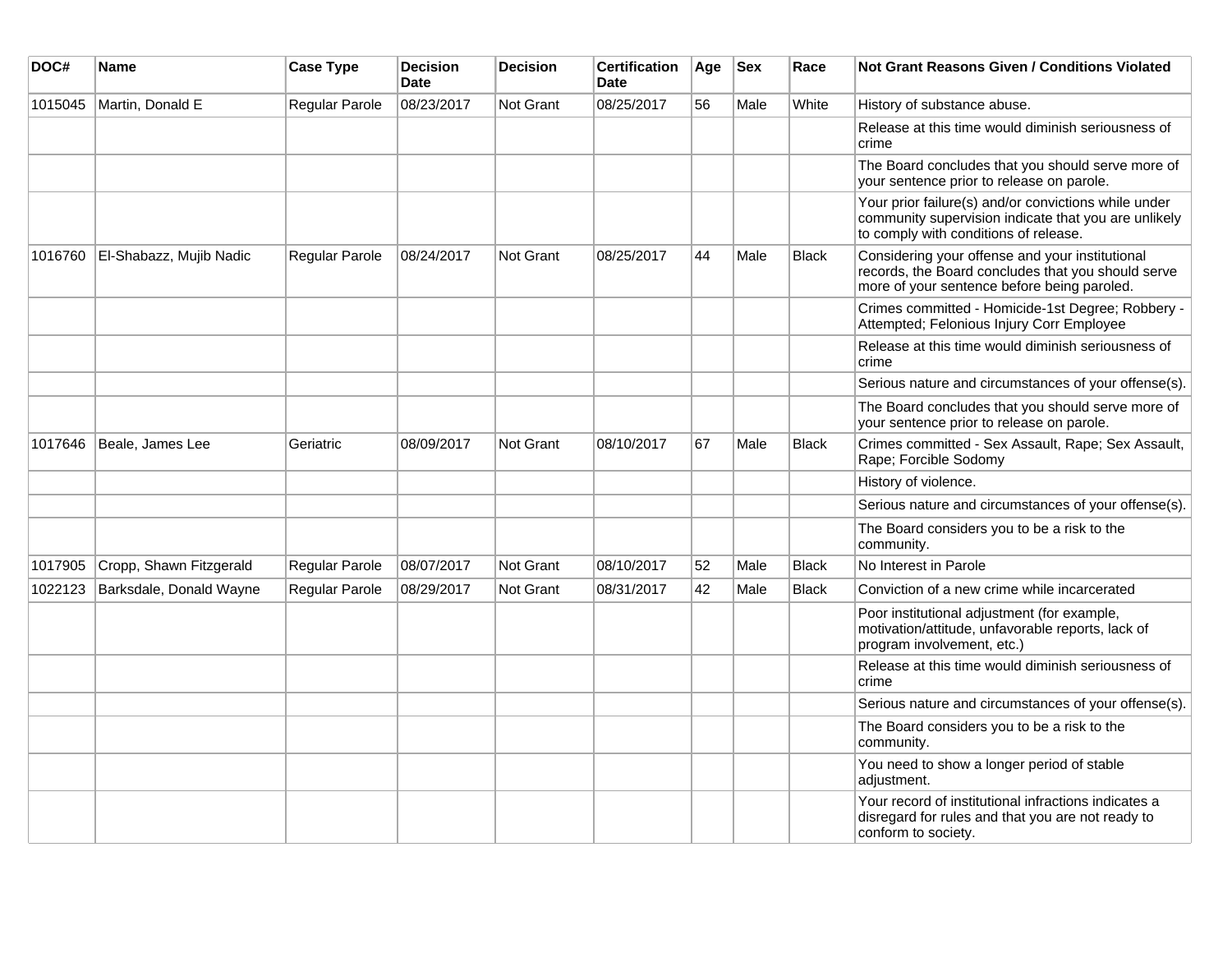| DOC#    | Name                     | <b>Case Type</b>      | <b>Decision</b><br><b>Date</b> | Decision  | <b>Certification</b><br><b>Date</b> | Age | <b>Sex</b> | Race         | <b>Not Grant Reasons Given / Conditions Violated</b>                                                                                                  |
|---------|--------------------------|-----------------------|--------------------------------|-----------|-------------------------------------|-----|------------|--------------|-------------------------------------------------------------------------------------------------------------------------------------------------------|
| 1023776 | Hanna, Robert Michael    | Regular Parole        | 08/28/2017                     | Not Grant | 08/28/2017                          | 56  | Male       | White        | Crimes committed - Kidnap/Abduct;<br>(Attempted) Abduction: By Force, Intimidation Or<br>Deception; Sex Assault, Rape                                 |
|         |                          |                       |                                |           |                                     |     |            |              | Extensive criminal record                                                                                                                             |
|         |                          |                       |                                |           |                                     |     |            |              | History of violence.                                                                                                                                  |
|         |                          |                       |                                |           |                                     |     |            |              | Release at this time would diminish seriousness of<br>crime                                                                                           |
|         |                          |                       |                                |           |                                     |     |            |              | The Board concludes that you should serve more of<br>your sentence prior to release on parole.                                                        |
|         |                          |                       |                                |           |                                     |     |            |              | The Board considers you to be a risk to the<br>community.                                                                                             |
|         |                          |                       |                                |           |                                     |     |            |              | Your prior failure(s) and/or convictions while under<br>community supervision indicate that you are unlikely<br>to comply with conditions of release. |
| 1025760 | White, Perry Randall     | Regular Parole        | 08/13/2017                     | Not Grant | 08/17/2017                          | 53  | Male       | White        | Considering your offense and your institutional<br>records, the Board concludes that you should serve<br>more of your sentence before being paroled.  |
|         |                          |                       |                                |           |                                     |     |            |              | Crimes committed - Homicide-1st Degree                                                                                                                |
|         |                          |                       |                                |           |                                     |     |            |              | Serious nature and circumstances of your offense(s).                                                                                                  |
|         |                          |                       |                                |           |                                     |     |            |              | You need to show a longer period of stable<br>adjustment.                                                                                             |
| 1025934 | Palmer, Thomas Troy      | <b>Regular Parole</b> | 08/11/2017                     | Not Grant | 08/17/2017                          | 52  | Male       | White        | Crimes committed - Homicide-Capital;<br>Kidnap/Abduct; Robbery                                                                                        |
|         |                          |                       |                                |           |                                     |     |            |              | Release at this time would diminish seriousness of<br>crime                                                                                           |
|         |                          |                       |                                |           |                                     |     |            |              | Serious nature and circumstances of your offense(s).                                                                                                  |
|         |                          |                       |                                |           |                                     |     |            |              | The Board concludes that you should serve more of<br>your sentence prior to release on parole.                                                        |
|         |                          |                       |                                |           |                                     |     |            |              | The Board considers you to be a risk to the<br>community.                                                                                             |
| 1026156 | Jackson, Steven Llewelly | Regular Parole        | 07/31/2017                     | Not Grant | 08/04/2017                          | 46  | Male       | Black        | Extensive criminal record                                                                                                                             |
|         |                          |                       |                                |           |                                     |     |            |              | The Board concludes that you should serve more of<br>your sentence prior to release on parole.                                                        |
|         |                          |                       |                                |           |                                     |     |            |              | You need to show a longer period of stable<br>adjustment.                                                                                             |
|         |                          |                       |                                |           |                                     |     |            |              | Your prior failure(s) and/or convictions while under<br>community supervision indicate that you are unlikely<br>to comply with conditions of release. |
| 1030464 | Wells, Michael Dewayne   | Regular Parole        | 08/29/2017                     | Not Grant | 08/31/2017                          | 64  | Male       | <b>Black</b> | Crimes committed - Kidnap/Abduct; Sex Assault,<br>Rape; Robbery                                                                                       |
|         |                          |                       |                                |           |                                     |     |            |              | History of violence.                                                                                                                                  |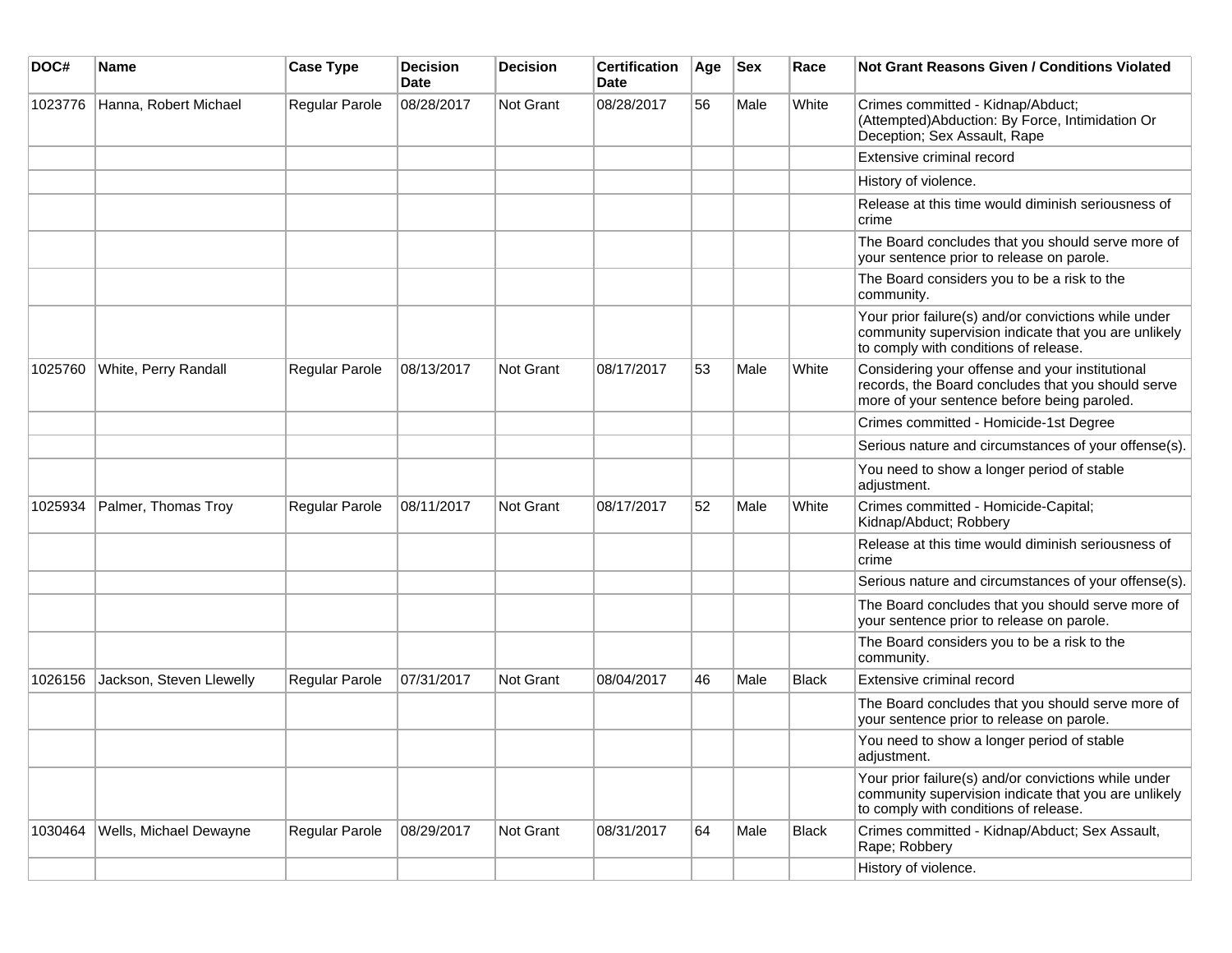| DOC#    | Name                   | <b>Case Type</b> | <b>Decision</b><br><b>Date</b> | <b>Decision</b> | <b>Certification</b><br>Date | Age | <b>Sex</b> | Race         | Not Grant Reasons Given / Conditions Violated                                                                                                         |
|---------|------------------------|------------------|--------------------------------|-----------------|------------------------------|-----|------------|--------------|-------------------------------------------------------------------------------------------------------------------------------------------------------|
| 1030464 | Wells, Michael Dewayne | Regular Parole   | 08/29/2017                     | Not Grant       | 08/31/2017                   | 64  | Male       | <b>Black</b> | Release at this time would diminish seriousness of<br>crime                                                                                           |
|         |                        |                  |                                |                 |                              |     |            |              | Serious nature and circumstances of your offense(s).                                                                                                  |
| 1034837 | Winston, Charles Owens | Regular Parole   | 08/11/2017                     | Not Grant       | 08/17/2017                   | 64  | Male       | <b>Black</b> | Considering your offense and your institutional<br>records, the Board concludes that you should serve<br>more of your sentence before being paroled.  |
|         |                        |                  |                                |                 |                              |     |            |              | Crimes committed - Homicide/Murder; Abduct-No<br>Ransom Or Asslt; Abduct-No Ransom Or Asslt                                                           |
|         |                        |                  |                                |                 |                              |     |            |              | Extensive criminal record                                                                                                                             |
|         |                        |                  |                                |                 |                              |     |            |              | Release at this time would diminish seriousness of<br>crime                                                                                           |
|         |                        |                  |                                |                 |                              |     |            |              | Serious nature and circumstances of your offense(s).                                                                                                  |
|         |                        |                  |                                |                 |                              |     |            |              | The Board considers you to be a risk to the<br>community.                                                                                             |
| 1036234 | Curtis, James Edmond   | Geriatric        | 08/12/2017                     | Not Grant       | 08/17/2017                   | 76  | Male       | White        | Crimes committed - Rape: Intercourse By<br>Force/Threat/Intimidation; Rape: Intercourse W/<br>Victim <13 Yrs; Sodomy: Victim <13 Yrs                  |
|         |                        |                  |                                |                 |                              |     |            |              | Release at this time would diminish seriousness of<br>crime                                                                                           |
|         |                        |                  |                                |                 |                              |     |            |              | Serious nature and circumstances of your offense(s).                                                                                                  |
|         |                        |                  |                                |                 |                              |     |            |              | The Board concludes that you should serve more of<br>your sentence prior to release on parole.                                                        |
|         |                        |                  |                                |                 |                              |     |            |              | The Board considers you to be a risk to the<br>community.                                                                                             |
| 1036328 | Swett, David Gerrard   | Regular Parole   | 08/12/2017                     | Not Grant       | 08/17/2017                   | 57  | Male       | White        | Crimes committed - Sex Assault, Rape; Sex Assault,<br>Rape; Burglary                                                                                  |
|         |                        |                  |                                |                 |                              |     |            |              | History of violence.                                                                                                                                  |
|         |                        |                  |                                |                 |                              |     |            |              | Release at this time would diminish seriousness of<br>crime                                                                                           |
|         |                        |                  |                                |                 |                              |     |            |              | Serious nature and circumstances of your offense(s).                                                                                                  |
|         |                        |                  |                                |                 |                              |     |            |              | The Board concludes that you should serve more of<br>your sentence prior to release on parole.                                                        |
|         |                        |                  |                                |                 |                              |     |            |              | Your prior failure(s) and/or convictions while under<br>community supervision indicate that you are unlikely<br>to comply with conditions of release. |
| 1036758 | Zellers, Charles       | Regular Parole   | 08/25/2017                     | Not Grant       | 08/25/2017                   | 49  | Male       | White        | Crimes committed - Homicide-1st Degree; Forcible<br>Sodomy                                                                                            |
|         |                        |                  |                                |                 |                              |     |            |              | Poor institutional adjustment (for example,<br>motivation/attitude, unfavorable reports, lack of<br>program involvement, etc.)                        |
|         |                        |                  |                                |                 |                              |     |            |              | Release at this time would diminish seriousness of<br>crime                                                                                           |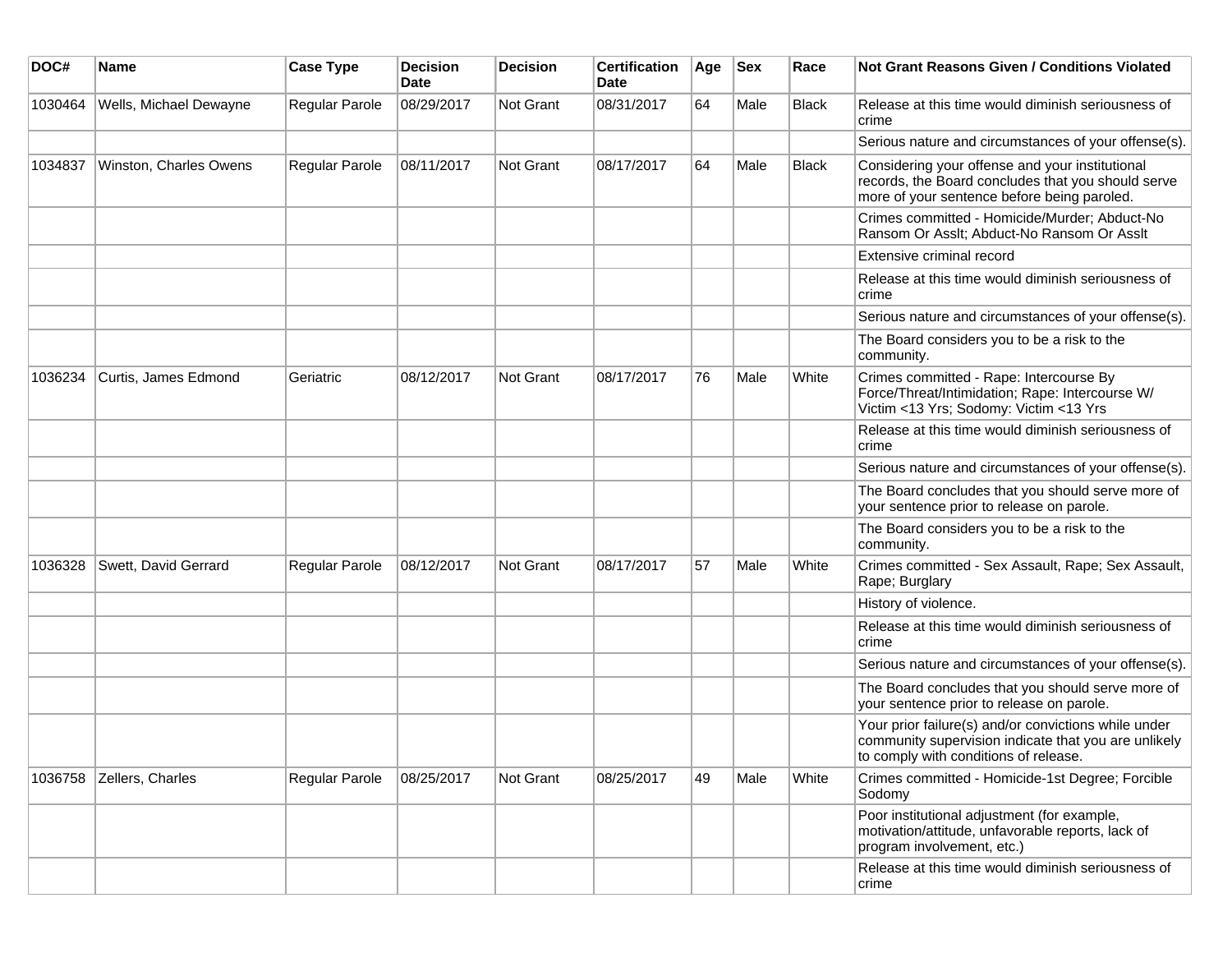| DOC#    | Name                     | <b>Case Type</b> | <b>Decision</b><br><b>Date</b> | <b>Decision</b>  | <b>Certification</b><br><b>Date</b> | Age | $ $ Sex | Race         | Not Grant Reasons Given / Conditions Violated                                                                                    |
|---------|--------------------------|------------------|--------------------------------|------------------|-------------------------------------|-----|---------|--------------|----------------------------------------------------------------------------------------------------------------------------------|
| 1036758 | Zellers, Charles         | Regular Parole   | 08/25/2017                     | <b>Not Grant</b> | 08/25/2017                          | 49  | Male    | White        | Serious nature and circumstances of your offense(s).                                                                             |
|         |                          |                  |                                |                  |                                     |     |         |              | The Board concludes that you should serve more of<br>your sentence prior to release on parole.                                   |
|         |                          |                  |                                |                  |                                     |     |         |              | The Board considers you to be a risk to the<br>community.                                                                        |
| 1037227 | Braun, Robert Thomas     | Geriatric        | 08/23/2017                     | <b>Not Grant</b> | 08/25/2017                          | 77  | Male    | White        | Crimes committed - Aggravated Sexual Battery;<br>Forcible Sodomy; Forcible Sodomy                                                |
|         |                          |                  |                                |                  |                                     |     |         |              | The Board concludes that you should serve more of<br>your sentence prior to release on parole.                                   |
|         |                          |                  |                                |                  |                                     |     |         |              | The Board considers you to be a risk to the<br>community.                                                                        |
| 1039474 | Benjamin, Alejardo       | Regular Parole   | 08/07/2017                     | <b>Not Grant</b> | 08/10/2017                          | 47  | Male    | <b>Black</b> | Crimes committed - Murder: 1st Degree; Robbery:<br>Residence; Burglary                                                           |
|         |                          |                  |                                |                  |                                     |     |         |              | Release at this time would diminish seriousness of<br>crime                                                                      |
|         |                          |                  |                                |                  |                                     |     |         |              | Serious nature and circumstances of your offense(s).                                                                             |
|         |                          |                  |                                |                  |                                     |     |         |              | The Board concludes that you should serve more of<br>your sentence prior to release on parole.                                   |
|         |                          |                  |                                |                  |                                     |     |         |              | Your record of institutional infractions indicates a<br>disregard for rules and that you are not ready to<br>conform to society. |
| 1042021 | Sykes, Kevin G           | Regular Parole   | 08/12/2017                     | Not Grant        | 08/17/2017                          | 52  | Male    | <b>Black</b> | Crimes committed - Sex Assault, Rape; Forcible<br>Sodomy; Sexual Assault/Battery-Misd                                            |
|         |                          |                  |                                |                  |                                     |     |         |              | Release at this time would diminish seriousness of<br>crime                                                                      |
|         |                          |                  |                                |                  |                                     |     |         |              | Serious nature and circumstances of your offense(s).                                                                             |
| 1044329 | Fareed, John E Jr.       | Geriatric        | 08/15/2017                     | <b>Not Grant</b> | 08/17/2017                          | 60  | Male    | <b>Black</b> | Crimes committed - Kidnap/Abduct; Robbery;<br>Robbery                                                                            |
|         |                          |                  |                                |                  |                                     |     |         |              | History of substance abuse.                                                                                                      |
|         |                          |                  |                                |                  |                                     |     |         |              | Release at this time would diminish seriousness of<br>crime                                                                      |
|         |                          |                  |                                |                  |                                     |     |         |              | Serious nature and circumstances of your offense(s).                                                                             |
|         |                          |                  |                                |                  |                                     |     |         |              | You need to show a longer period of stable<br>adjustment.                                                                        |
| 1045298 | Dunn, Kenneth Odell      | Regular Parole   | 08/25/2017                     | Not Grant        | 08/25/2017                          | 59  | Male    | White        | No Interest in Parole                                                                                                            |
| 1045389 | Moore, Christopher Dacee | Regular Parole   | 08/09/2017                     | <b>Not Grant</b> | 08/10/2017                          | 48  | Male    | <b>Black</b> | Extensive criminal record                                                                                                        |
|         |                          |                  |                                |                  |                                     |     |         |              | Release at this time would diminish seriousness of<br>crime                                                                      |
|         |                          |                  |                                |                  |                                     |     |         |              | Serious nature and circumstances of your offense(s).                                                                             |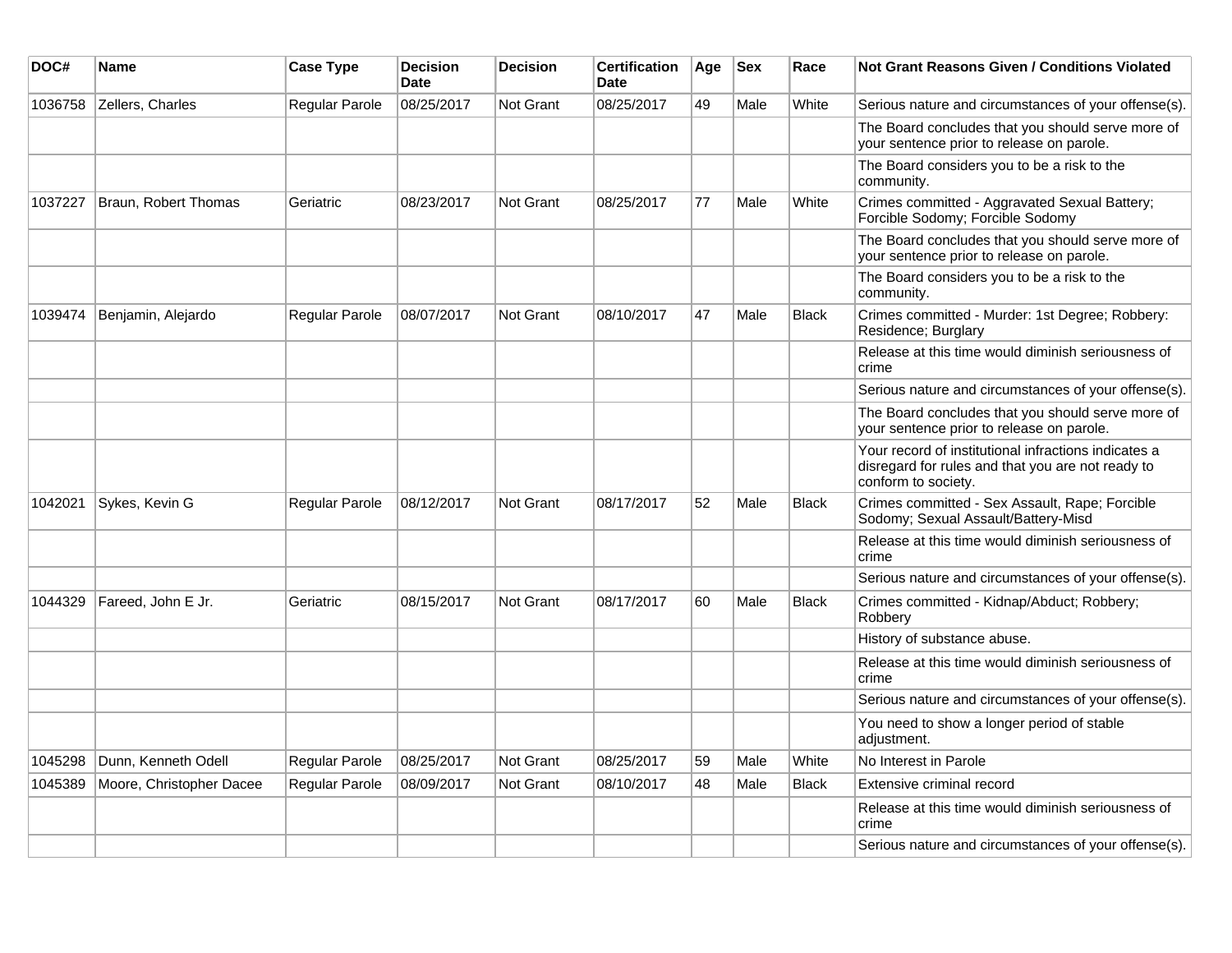| DOC#    | <b>Name</b>              | <b>Case Type</b>      | <b>Decision</b><br><b>Date</b> | Decision  | <b>Certification</b><br>Date | Age | <b>Sex</b>     | Race         | Not Grant Reasons Given / Conditions Violated                                                                                                         |
|---------|--------------------------|-----------------------|--------------------------------|-----------|------------------------------|-----|----------------|--------------|-------------------------------------------------------------------------------------------------------------------------------------------------------|
| 1045389 | Moore, Christopher Dacee | Regular Parole        | 08/09/2017                     | Not Grant | 08/10/2017                   | 48  | Male           | <b>Black</b> | Your prior failure(s) and/or convictions while under<br>community supervision indicate that you are unlikely<br>to comply with conditions of release. |
|         |                          |                       |                                |           |                              |     |                |              | Your record indicates a serious disregard for the<br>property rights of others.                                                                       |
| 1046917 | Walls, Harmey Harry Jr.  | Regular Parole        | 08/12/2017                     | Not Grant | 08/17/2017                   | 49  | Male           | White        | History of substance abuse.                                                                                                                           |
|         |                          |                       |                                |           |                              |     |                |              | Release at this time would diminish seriousness of<br>crime                                                                                           |
|         |                          |                       |                                |           |                              |     |                |              | Serious nature and circumstances of your offense(s).                                                                                                  |
|         |                          |                       |                                |           |                              |     |                |              | The Board concludes that you should serve more of<br>your sentence prior to release on parole.                                                        |
|         |                          |                       |                                |           |                              |     |                |              | Your prior failure(s) and/or convictions while under<br>community supervision indicate that you are unlikely<br>to comply with conditions of release. |
| 1047780 | Murphy, Donald Hugh      | Geriatric             | 08/12/2017                     | Not Grant | 08/17/2017                   | 64  | Male           | <b>Black</b> | Extensive criminal record                                                                                                                             |
|         |                          |                       |                                |           |                              |     |                |              | Release at this time would diminish seriousness of<br>crime                                                                                           |
|         |                          |                       |                                |           |                              |     |                |              | The Board concludes that you should serve more of<br>your sentence prior to release on parole.                                                        |
|         |                          |                       |                                |           |                              |     |                |              | Your prior failure(s) and/or convictions while under<br>community supervision indicate that you are unlikely<br>to comply with conditions of release. |
| 1048367 | Lamb, Roger Wayne        | Regular Parole        | 08/13/2017                     | Not Grant | 08/17/2017                   | 50  | Male           | White        | Crimes committed - Sex Assault, Rape; Penetrate<br>W/Inanimate Object; Forcible Sodomy                                                                |
|         |                          |                       |                                |           |                              |     |                |              | Release at this time would diminish seriousness of<br>crime                                                                                           |
|         |                          |                       |                                |           |                              |     |                |              | Serious nature and circumstances of your offense(s).                                                                                                  |
|         |                          |                       |                                |           |                              |     |                |              | The Board concludes that you should serve more of<br>your sentence prior to release on parole.                                                        |
| 1049164 | Flores, Heyner Rolando   | <b>Regular Parole</b> | 08/14/2017                     | Not Grant | 08/17/2017                   | 31  | Male           | White        | No Interest in Parole                                                                                                                                 |
| 1050624 | Hartlove, Toni Nanette   | Geriatric             | 08/13/2017                     | Not Grant | 08/17/2017                   | 68  | Female   Black |              | Considering your offense and your institutional<br>records, the Board concludes that you should serve<br>more of your sentence before being paroled.  |
|         |                          |                       |                                |           |                              |     |                |              | Crimes committed - Homicide-1st Degree; Firing<br>Weapon; Use Of Firearm In Felony                                                                    |
|         |                          |                       |                                |           |                              |     |                |              | Release at this time would diminish seriousness of<br>crime                                                                                           |
|         |                          |                       |                                |           |                              |     |                |              | The Board concludes that you should serve more of<br>your sentence prior to release on parole.                                                        |
|         |                          |                       |                                |           |                              |     |                |              | You need to show a longer period of stable<br>adjustment.                                                                                             |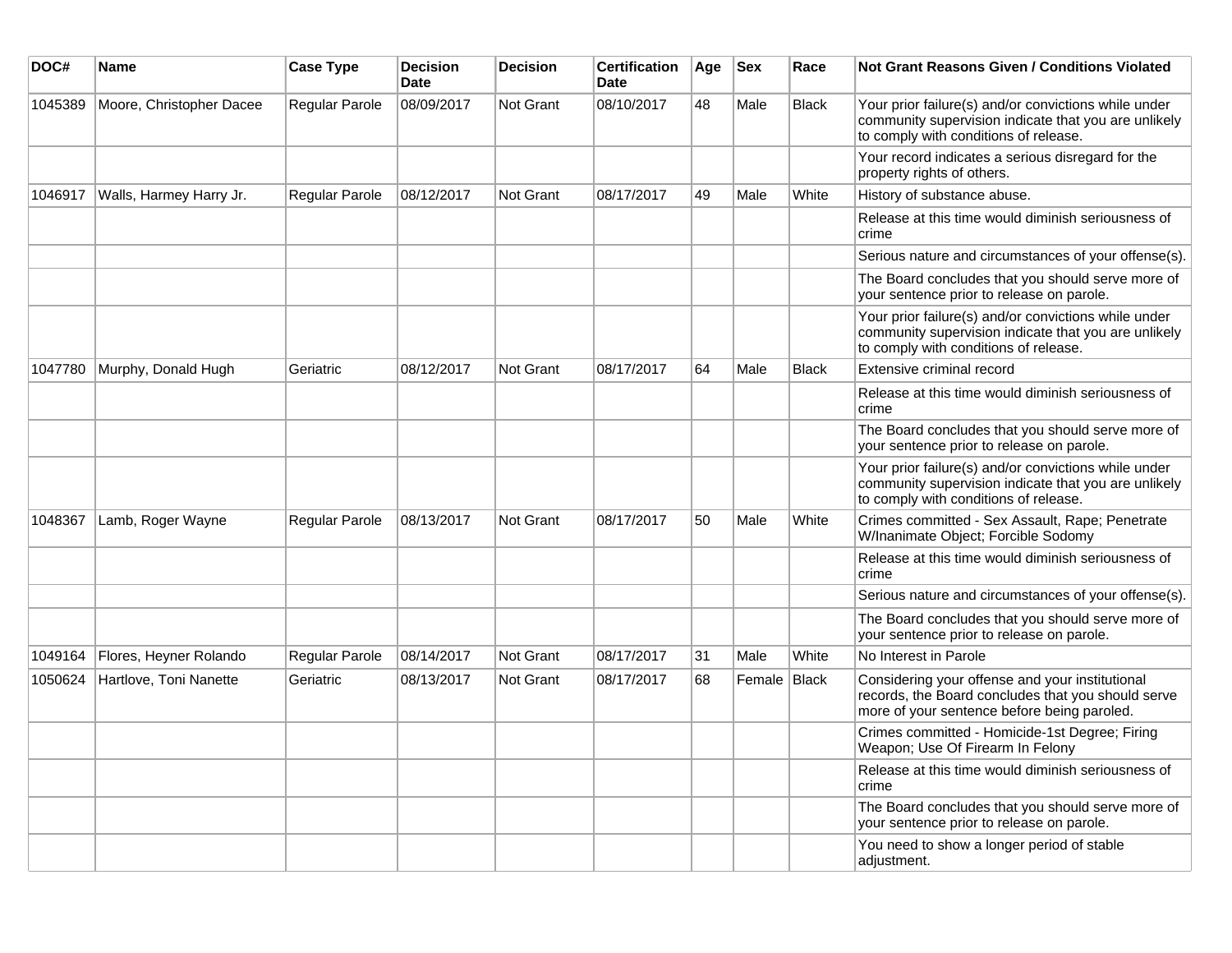| DOC#    | <b>Name</b>               | <b>Case Type</b>      | <b>Decision</b><br><b>Date</b> | <b>Decision</b> | <b>Certification</b><br>Date | Age | <b>Sex</b> | Race  | <b>Not Grant Reasons Given / Conditions Violated</b>                                                                                                  |
|---------|---------------------------|-----------------------|--------------------------------|-----------------|------------------------------|-----|------------|-------|-------------------------------------------------------------------------------------------------------------------------------------------------------|
| 1051148 | Owens, David              | Geriatric             | 08/20/2017                     | Not Grant       | 08/25/2017                   | 65  | Male       | Black | Crimes committed - Sex Assault, Rape; Aggravated<br>Sexual Battery; Forcible Sodomy                                                                   |
|         |                           |                       |                                |                 |                              |     |            |       | Release at this time would diminish seriousness of<br>crime                                                                                           |
|         |                           |                       |                                |                 |                              |     |            |       | The Board concludes that you should serve more of<br>your sentence prior to release on parole.                                                        |
|         |                           |                       |                                |                 |                              |     |            |       | The Board considers you to be a risk to the<br>community.                                                                                             |
| 1052363 | Powell, Donald Lee        | Regular Parole        | 08/23/2017                     | Not Grant       | 08/25/2017                   | 59  | Male       | Black | Crimes committed - Homicide-Capital; Robbery;<br>Robbery                                                                                              |
|         |                           |                       |                                |                 |                              |     |            |       | History of violence.                                                                                                                                  |
|         |                           |                       |                                |                 |                              |     |            |       | Release at this time would diminish seriousness of<br>crime                                                                                           |
|         |                           |                       |                                |                 |                              |     |            |       | Serious nature and circumstances of your offense(s).                                                                                                  |
|         |                           |                       |                                |                 |                              |     |            |       | The Board concludes that you should serve more of<br>your sentence prior to release on parole.                                                        |
|         |                           |                       |                                |                 |                              |     |            |       | Your prior failure(s) and/or convictions while under<br>community supervision indicate that you are unlikely<br>to comply with conditions of release. |
| 1052667 | Bryant, William Cecil III | Regular Parole        | 08/15/2017                     | Not Grant       | 08/17/2017                   | 42  | Male       | White | Release at this time would diminish seriousness of<br>crime                                                                                           |
|         |                           |                       |                                |                 |                              |     |            |       | Serious nature and circumstances of your offense(s).                                                                                                  |
|         |                           |                       |                                |                 |                              |     |            |       | The Board concludes that you should serve more of<br>your sentence prior to release on parole.                                                        |
|         |                           |                       |                                |                 |                              |     |            |       | The Board considers you to be a risk to the<br>community.                                                                                             |
| 1053936 | Terhune, Wayne William    | <b>Regular Parole</b> | 08/25/2017                     | Not Grant       | 08/25/2017                   | 59  | Male       | White | Crimes committed - Sex Assault, Rape; Forcible<br>Sodomy                                                                                              |
|         |                           |                       |                                |                 |                              |     |            |       | Release at this time would diminish seriousness of<br>crime                                                                                           |
|         |                           |                       |                                |                 |                              |     |            |       | Serious nature and circumstances of your offense(s).                                                                                                  |
|         |                           |                       |                                |                 |                              |     |            |       | The Board concludes that you should serve more of<br>your sentence prior to release on parole.                                                        |
|         |                           |                       |                                |                 |                              |     |            |       | The Board considers you to be a risk to the<br>community.                                                                                             |
| 1054077 | Goins, Milan Rube         | Geriatric             | 08/14/2017                     | Not Grant       | 08/17/2017                   | 61  | Male       | White | Crimes committed - Homicide-2Nd-Degree; Asslt<br>Battery/Felony Law Enfor; Flight-Escape - Attempted                                                  |
|         |                           |                       |                                |                 |                              |     |            |       | Poor institutional adjustment (for example,<br>motivation/attitude, unfavorable reports, lack of<br>program involvement, etc.)                        |
|         |                           |                       |                                |                 |                              |     |            |       | The Board concludes that you should serve more of<br>your sentence prior to release on parole.                                                        |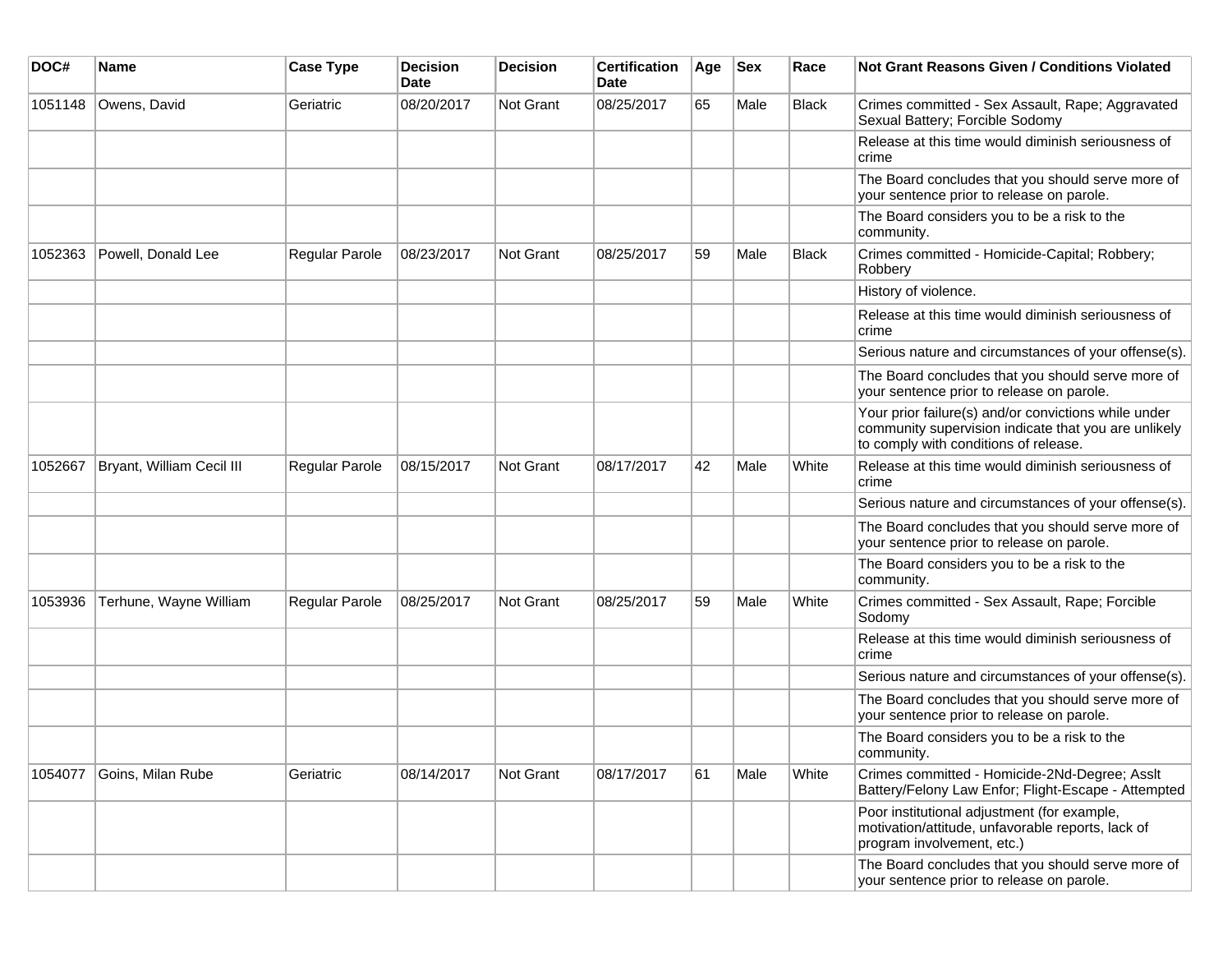| DOC#    | <b>Name</b>              | <b>Case Type</b>      | <b>Decision</b><br>Date | <b>Decision</b> | <b>Certification</b><br>Date | Age | <b>Sex</b> | Race         | Not Grant Reasons Given / Conditions Violated                                                  |
|---------|--------------------------|-----------------------|-------------------------|-----------------|------------------------------|-----|------------|--------------|------------------------------------------------------------------------------------------------|
| 1054077 | Goins, Milan Rube        | Geriatric             | 08/14/2017              | Not Grant       | 08/17/2017                   | 61  | Male       | White        | The Board considers you to be a risk to the<br>community.                                      |
|         |                          |                       |                         |                 |                              |     |            |              | You need to show a longer period of stable<br>adjustment.                                      |
| 1054157 | Ferrell, Cecial          | Regular Parole        | 08/07/2017              | Not Grant       | 08/10/2017                   | 59  | Male       | <b>Black</b> | Crimes committed - Homicide-2Nd-Degree;<br>Homicide-2Nd-Degree; Malicious Wounding             |
|         |                          |                       |                         |                 |                              |     |            |              | History of violence.                                                                           |
|         |                          |                       |                         |                 |                              |     |            |              | Release at this time would diminish seriousness of<br>crime                                    |
|         |                          |                       |                         |                 |                              |     |            |              | Serious nature and circumstances of your offense(s).                                           |
|         |                          |                       |                         |                 |                              |     |            |              | The Board concludes that you should serve more of<br>your sentence prior to release on parole. |
|         |                          |                       |                         |                 |                              |     |            |              | The Board considers you to be a risk to the<br>community.                                      |
| 1055698 | Bowling, Thomas Franklin | Regular Parole        | 08/15/2017              | Not Grant       | 08/17/2017                   | 47  | Male       | <b>Black</b> | Crimes committed - Homicide-Capital; Robbery;<br>Marijuana-Possess                             |
|         |                          |                       |                         |                 |                              |     |            |              | Release at this time would diminish seriousness of<br>crime                                    |
|         |                          |                       |                         |                 |                              |     |            |              | Serious nature and circumstances of your offense(s).                                           |
|         |                          |                       |                         |                 |                              |     |            |              | You need to show a longer period of stable<br>adjustment.                                      |
| 1056001 | Coleman, Zachery         | Regular Parole        | 08/13/2017              | Not Grant       | 08/17/2017                   | 56  | Male       | <b>Black</b> | Crimes committed - Homicide/Murder; Homicide-<br>Capital; Homicide-Attempted                   |
|         |                          |                       |                         |                 |                              |     |            |              | History of violence.                                                                           |
|         |                          |                       |                         |                 |                              |     |            |              | Release at this time would diminish seriousness of<br>crime                                    |
|         |                          |                       |                         |                 |                              |     |            |              | The Board considers you to be a risk to the<br>community.                                      |
| 1056208 | Rakes, Allan Donathan    | <b>Regular Parole</b> | 08/09/2017              | Not Grant       | 08/10/2017                   | 52  | Male       | White        | No Interest in Parole                                                                          |
| 1056443 | Wells, Sherman M         | Regular Parole        | 08/29/2017              | Not Grant       | 08/31/2017                   | 52  | Male       | <b>Black</b> | Crimes committed - Kidnap/Abduct; Sex Assault,<br>Rape; Robbery                                |
|         |                          |                       |                         |                 |                              |     |            |              | Release at this time would diminish seriousness of<br>crime                                    |
|         |                          |                       |                         |                 |                              |     |            |              | Serious nature and circumstances of your offense(s).                                           |
| 1056492 | Brogan, James Terry      | Regular Parole        | 08/14/2017              | Not Grant       | 08/17/2017                   | 59  | Male       | White        | Crimes committed - Homicide-1st Degree; Homicide-<br>1st Degree; Homicide-1st Degree           |
|         |                          |                       |                         |                 |                              |     |            |              | Release at this time would diminish seriousness of<br>crime                                    |
|         |                          |                       |                         |                 |                              |     |            |              | Serious nature and circumstances of your offense(s).                                           |
| 1056761 | Church, Gregory          | Regular Parole        | 08/11/2017              | Not Grant       | 08/17/2017                   | 61  | Male       | Black        | Conviction of a new crime while incarcerated                                                   |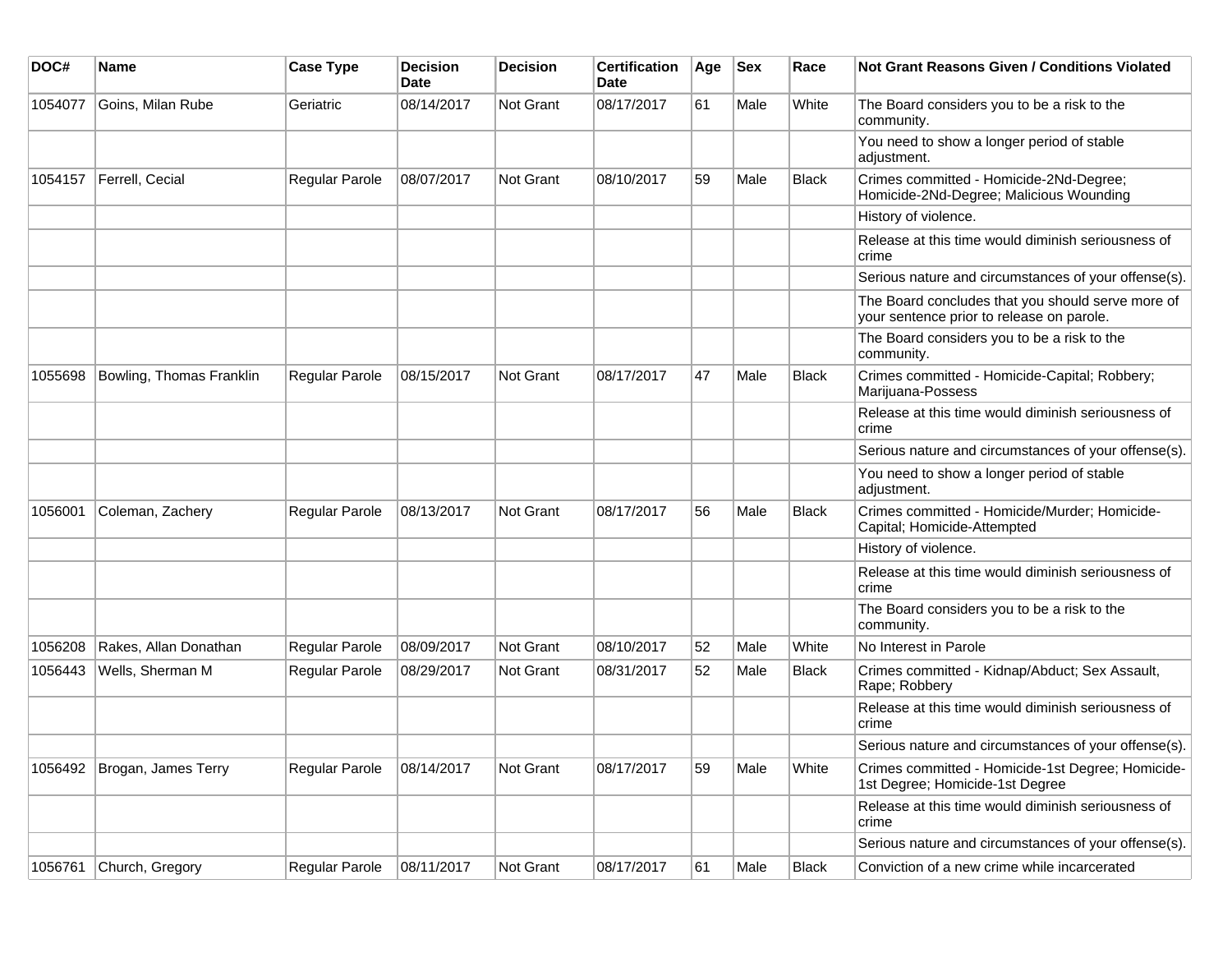| DOC#    | Name                    | <b>Case Type</b> | <b>Decision</b><br><b>Date</b> | <b>Decision</b>  | <b>Certification</b><br><b>Date</b> | Age | <b>Sex</b> | Race                            | Not Grant Reasons Given / Conditions Violated                                                                                  |
|---------|-------------------------|------------------|--------------------------------|------------------|-------------------------------------|-----|------------|---------------------------------|--------------------------------------------------------------------------------------------------------------------------------|
| 1056761 | Church, Gregory         | Regular Parole   | 08/11/2017                     | Not Grant        | 08/17/2017                          | 61  | Male       | <b>Black</b>                    | Extensive criminal record                                                                                                      |
|         |                         |                  |                                |                  |                                     |     |            |                                 | History of violence.                                                                                                           |
|         |                         |                  |                                |                  |                                     |     |            |                                 | Poor institutional adjustment (for example,<br>motivation/attitude, unfavorable reports, lack of<br>program involvement, etc.) |
|         |                         |                  |                                |                  |                                     |     |            |                                 | Release at this time would diminish seriousness of<br>crime                                                                    |
|         |                         |                  |                                |                  |                                     |     |            |                                 | The Board considers you to be a risk to the<br>community.                                                                      |
| 1057169 | Pegram, Wesley Arthur   | Regular Parole   | 08/15/2017                     | <b>Not Grant</b> | 08/17/2017                          | 47  | Male       | <b>Black</b>                    | Crimes committed - Homicide/Murder; Use Of<br>Firearm In Felony                                                                |
|         |                         |                  |                                |                  |                                     |     |            |                                 | Release at this time would diminish seriousness of<br>crime                                                                    |
|         |                         |                  |                                |                  |                                     |     |            |                                 | Serious nature and circumstances of your offense(s).                                                                           |
|         |                         |                  |                                |                  |                                     |     |            |                                 | The Board concludes that you should serve more of<br>your sentence prior to release on parole.                                 |
| 1057369 | Sixma, Frederick Lee    | Regular Parole   | 08/08/2017                     | Not Grant        | 08/10/2017                          | 43  | Male       | <b>Black</b>                    | No Interest in Parole                                                                                                          |
| 1057405 | Ho, Phuong Ngoc         | Geriatric        | 08/23/2017                     | Not Grant        | 08/25/2017                          | 64  | Male       | Asian or<br>Pacific<br>Islander | Crimes committed - Homicide/Murder                                                                                             |
|         |                         |                  |                                |                  |                                     |     |            |                                 | Release at this time would diminish seriousness of<br>crime                                                                    |
|         |                         |                  |                                |                  |                                     |     |            |                                 | Serious nature and circumstances of your offense(s).                                                                           |
|         |                         |                  |                                |                  |                                     |     |            |                                 | The Board concludes that you should serve more of<br>your sentence prior to release on parole.                                 |
| 1061671 | Reid, Elmo Augustus Jr. | Geriatric        | 08/09/2017                     | Not Grant        | 08/10/2017                          | 61  | Male       | <b>Black</b>                    | Crimes committed - Sex Assault, Rape; Robbery;<br>Robbery                                                                      |
|         |                         |                  |                                |                  |                                     |     |            |                                 | Extensive criminal record                                                                                                      |
|         |                         |                  |                                |                  |                                     |     |            |                                 | Release at this time would diminish seriousness of<br>crime                                                                    |
|         |                         |                  |                                |                  |                                     |     |            |                                 | Serious nature and circumstances of your offense(s).                                                                           |
|         |                         |                  |                                |                  |                                     |     |            |                                 | Your record indicates a serious disregard for the<br>property rights of others.                                                |
| 1061900 | Reed, Maurice Daniel    | Regular Parole   | 08/23/2017                     | <b>Not Grant</b> | 08/25/2017                          | 42  | Male       | <b>Black</b>                    | Crimes committed - Homicide/Murder; Robbery; Use<br>Of Firearm In Felony                                                       |
|         |                         |                  |                                |                  |                                     |     |            |                                 | Extensive criminal record                                                                                                      |
|         |                         |                  |                                |                  |                                     |     |            |                                 | Release at this time would diminish seriousness of<br>crime                                                                    |
|         |                         |                  |                                |                  |                                     |     |            |                                 | Serious nature and circumstances of your offense(s).                                                                           |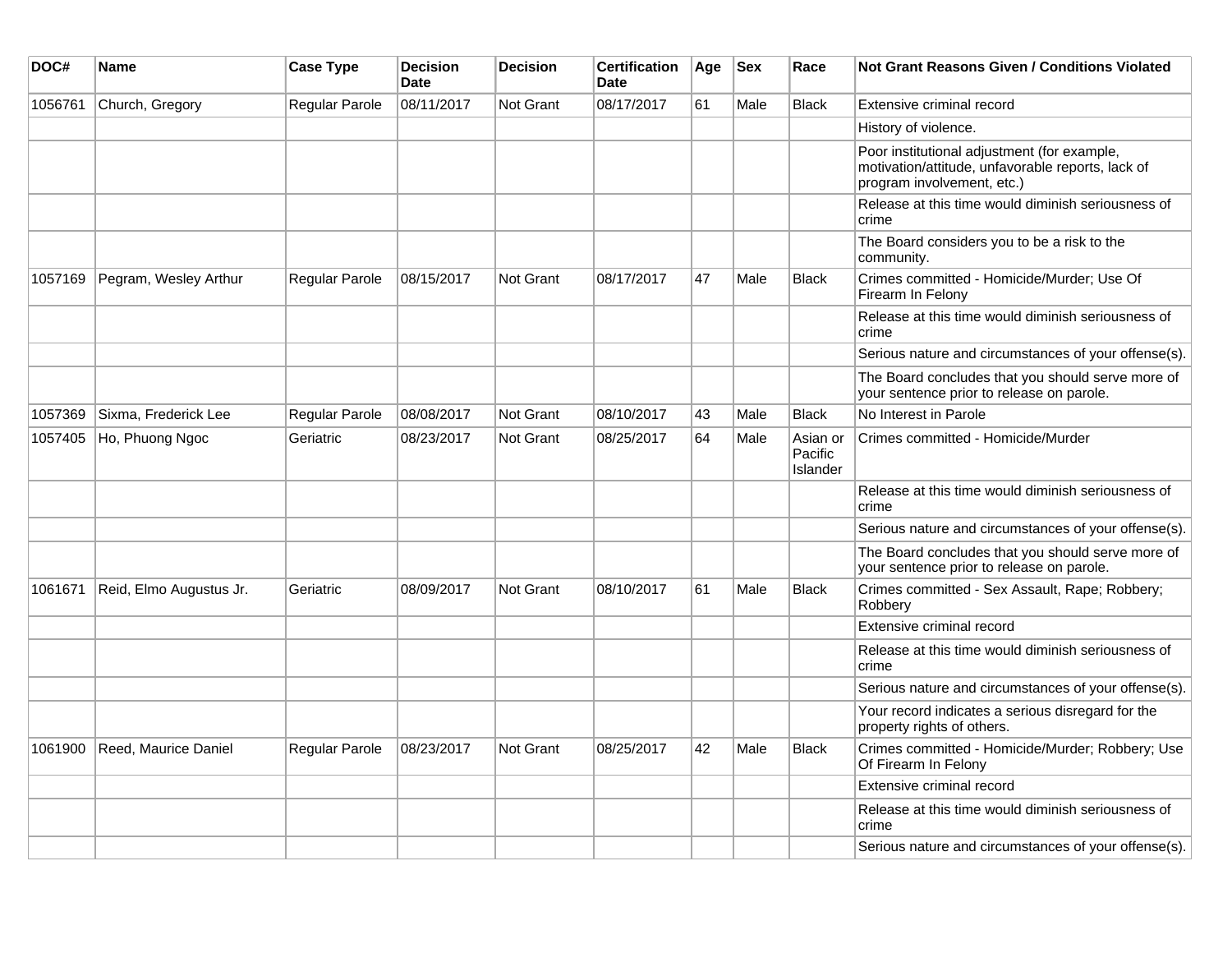| DOC#    | <b>Name</b>             | <b>Case Type</b> | <b>Decision</b><br><b>Date</b> | <b>Decision</b>  | <b>Certification</b><br>Date | Age | <b>Sex</b>     | Race         | Not Grant Reasons Given / Conditions Violated                                                                                                         |
|---------|-------------------------|------------------|--------------------------------|------------------|------------------------------|-----|----------------|--------------|-------------------------------------------------------------------------------------------------------------------------------------------------------|
| 1061900 | Reed, Maurice Daniel    | Regular Parole   | 08/23/2017                     | <b>Not Grant</b> | 08/25/2017                   | 42  | Male           | <b>Black</b> | The Board concludes that you should serve more of<br>your sentence prior to release on parole.                                                        |
| 1064200 | Hairston, Michael Scott | Regular Parole   | 08/12/2017                     | <b>Not Grant</b> | 08/17/2017                   | 50  | Male           | <b>Black</b> | Considering your offense and your institutional<br>records, the Board concludes that you should serve<br>more of your sentence before being paroled.  |
|         |                         |                  |                                |                  |                              |     |                |              | Conviction of a new crime while incarcerated                                                                                                          |
|         |                         |                  |                                |                  |                              |     |                |              | Crimes committed - Homicide-1st Degree; Prisoner:<br>Possess Weapon Capable Of Death/Injury                                                           |
|         |                         |                  |                                |                  |                              |     |                |              | History of violence.                                                                                                                                  |
|         |                         |                  |                                |                  |                              |     |                |              | Release at this time would diminish seriousness of<br>crime                                                                                           |
|         |                         |                  |                                |                  |                              |     |                |              | Serious nature and circumstances of your offense(s).                                                                                                  |
| 1070148 | Winston, Connie Renee   | Regular Parole   | 08/13/2017                     | <b>Not Grant</b> | 08/17/2017                   | 52  | Female   Black |              | Crimes committed - Robbery; Malicious Wounding;<br>Use Of Firearm In Felony                                                                           |
|         |                         |                  |                                |                  |                              |     |                |              | Serious nature and circumstances of your offense(s).                                                                                                  |
|         |                         |                  |                                |                  |                              |     |                |              | The Board concludes that you should serve more of<br>your sentence prior to release on parole.                                                        |
|         |                         |                  |                                |                  |                              |     |                |              | You need to show a longer period of stable<br>adjustment.                                                                                             |
| 1070773 | Stacy, Michael Waverly  | Regular Parole   | 08/25/2017                     | <b>Not Grant</b> | 08/25/2017                   | 48  | Male           | White        | Considering your offense and your institutional<br>records, the Board concludes that you should serve<br>more of your sentence before being paroled.  |
|         |                         |                  |                                |                  |                              |     |                |              | Extensive criminal record                                                                                                                             |
|         |                         |                  |                                |                  |                              |     |                |              | History of substance abuse.                                                                                                                           |
|         |                         |                  |                                |                  |                              |     |                |              | Poor institutional adjustment (for example,<br>motivation/attitude, unfavorable reports, lack of<br>program involvement, etc.)                        |
|         |                         |                  |                                |                  |                              |     |                |              | Release at this time would diminish seriousness of<br>crime                                                                                           |
|         |                         |                  |                                |                  |                              |     |                |              | Serious nature and circumstances of your offense(s).                                                                                                  |
|         |                         |                  |                                |                  |                              |     |                |              | Your prior failure(s) and/or convictions while under<br>community supervision indicate that you are unlikely<br>to comply with conditions of release. |
|         |                         |                  |                                |                  |                              |     |                |              | Your record indicates a serious disregard for the<br>property rights of others.                                                                       |
|         |                         |                  |                                |                  |                              |     |                |              | Your record of institutional infractions indicates a<br>disregard for rules and that you are not ready to<br>conform to society.                      |
| 1072105 | Beamon, Kenneth Wayne   | Regular Parole   | 07/31/2017                     | <b>Not Grant</b> | 08/04/2017                   | 51  | Male           | <b>Black</b> | Release at this time would diminish seriousness of<br>crime                                                                                           |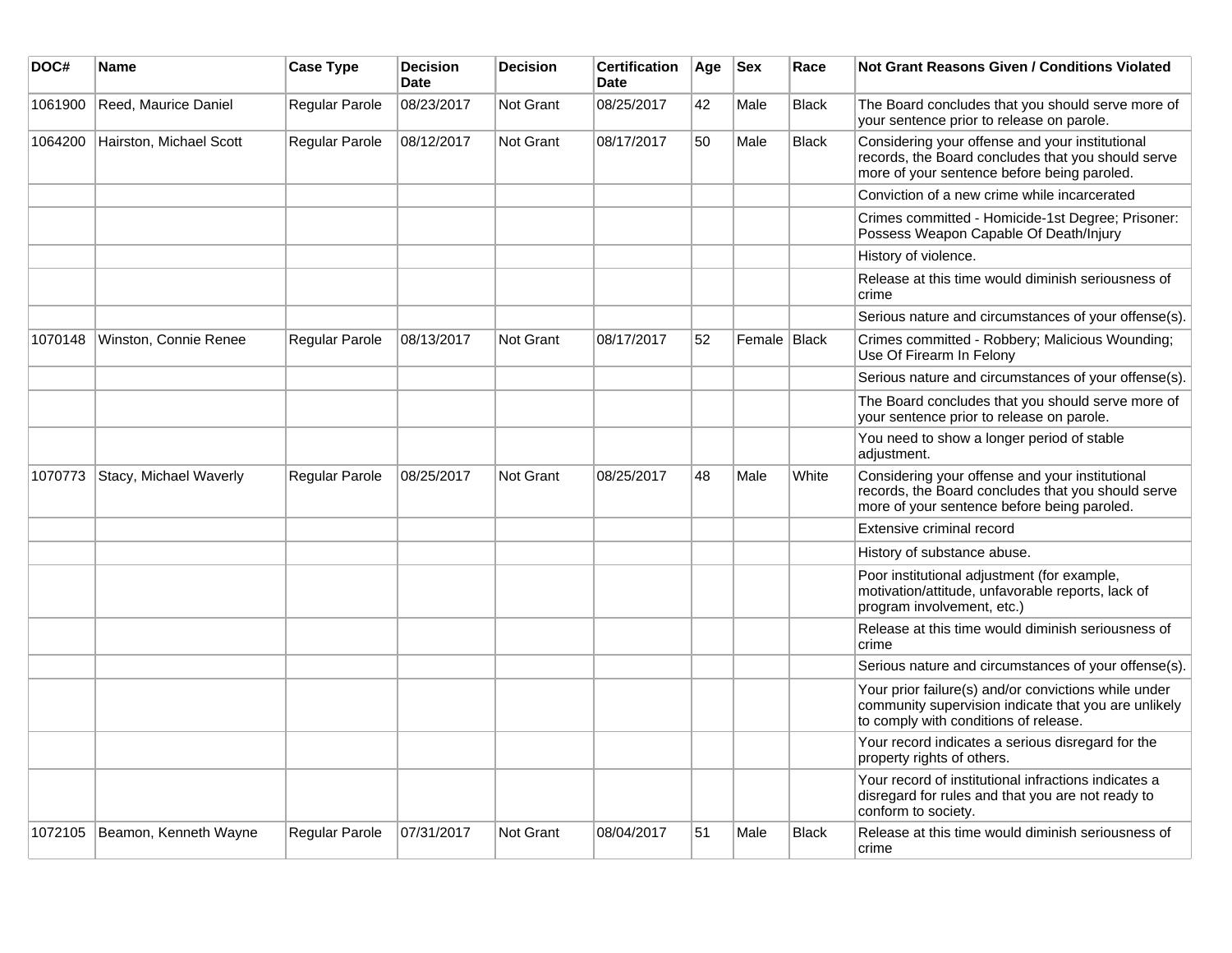| DOC#    | <b>Name</b>            | <b>Case Type</b> | <b>Decision</b><br><b>Date</b> | Decision  | <b>Certification</b><br>Date | Age | <b>Sex</b> | Race         | Not Grant Reasons Given / Conditions Violated                                                                                                               |
|---------|------------------------|------------------|--------------------------------|-----------|------------------------------|-----|------------|--------------|-------------------------------------------------------------------------------------------------------------------------------------------------------------|
| 1072105 | Beamon, Kenneth Wayne  | Regular Parole   | 07/31/2017                     | Not Grant | 08/04/2017                   | 51  | Male       | <b>Black</b> | You need further participation in institutional work<br>and/or educational programs to indicate your positive<br>progression towards re-entry into society. |
|         |                        |                  |                                |           |                              |     |            |              | You need to show a longer period of stable<br>adjustment.                                                                                                   |
|         |                        |                  |                                |           |                              |     |            |              | Your prior failure(s) and/or convictions while under<br>community supervision indicate that you are unlikely<br>to comply with conditions of release.       |
|         |                        |                  |                                |           |                              |     |            |              | Your record indicates a serious disregard for the<br>property rights of others.                                                                             |
| 1072525 | Anderson, James Patton | Geriatric        | 08/20/2017                     | Not Grant | 08/25/2017                   | 67  | Male       | White        | Crimes committed - Homicide-2Nd-Degree; Forcible<br>Sodomy; Forcible Sodomy                                                                                 |
|         |                        |                  |                                |           |                              |     |            |              | Extensive criminal record                                                                                                                                   |
|         |                        |                  |                                |           |                              |     |            |              | Serious nature and circumstances of your offense(s).                                                                                                        |
|         |                        |                  |                                |           |                              |     |            |              | The Board considers you to be a risk to the<br>community.                                                                                                   |
|         |                        |                  |                                |           |                              |     |            |              | Your prior failure(s) and/or convictions while under<br>community supervision indicate that you are unlikely<br>to comply with conditions of release.       |
| 1076024 | Cotton, Elgene         | Geriatric        | 08/12/2017                     | Not Grant | 08/17/2017                   | 69  | Male       | <b>Black</b> | Crimes committed - Aggravated Sexual Battery:<br>Victim <13 Yrs                                                                                             |
|         |                        |                  |                                |           |                              |     |            |              | History of violence.                                                                                                                                        |
|         |                        |                  |                                |           |                              |     |            |              | Release at this time would diminish seriousness of<br>crime                                                                                                 |
|         |                        |                  |                                |           |                              |     |            |              | Serious nature and circumstances of your offense(s).                                                                                                        |
|         |                        |                  |                                |           |                              |     |            |              | The Board considers you to be a risk to the<br>community.                                                                                                   |
| 1076411 | Maples, Kenneth        | Regular Parole   | 08/12/2017                     | Not Grant | 08/17/2017                   | 51  | Male       | White        | Considering your offense and your institutional<br>records, the Board concludes that you should serve<br>more of your sentence before being paroled.        |
|         |                        |                  |                                |           |                              |     |            |              | History of substance abuse.                                                                                                                                 |
|         |                        |                  |                                |           |                              |     |            |              | History of violence.                                                                                                                                        |
|         |                        |                  |                                |           |                              |     |            |              | The Board concludes that you should serve more of<br>your sentence prior to release on parole.                                                              |
|         |                        |                  |                                |           |                              |     |            |              | You need to show a longer period of stable<br>adjustment.                                                                                                   |
|         |                        |                  |                                |           |                              |     |            |              | Your prior failure(s) and/or convictions while under<br>community supervision indicate that you are unlikely<br>to comply with conditions of release.       |
|         |                        |                  |                                |           |                              |     |            |              | Your record of institutional infractions indicates a<br>disregard for rules and that you are not ready to<br>conform to society.                            |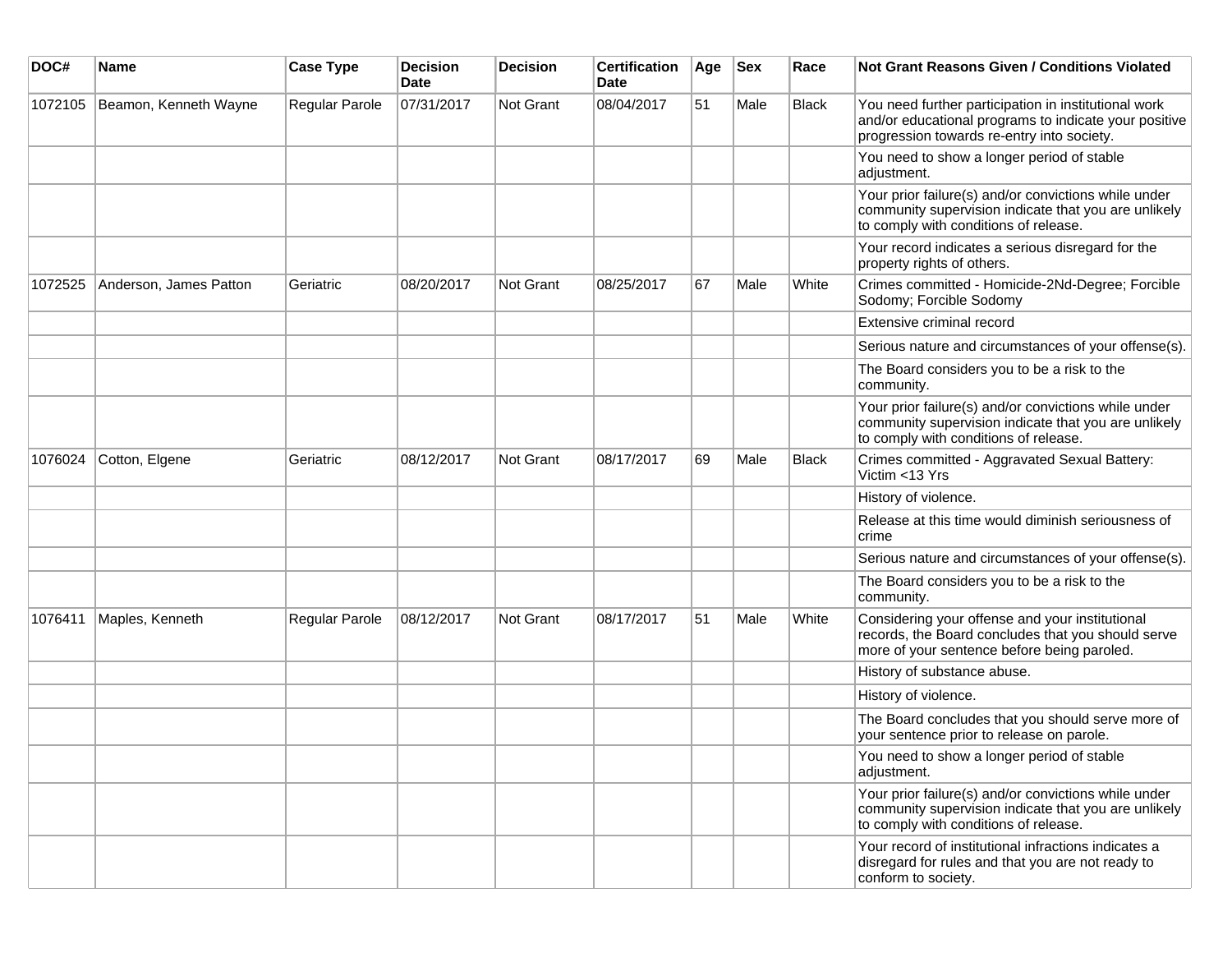| DOC#    | <b>Name</b>              | <b>Case Type</b>      | <b>Decision</b><br><b>Date</b> | <b>Decision</b>  | <b>Certification</b><br><b>Date</b> | Age | <b>Sex</b>   | Race         | <b>Not Grant Reasons Given / Conditions Violated</b>                                                                                                  |
|---------|--------------------------|-----------------------|--------------------------------|------------------|-------------------------------------|-----|--------------|--------------|-------------------------------------------------------------------------------------------------------------------------------------------------------|
| 1077334 | Charlton, Edwin Lee      | Regular Parole        | 08/27/2017                     | Not Grant        | 08/31/2017                          | 43  | Male         | <b>Black</b> | Crimes committed - Homicide-Capital; Sex Assault,<br>Rape                                                                                             |
|         |                          |                       |                                |                  |                                     |     |              |              | History of substance abuse.                                                                                                                           |
|         |                          |                       |                                |                  |                                     |     |              |              | History of violence.                                                                                                                                  |
|         |                          |                       |                                |                  |                                     |     |              |              | Release at this time would diminish seriousness of<br>crime                                                                                           |
|         |                          |                       |                                |                  |                                     |     |              |              | Serious nature and circumstances of your offense(s).                                                                                                  |
|         |                          |                       |                                |                  |                                     |     |              |              | The Board considers you to be a risk to the<br>community.                                                                                             |
| 1078263 | Kennedy, Leon III        | <b>Regular Parole</b> | 08/07/2017                     | Not Grant        | 08/10/2017                          | 49  | Male         | <b>Black</b> | Extensive criminal record                                                                                                                             |
|         |                          |                       |                                |                  |                                     |     |              |              | Release at this time would diminish seriousness of<br>crime                                                                                           |
|         |                          |                       |                                |                  |                                     |     |              |              | Serious nature and circumstances of your offense(s).                                                                                                  |
|         |                          |                       |                                |                  |                                     |     |              |              | The Board concludes that you should serve more of<br>your sentence prior to release on parole.                                                        |
|         |                          |                       |                                |                  |                                     |     |              |              | Your prior failure(s) and/or convictions while under<br>community supervision indicate that you are unlikely<br>to comply with conditions of release. |
|         |                          |                       |                                |                  |                                     |     |              |              | Your record indicates a serious disregard for the<br>property rights of others.                                                                       |
| 1079343 | Chewning, Michael Dwayne | Regular Parole        | 08/14/2017                     | Not Grant        | 08/17/2017                          | 39  | Male         | White        | Crimes committed - Homicide-1st Degree                                                                                                                |
|         |                          |                       |                                |                  |                                     |     |              |              | History of violence.                                                                                                                                  |
|         |                          |                       |                                |                  |                                     |     |              |              | Release at this time would diminish seriousness of<br>crime                                                                                           |
|         |                          |                       |                                |                  |                                     |     |              |              | Serious nature and circumstances of your offense(s).                                                                                                  |
|         |                          |                       |                                |                  |                                     |     |              |              | The Board concludes that you should serve more of<br>your sentence prior to release on parole.                                                        |
| 1079381 | Marshall, Michaela       | Regular Parole        | 08/14/2017                     | Not Grant        | 08/17/2017                          | 57  | Female Black |              | Crimes committed - Homicide-1st Degree; Homicide-<br>1st Degree; Homicide-1st Degree                                                                  |
|         |                          |                       |                                |                  |                                     |     |              |              | History of violence.                                                                                                                                  |
|         |                          |                       |                                |                  |                                     |     |              |              | Release at this time would diminish seriousness of<br>crime                                                                                           |
|         |                          |                       |                                |                  |                                     |     |              |              | Serious nature and circumstances of your offense(s).                                                                                                  |
|         |                          |                       |                                |                  |                                     |     |              |              | The Board considers you to be a risk to the<br>community.                                                                                             |
| 1080339 | Favorite, Guy L III      | Geriatric             | 07/31/2017                     | <b>Not Grant</b> | 08/04/2017                          | 64  | Male         | White        | Crimes committed - Homicide-1st Degree; Homicide-<br>1st Degree                                                                                       |
|         |                          |                       |                                |                  |                                     |     |              |              | Release at this time would diminish seriousness of<br>crime                                                                                           |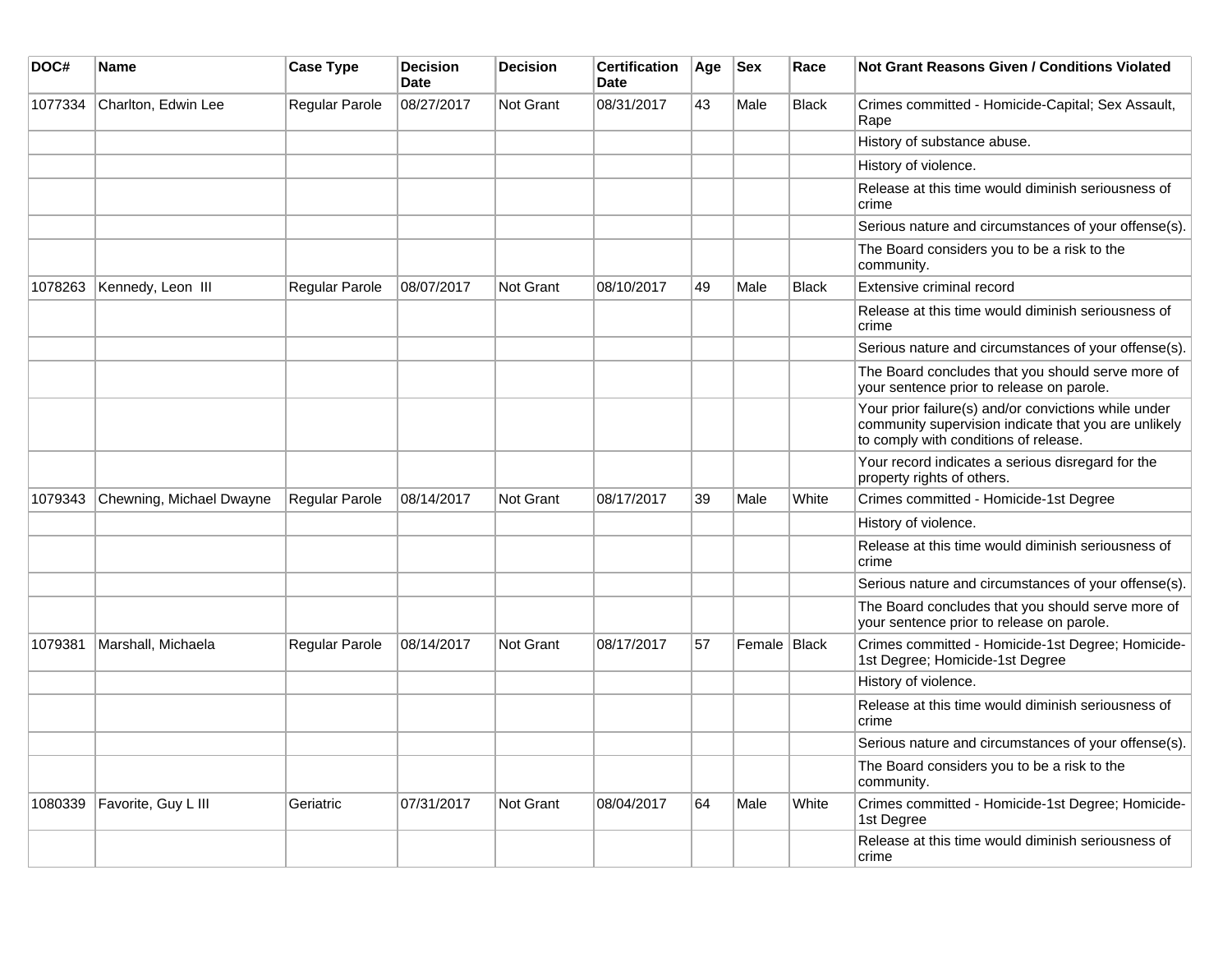| DOC#    | <b>Name</b>             | <b>Case Type</b> | <b>Decision</b><br><b>Date</b> | <b>Decision</b>  | <b>Certification</b><br><b>Date</b> | Age | <b>Sex</b> | Race         | <b>Not Grant Reasons Given / Conditions Violated</b>                                                                                                  |
|---------|-------------------------|------------------|--------------------------------|------------------|-------------------------------------|-----|------------|--------------|-------------------------------------------------------------------------------------------------------------------------------------------------------|
| 1080339 | Favorite, Guy L III     | Geriatric        | 07/31/2017                     | Not Grant        | 08/04/2017                          | 64  | Male       | White        | The Board concludes that you should serve more of<br>your sentence prior to release on parole.                                                        |
| 1081517 | Williams, Ace Hamilton  | Regular Parole   | 08/29/2017                     | <b>Not Grant</b> | 08/31/2017                          | 58  | Male       | <b>Black</b> | Crimes committed - Homicide-Capital; Sex Assault,<br>Rape; Burglary                                                                                   |
|         |                         |                  |                                |                  |                                     |     |            |              | Release at this time would diminish seriousness of<br>crime                                                                                           |
|         |                         |                  |                                |                  |                                     |     |            |              | Serious nature and circumstances of your offense(s).                                                                                                  |
|         |                         |                  |                                |                  |                                     |     |            |              | The Board considers you to be a risk to the<br>community.                                                                                             |
| 1082484 | Spradlin, Timothy Wayne | Regular Parole   | 08/14/2017                     | Not Grant        | 08/17/2017                          | 57  | Male       | White        | Extensive criminal record                                                                                                                             |
|         |                         |                  |                                |                  |                                     |     |            |              | Serious nature and circumstances of your offense(s).                                                                                                  |
|         |                         |                  |                                |                  |                                     |     |            |              | Your prior failure(s) and/or convictions while under<br>community supervision indicate that you are unlikely<br>to comply with conditions of release. |
| 1083986 | Royster, Robert Clinton | Geriatric        | 08/13/2017                     | Not Grant        | 08/17/2017                          | 60  | Male       | <b>Black</b> | History of violence.                                                                                                                                  |
|         |                         |                  |                                |                  |                                     |     |            |              | Release at this time would diminish seriousness of<br>crime                                                                                           |
|         |                         |                  |                                |                  |                                     |     |            |              | Serious nature and circumstances of your offense(s).                                                                                                  |
|         |                         |                  |                                |                  |                                     |     |            |              | The Board concludes that you should serve more of<br>your sentence prior to release on parole.                                                        |
| 1084031 | Bowen, Clarence Linwood | Geriatric        | 08/09/2017                     | <b>Not Grant</b> | 08/10/2017                          | 72  | Male       | White        | Considering your offense and your institutional<br>records, the Board concludes that you should serve<br>more of your sentence before being paroled.  |
|         |                         |                  |                                |                  |                                     |     |            |              | Extensive criminal record                                                                                                                             |
|         |                         |                  |                                |                  |                                     |     |            |              | Poor institutional adjustment (for example,<br>motivation/attitude, unfavorable reports, lack of<br>program involvement, etc.)                        |
|         |                         |                  |                                |                  |                                     |     |            |              | Release at this time would diminish seriousness of<br>crime                                                                                           |
|         |                         |                  |                                |                  |                                     |     |            |              | Serious nature and circumstances of your offense(s).                                                                                                  |
|         |                         |                  |                                |                  |                                     |     |            |              | The Board considers you to be a risk to the<br>community.                                                                                             |
| 1084383 | Milgrim, William F Jr.  | Regular Parole   | 08/01/2017                     | Not Grant        | 08/04/2017                          | 53  | Male       | White        | Crimes committed - Sex Assault, Rape; Sex Assault,<br>Rape                                                                                            |
|         |                         |                  |                                |                  |                                     |     |            |              | Release at this time would diminish seriousness of<br>crime                                                                                           |
|         |                         |                  |                                |                  |                                     |     |            |              | The Board concludes that you should serve more of<br>your sentence prior to release on parole.                                                        |
|         |                         |                  |                                |                  |                                     |     |            |              | The Board considers you to be a risk to the<br>community.                                                                                             |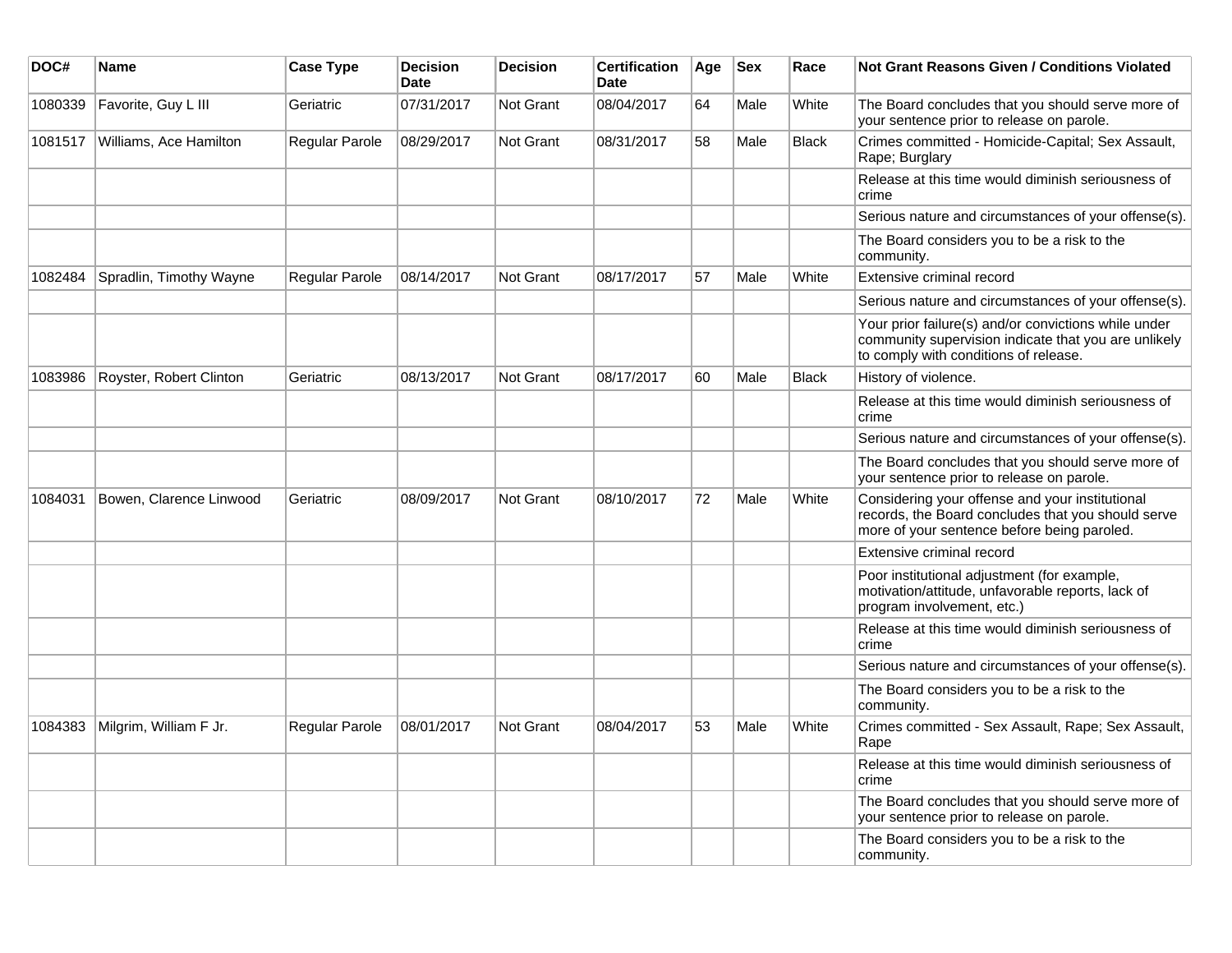| DOC#    | <b>Name</b>                | <b>Case Type</b>      | <b>Decision</b><br><b>Date</b> | <b>Decision</b>  | <b>Certification</b><br>Date | Age | <b>Sex</b> | Race                                   | <b>Not Grant Reasons Given / Conditions Violated</b>                                                                                                        |
|---------|----------------------------|-----------------------|--------------------------------|------------------|------------------------------|-----|------------|----------------------------------------|-------------------------------------------------------------------------------------------------------------------------------------------------------------|
| 1085761 | Brown, Daniel Lee          | Regular Parole        | 08/11/2017                     | <b>Not Grant</b> | 08/17/2017                   | 43  | Male       | White                                  | Crimes committed - Assault: (Misdemeanor);<br>Obstruct Justice: W/ Threats/Force; Burgl: Enter<br>Structure To Commit Larceny/A&B/Etc                       |
|         |                            |                       |                                |                  |                              |     |            |                                        | Extensive criminal record                                                                                                                                   |
|         |                            |                       |                                |                  |                              |     |            |                                        | Release at this time would diminish seriousness of<br>crime                                                                                                 |
|         |                            |                       |                                |                  |                              |     |            |                                        | You need further participation in institutional work<br>and/or educational programs to indicate your positive<br>progression towards re-entry into society. |
|         |                            |                       |                                |                  |                              |     |            |                                        | You need to show a longer period of stable<br>adjustment.                                                                                                   |
| 1089853 | Harris, Roosevelt Samuel   | Regular Parole        | 08/23/2017                     | Not Grant        | 08/25/2017                   | 45  | Male       | <b>Black</b>                           | History of violence.                                                                                                                                        |
|         |                            |                       |                                |                  |                              |     |            |                                        | Release at this time would diminish seriousness of<br>crime                                                                                                 |
|         |                            |                       |                                |                  |                              |     |            |                                        | Serious nature and circumstances of your offense(s).                                                                                                        |
|         |                            |                       |                                |                  |                              |     |            |                                        | You need further participation in institutional work<br>and/or educational programs to indicate your positive<br>progression towards re-entry into society. |
|         |                            |                       |                                |                  |                              |     |            |                                        | You need to show a longer period of stable<br>adjustment.                                                                                                   |
|         |                            |                       |                                |                  |                              |     |            |                                        | Your record indicates a serious disregard for the<br>property rights of others.                                                                             |
| 1090287 | Carmichael, David Leslie   | <b>Regular Parole</b> | 08/29/2017                     | Not Grant        | 08/31/2017                   | 52  | Male       | White                                  | Crimes committed - Homicide/Murder; Weapon<br>Offense                                                                                                       |
|         |                            |                       |                                |                  |                              |     |            |                                        | Release at this time would diminish seriousness of<br>crime                                                                                                 |
|         |                            |                       |                                |                  |                              |     |            |                                        | Serious nature and circumstances of your offense(s).                                                                                                        |
| 1091361 | Jassawalla, Kerman Sheriar | Geriatric             | 08/08/2017                     | Not Grant        | 08/10/2017                   | 60  | Male       | Asian or<br>Pacific<br><b>Islander</b> | No Interest in Parole                                                                                                                                       |
| 1092301 | Logan, George Samuel       | Regular Parole        | 08/29/2017                     | Not Grant        | 08/31/2017                   | 62  | Male       | <b>Black</b>                           | Crimes committed - Homicide/Murder; Use Of<br>Firearm In Felony                                                                                             |
|         |                            |                       |                                |                  |                              |     |            |                                        | Release at this time would diminish seriousness of<br>crime                                                                                                 |
|         |                            |                       |                                |                  |                              |     |            |                                        | Serious nature and circumstances of your offense(s).                                                                                                        |
|         |                            |                       |                                |                  |                              |     |            |                                        | The Board concludes that you should serve more of<br>your sentence prior to release on parole.                                                              |
| 1094575 | Dalton, David Matthew      | Regular Parole        | 08/15/2017                     | <b>Not Grant</b> | 08/17/2017                   | 45  | Male       | White                                  | Crimes committed - Homicide-1st Degree; Forcible<br>Sodomy; Larceny                                                                                         |
|         |                            |                       |                                |                  |                              |     |            |                                        | Release at this time would diminish seriousness of<br>crime                                                                                                 |
|         |                            |                       |                                |                  |                              |     |            |                                        | Serious nature and circumstances of your offense(s).                                                                                                        |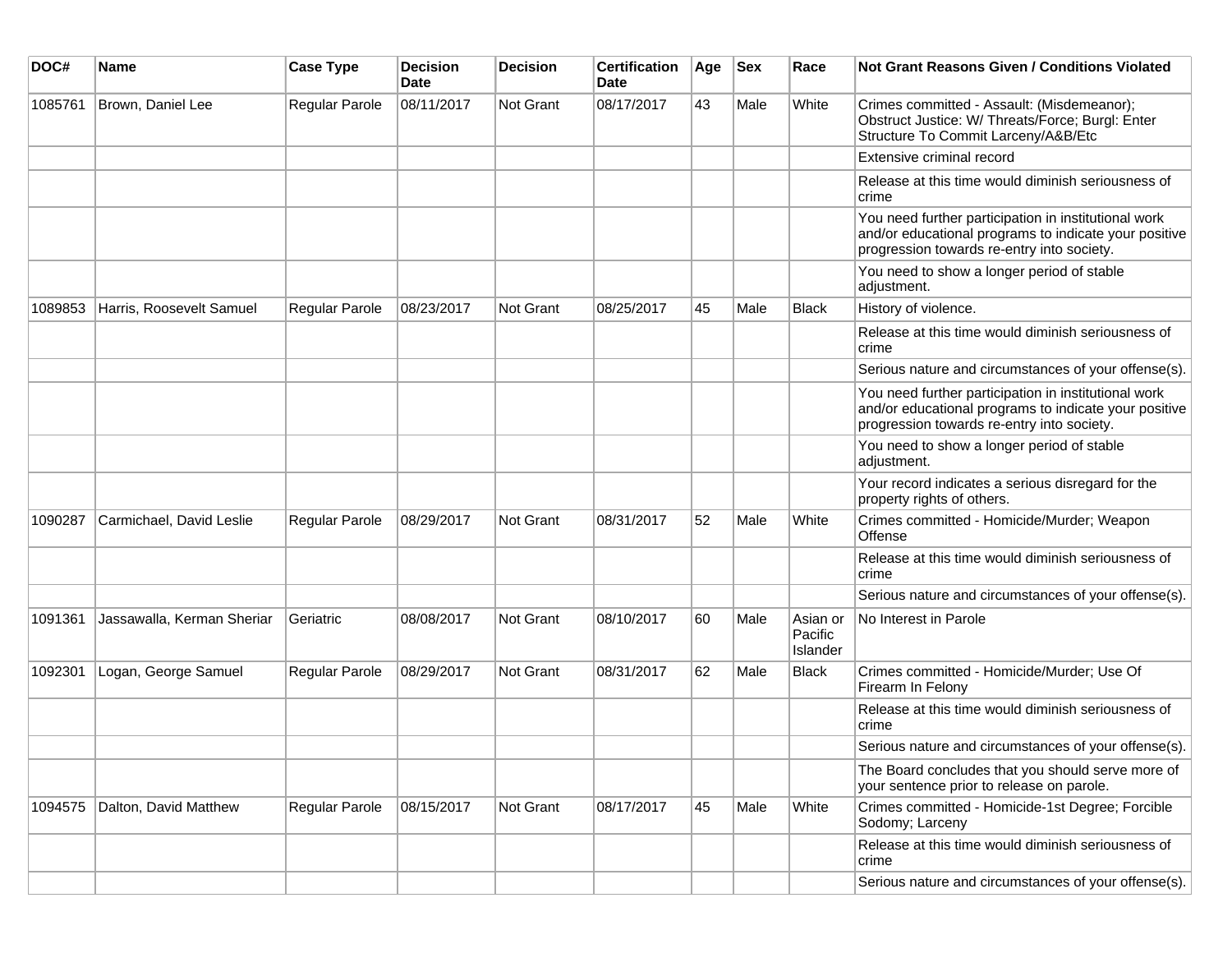| DOC#    | Name                      | <b>Case Type</b> | <b>Decision</b><br><b>Date</b> | <b>Decision</b> | <b>Certification</b><br>Date | Age | <b>Sex</b>   | Race         | Not Grant Reasons Given / Conditions Violated                                                                                                         |
|---------|---------------------------|------------------|--------------------------------|-----------------|------------------------------|-----|--------------|--------------|-------------------------------------------------------------------------------------------------------------------------------------------------------|
| 1094575 | Dalton, David Matthew     | Regular Parole   | 08/15/2017                     | Not Grant       | 08/17/2017                   | 45  | Male         | White        | The Board concludes that you should serve more of<br>your sentence prior to release on parole.                                                        |
| 1094847 | Butler, Jimmy Dale        | Geriatric        | 08/03/2017                     | Not Grant       | 08/04/2017                   | 64  | Male         | White        | No Interest in Parole                                                                                                                                 |
| 1095074 | Reid, Luchion             | Regular Parole   | 08/15/2017                     | Not Grant       | 08/17/2017                   | 54  | Male         | <b>Black</b> | Crimes committed - Kidnap/Abduct; Sex Assault,<br>Rape; Robbery                                                                                       |
|         |                           |                  |                                |                 |                              |     |              |              | Release at this time would diminish seriousness of<br>crime                                                                                           |
|         |                           |                  |                                |                 |                              |     |              |              | Serious nature and circumstances of your offense(s).                                                                                                  |
|         |                           |                  |                                |                 |                              |     |              |              | The Board considers you to be a risk to the<br>community.                                                                                             |
|         |                           |                  |                                |                 |                              |     |              |              | You need to show a longer period of stable<br>adjustment.                                                                                             |
| 1095184 | Skates, James Alfred      | Regular Parole   | 08/14/2017                     | Not Grant       | 08/17/2017                   | 69  | Male         | White        | Crimes committed - Sex Assault, Rape; Sex Assault,<br>Rape; Sex Assault, Rape                                                                         |
|         |                           |                  |                                |                 |                              |     |              |              | Extensive criminal record                                                                                                                             |
|         |                           |                  |                                |                 |                              |     |              |              | Serious nature and circumstances of your offense(s).                                                                                                  |
|         |                           |                  |                                |                 |                              |     |              |              | The Board considers you to be a risk to the<br>community.                                                                                             |
| 1097130 | Verlander, David          | Regular Parole   | 08/13/2017                     | Not Grant       | 08/17/2017                   | 56  | Male         | White        | Release at this time would diminish seriousness of<br>crime                                                                                           |
|         |                           |                  |                                |                 |                              |     |              |              | Serious nature and circumstances of your offense(s).                                                                                                  |
| 1098860 | Jones, John Christop      | Regular Parole   | 07/31/2017                     | Not Grant       | 08/04/2017                   | 48  | Male         | White        | Release at this time would diminish seriousness of<br>crime                                                                                           |
|         |                           |                  |                                |                 |                              |     |              |              | The Board concludes that you should serve more of<br>your sentence prior to release on parole.                                                        |
|         |                           |                  |                                |                 |                              |     |              |              | You need to show a longer period of stable<br>adjustment.                                                                                             |
|         |                           |                  |                                |                 |                              |     |              |              | Your prior failure(s) and/or convictions while under<br>community supervision indicate that you are unlikely<br>to comply with conditions of release. |
| 1099825 | White, Edna Elizabeth     | Geriatric        | 08/09/2017                     | Not Grant       | 08/10/2017                   | 61  | Female Black |              | Crimes committed - Homicide-2Nd-Degree;<br>Malicious Wounding                                                                                         |
|         |                           |                  |                                |                 |                              |     |              |              | Release at this time would diminish seriousness of<br>crime                                                                                           |
|         |                           |                  |                                |                 |                              |     |              |              | The Board concludes that you should serve more of<br>your sentence prior to release on parole.                                                        |
|         |                           |                  |                                |                 |                              |     |              |              | Your prior failure(s) and/or convictions while under<br>community supervision indicate that you are unlikely<br>to comply with conditions of release. |
| 1100274 | Dehart, Henry Russell Jr. | Regular Parole   | 08/13/2017                     | Not Grant       | 08/17/2017                   | 49  | Male         | White        | Extensive criminal record                                                                                                                             |
|         |                           |                  |                                |                 |                              |     |              |              | History of substance abuse.                                                                                                                           |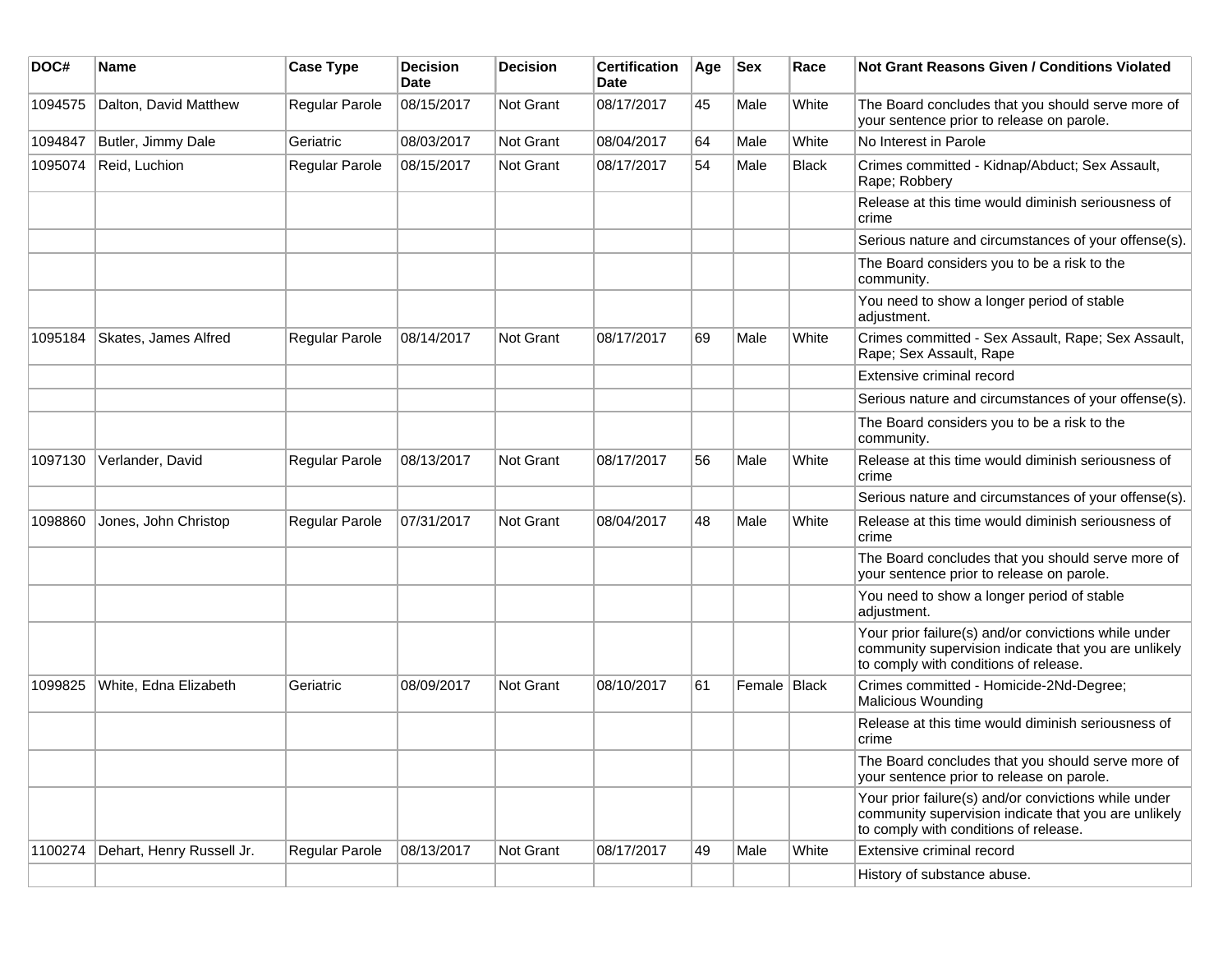| DOC#    | Name                      | <b>Case Type</b>      | <b>Decision</b><br><b>Date</b> | <b>Decision</b> | <b>Certification</b><br>Date | Age | <b>Sex</b> | Race         | Not Grant Reasons Given / Conditions Violated                                                                                                               |
|---------|---------------------------|-----------------------|--------------------------------|-----------------|------------------------------|-----|------------|--------------|-------------------------------------------------------------------------------------------------------------------------------------------------------------|
| 1100274 | Dehart, Henry Russell Jr. | Regular Parole        | 08/13/2017                     | Not Grant       | 08/17/2017                   | 49  | Male       | White        | The Board concludes that you should serve more of<br>your sentence prior to release on parole.                                                              |
|         |                           |                       |                                |                 |                              |     |            |              | You need to show a longer period of stable<br>adjustment.                                                                                                   |
|         |                           |                       |                                |                 |                              |     |            |              | Your prior failure(s) and/or convictions while under<br>community supervision indicate that you are unlikely<br>to comply with conditions of release.       |
| 1103424 | Street, Antonio Lafayett  | <b>Regular Parole</b> | 08/13/2017                     | Not Grant       | 08/17/2017                   | 44  | Male       | <b>Black</b> | Conviction of a new crime while incarcerated                                                                                                                |
|         |                           |                       |                                |                 |                              |     |            |              | Extensive criminal record                                                                                                                                   |
|         |                           |                       |                                |                 |                              |     |            |              | Release at this time would diminish seriousness of<br>crime                                                                                                 |
|         |                           |                       |                                |                 |                              |     |            |              | Serious nature and circumstances of your offense(s).                                                                                                        |
|         |                           |                       |                                |                 |                              |     |            |              | You need further participation in institutional work<br>and/or educational programs to indicate your positive<br>progression towards re-entry into society. |
| 1104211 | Seward, Clifton C         | Regular Parole        | 08/23/2017                     | Not Grant       | 08/25/2017                   | 42  | Male       | <b>Black</b> | No Interest in Parole                                                                                                                                       |
| 1104554 | Coles, Rodney Oneal Sr.   | Regular Parole        | 08/14/2017                     | Not Grant       | 08/17/2017                   | 45  | Male       | <b>Black</b> | Release at this time would diminish seriousness of<br>crime                                                                                                 |
|         |                           |                       |                                |                 |                              |     |            |              | Serious nature and circumstances of your offense(s).                                                                                                        |
|         |                           |                       |                                |                 |                              |     |            |              | The Board concludes that you should serve more of<br>your sentence prior to release on parole.                                                              |
|         |                           |                       |                                |                 |                              |     |            |              | Your prior failure(s) and/or convictions while under<br>community supervision indicate that you are unlikely<br>to comply with conditions of release.       |
| 1106945 | Lester, Donnie Lee        | Geriatric             | 07/31/2017                     | Not Grant       | 08/04/2017                   | 71  | Male       | White        | Crimes committed - Homicide-2Nd-Degree;<br>Homicide-2Nd-Degree                                                                                              |
|         |                           |                       |                                |                 |                              |     |            |              | Release at this time would diminish seriousness of<br>crime                                                                                                 |
|         |                           |                       |                                |                 |                              |     |            |              | The Board concludes that you should serve more of<br>your sentence prior to release on parole.                                                              |
|         |                           |                       |                                |                 |                              |     |            |              | The Board considers you to be a risk to the<br>community.                                                                                                   |
| 1108072 | Lee, Tyrone Marcus        | Regular Parole        | 08/09/2017                     | Not Grant       | 08/10/2017                   | 47  | Male       | <b>Black</b> | Crimes committed - Homicide-2Nd-Degree;<br>Homicide-Invol Manslaughter; Aggravated Sexual<br><b>Battery</b>                                                 |
|         |                           |                       |                                |                 |                              |     |            |              | Release at this time would diminish seriousness of<br>crime                                                                                                 |
|         |                           |                       |                                |                 |                              |     |            |              | Serious nature and circumstances of your offense(s).                                                                                                        |
|         |                           |                       |                                |                 |                              |     |            |              | The Board concludes that you should serve more of<br>your sentence prior to release on parole.                                                              |
|         |                           |                       |                                |                 |                              |     |            |              | The Board considers you to be a risk to the<br>community.                                                                                                   |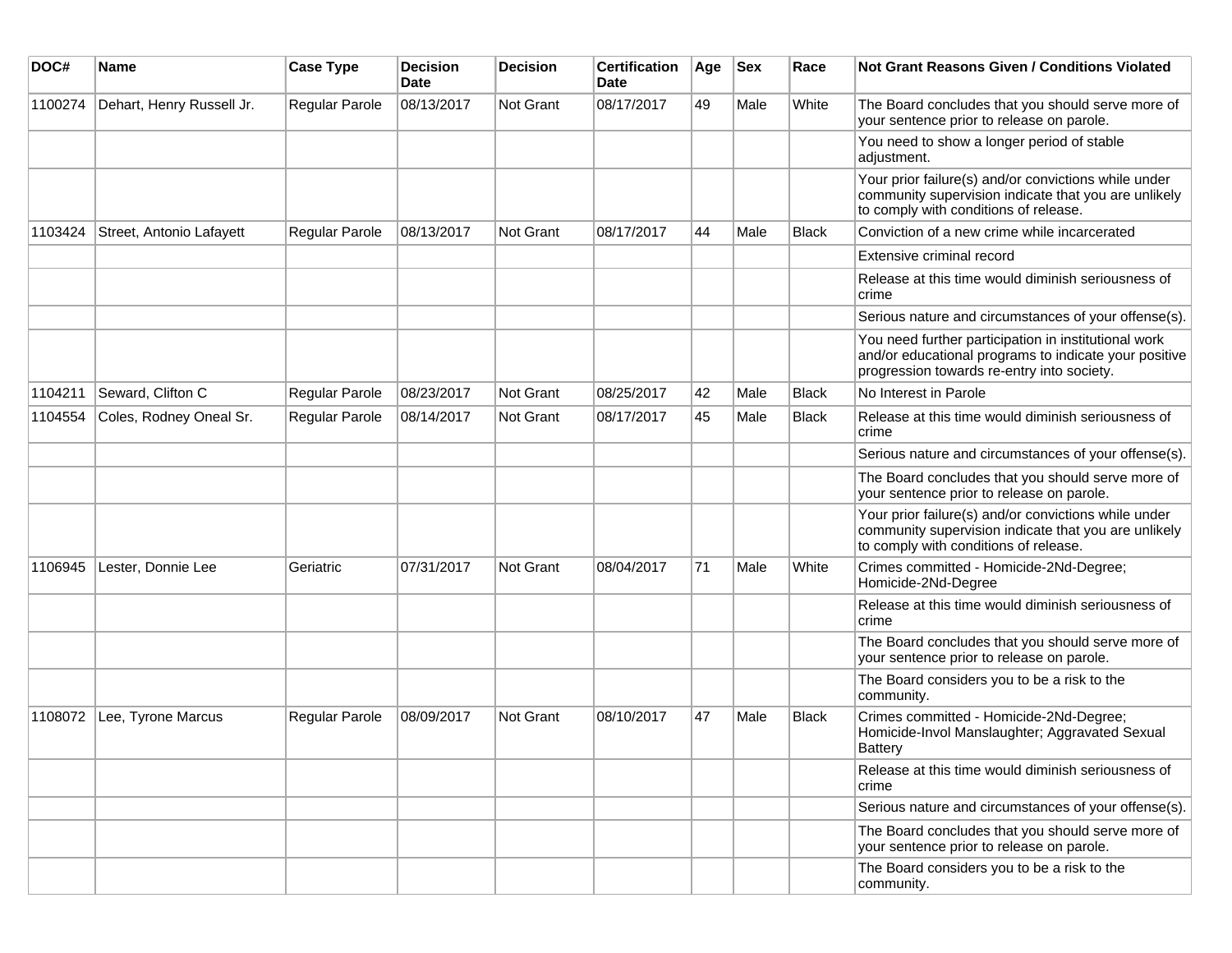| DOC#    | Name                       | <b>Case Type</b>      | <b>Decision</b><br>Date | <b>Decision</b> | <b>Certification</b><br>Date | Age | <b>Sex</b> | Race         | Not Grant Reasons Given / Conditions Violated                                                                                                         |
|---------|----------------------------|-----------------------|-------------------------|-----------------|------------------------------|-----|------------|--------------|-------------------------------------------------------------------------------------------------------------------------------------------------------|
| 1109051 | Toney, David Lee           | Regular Parole        | 08/09/2017              | Not Grant       | 08/10/2017                   | 49  | Male       | <b>Black</b> | Crimes committed - Homicide/Murder; Failure To<br>Appear; Use Of Firearm In Felony                                                                    |
|         |                            |                       |                         |                 |                              |     |            |              | Serious nature and circumstances of your offense(s).                                                                                                  |
|         |                            |                       |                         |                 |                              |     |            |              | The Board concludes that you should serve more of<br>your sentence prior to release on parole.                                                        |
|         |                            |                       |                         |                 |                              |     |            |              | The Board considers you to be a risk to the<br>community.                                                                                             |
| 1119663 | Trammel, Floyd Jr.         | Regular Parole        | 08/09/2017              | Not Grant       | 08/10/2017                   | 40  | Male       | <b>Black</b> | Considering your offense and your institutional<br>records, the Board concludes that you should serve<br>more of your sentence before being paroled.  |
|         |                            |                       |                         |                 |                              |     |            |              | Crimes committed - Sex Assault, Rape; Sex Assault,<br>Rape; Forgery                                                                                   |
|         |                            |                       |                         |                 |                              |     |            |              | Release at this time would diminish seriousness of<br>crime                                                                                           |
|         |                            |                       |                         |                 |                              |     |            |              | The Board considers you to be a risk to the<br>community.                                                                                             |
|         |                            |                       |                         |                 |                              |     |            |              | Your prior failure(s) and/or convictions while under<br>community supervision indicate that you are unlikely<br>to comply with conditions of release. |
| 1119757 | Smith, Clifford Eugene Jr. | <b>Regular Parole</b> | 08/12/2017              | Not Grant       | 08/17/2017                   | 47  | Male       | White        | Crimes committed - Murder: 1st Degree; DWI: 2nd<br>Off W/In 5Y - 10Y                                                                                  |
|         |                            |                       |                         |                 |                              |     |            |              | Serious nature and circumstances of your offense(s).                                                                                                  |
|         |                            |                       |                         |                 |                              |     |            |              | The Board concludes that you should serve more of<br>your sentence prior to release on parole.                                                        |
|         |                            |                       |                         |                 |                              |     |            |              | The Board considers you to be a risk to the<br>community.                                                                                             |
|         |                            |                       |                         |                 |                              |     |            |              | Your prior failure(s) and/or convictions while under<br>community supervision indicate that you are unlikely<br>to comply with conditions of release. |
| 1120964 | Collins, Richard Shane     | <b>Regular Parole</b> | 08/13/2017              | Not Grant       | 08/17/2017                   | 47  | Male       | White        | Crimes committed - Homicide-Attempted;<br>Kidnap/Abduct; Forcible Sodomy                                                                              |
|         |                            |                       |                         |                 |                              |     |            |              | Poor institutional adjustment (for example,<br>motivation/attitude, unfavorable reports, lack of<br>program involvement, etc.)                        |
|         |                            |                       |                         |                 |                              |     |            |              | The Board concludes that you should serve more of<br>your sentence prior to release on parole.                                                        |
|         |                            |                       |                         |                 |                              |     |            |              | The Board considers you to be a risk to the<br>community.                                                                                             |
| 1123080 | King, Theodore Mckinley    | Regular Parole        | 08/11/2017              | Not Grant       | 08/17/2017                   | 50  | Male       | Black        | Crimes committed - Kidnap/Abduct; Sex Assault,<br>Rape; Robbery                                                                                       |
|         |                            |                       |                         |                 |                              |     |            |              | Extensive criminal record                                                                                                                             |
|         |                            |                       |                         |                 |                              |     |            |              | History of violence.                                                                                                                                  |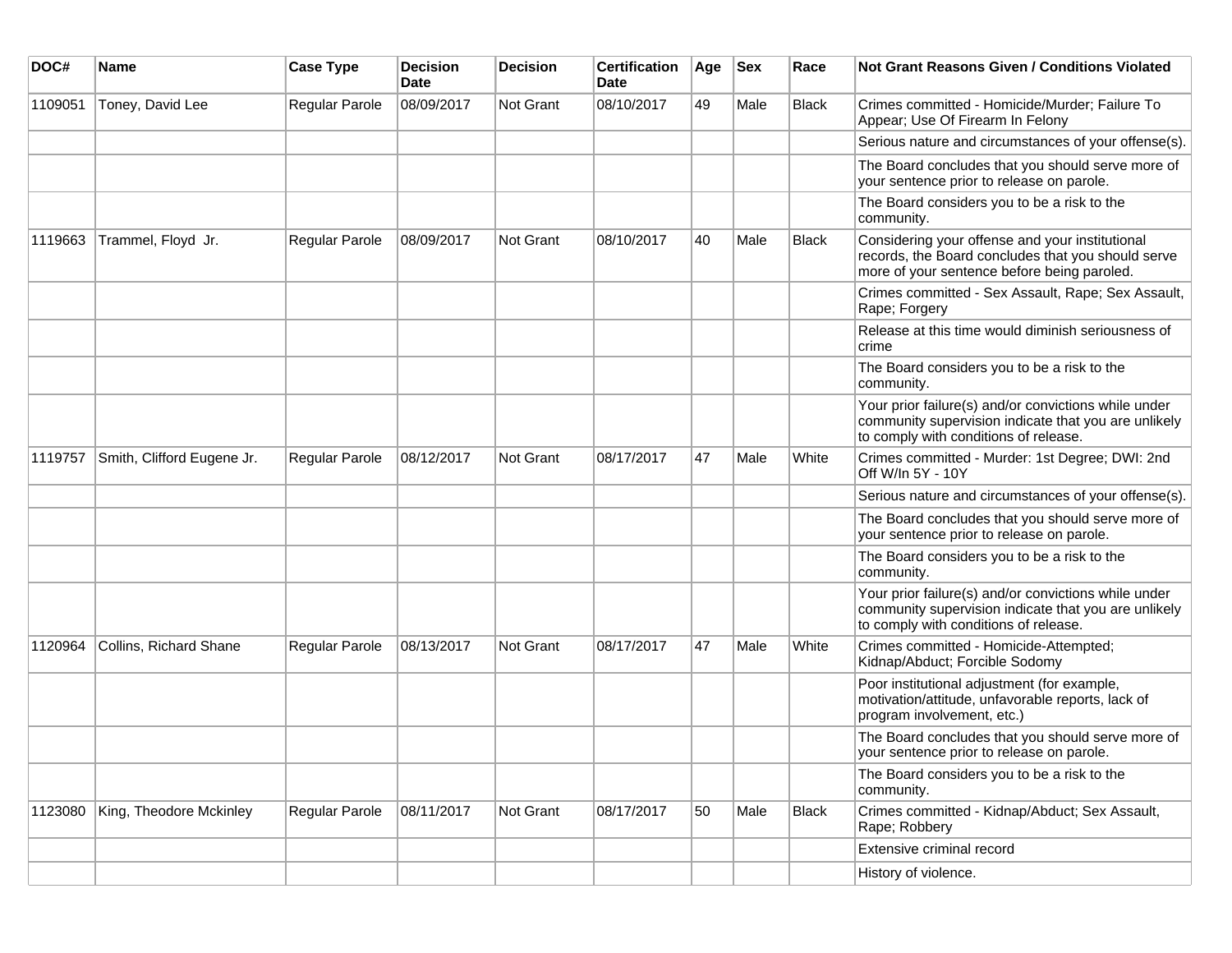| DOC#    | Name                    | <b>Case Type</b>      | <b>Decision</b><br>Date | <b>Decision</b>  | <b>Certification</b><br>Date | Age | <b>Sex</b> | Race         | <b>Not Grant Reasons Given / Conditions Violated</b>                                                                                                  |
|---------|-------------------------|-----------------------|-------------------------|------------------|------------------------------|-----|------------|--------------|-------------------------------------------------------------------------------------------------------------------------------------------------------|
| 1123080 | King, Theodore Mckinley | Regular Parole        | 08/11/2017              | Not Grant        | 08/17/2017                   | 50  | Male       | <b>Black</b> | Release at this time would diminish seriousness of<br>crime                                                                                           |
|         |                         |                       |                         |                  |                              |     |            |              | Serious nature and circumstances of your offense(s).                                                                                                  |
|         |                         |                       |                         |                  |                              |     |            |              | The Board concludes that you should serve more of<br>your sentence prior to release on parole.                                                        |
|         |                         |                       |                         |                  |                              |     |            |              | The Board considers you to be a risk to the<br>community.                                                                                             |
| 1125400 | Wilbanks, Ty Keith      | Regular Parole        | 08/29/2017              | <b>Not Grant</b> | 08/31/2017                   | 52  | Male       | White        | Crimes committed - Homicide-Capital; Robbery                                                                                                          |
|         |                         |                       |                         |                  |                              |     |            |              | History of substance abuse.                                                                                                                           |
|         |                         |                       |                         |                  |                              |     |            |              | Release at this time would diminish seriousness of<br>crime                                                                                           |
|         |                         |                       |                         |                  |                              |     |            |              | Serious nature and circumstances of your offense(s).                                                                                                  |
|         |                         |                       |                         |                  |                              |     |            |              | The Board concludes that you should serve more of<br>your sentence prior to release on parole.                                                        |
|         |                         |                       |                         |                  |                              |     |            |              | You need to show a longer period of stable<br>adjustment.                                                                                             |
| 1126584 | Powell, Thomas Ray      | <b>Regular Parole</b> | 08/23/2017              | <b>Not Grant</b> | 08/25/2017                   | 56  | Male       | White        | Crimes committed - Sex Assault, Rape; Sodomy                                                                                                          |
|         |                         |                       |                         |                  |                              |     |            |              | Release at this time would diminish seriousness of<br>crime                                                                                           |
|         |                         |                       |                         |                  |                              |     |            |              | Serious nature and circumstances of your offense(s).                                                                                                  |
|         |                         |                       |                         |                  |                              |     |            |              | The Board concludes that you should serve more of<br>your sentence prior to release on parole.                                                        |
|         |                         |                       |                         |                  |                              |     |            |              | The Board considers you to be a risk to the<br>community.                                                                                             |
| 1127567 | Clarke, Charles         | Regular Parole        | 08/12/2017              | <b>Not Grant</b> | 08/17/2017                   | 53  | Male       | <b>Black</b> | Crimes committed - Sex Assault, Rape; Robbery;<br>Robbery                                                                                             |
|         |                         |                       |                         |                  |                              |     |            |              | Release at this time would diminish seriousness of<br>crime                                                                                           |
|         |                         |                       |                         |                  |                              |     |            |              | Serious nature and circumstances of your offense(s).                                                                                                  |
|         |                         |                       |                         |                  |                              |     |            |              | The Board concludes that you should serve more of<br>your sentence prior to release on parole.                                                        |
|         |                         |                       |                         |                  |                              |     |            |              | Your prior failure(s) and/or convictions while under<br>community supervision indicate that you are unlikely<br>to comply with conditions of release. |
| 1128321 | Cooper, Emmett Eugene   | Regular Parole        | 08/12/2017              | Not Grant        | 08/17/2017                   | 54  | Male       | Black        | Crimes committed - Sex Assault, Rape; Robbery;<br>Burglary                                                                                            |
|         |                         |                       |                         |                  |                              |     |            |              | Release at this time would diminish seriousness of<br>crime                                                                                           |
|         |                         |                       |                         |                  |                              |     |            |              | Serious nature and circumstances of your offense(s).                                                                                                  |
|         |                         |                       |                         |                  |                              |     |            |              | The Board concludes that you should serve more of<br>your sentence prior to release on parole.                                                        |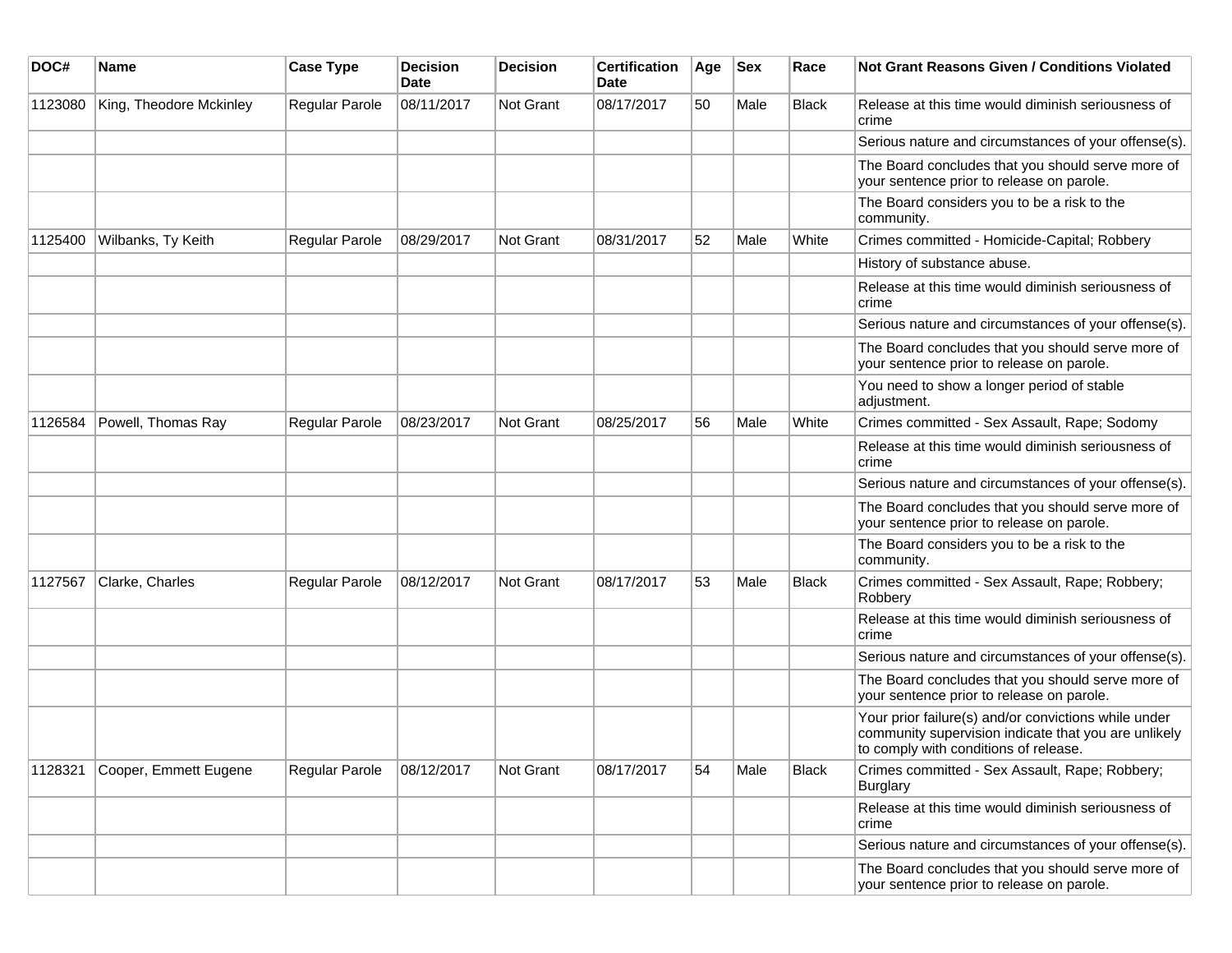| DOC#    | <b>Name</b>          | <b>Case Type</b> | <b>Decision</b><br><b>Date</b> | <b>Decision</b>  | <b>Certification</b><br><b>Date</b> | Age | <b>Sex</b>   | Race         | <b>Not Grant Reasons Given / Conditions Violated</b>                                                                                                  |
|---------|----------------------|------------------|--------------------------------|------------------|-------------------------------------|-----|--------------|--------------|-------------------------------------------------------------------------------------------------------------------------------------------------------|
| 1129631 | Edwards, Cedric C    | Regular Parole   | 08/29/2017                     | Not Grant        | 08/31/2017                          | 46  | Male         | <b>Black</b> | Crimes committed - Homicide/Murder; Receiv Stolen<br>Prop; Prisoner: Escape                                                                           |
|         |                      |                  |                                |                  |                                     |     |              |              | Release at this time would diminish seriousness of<br>crime                                                                                           |
|         |                      |                  |                                |                  |                                     |     |              |              | Serious nature and circumstances of your offense(s).                                                                                                  |
|         |                      |                  |                                |                  |                                     |     |              |              | Your prior failure(s) and/or convictions while under<br>community supervision indicate that you are unlikely<br>to comply with conditions of release. |
| 1130498 | Harris, Ernest J     | Regular Parole   | 08/09/2017                     | <b>Not Grant</b> | 08/10/2017                          | 58  | Male         | <b>Black</b> | Extensive criminal record                                                                                                                             |
|         |                      |                  |                                |                  |                                     |     |              |              | History of substance abuse.                                                                                                                           |
|         |                      |                  |                                |                  |                                     |     |              |              | Serious nature and circumstances of your offense(s).                                                                                                  |
|         |                      |                  |                                |                  |                                     |     |              |              | The Board concludes that you should serve more of<br>your sentence prior to release on parole.                                                        |
|         |                      |                  |                                |                  |                                     |     |              |              | Your prior failure(s) and/or convictions while under<br>community supervision indicate that you are unlikely<br>to comply with conditions of release. |
| 1130511 | Scott, Celestine     | Geriatric        | 08/13/2017                     | <b>Not Grant</b> | 08/17/2017                          | 62  | Female Black |              | Crimes committed - Homicide-1st Degree; Robbery                                                                                                       |
|         |                      |                  |                                |                  |                                     |     |              |              | Release at this time would diminish seriousness of<br>crime                                                                                           |
|         |                      |                  |                                |                  |                                     |     |              |              | Serious nature and circumstances of your offense(s).                                                                                                  |
|         |                      |                  |                                |                  |                                     |     |              |              | You need to show a longer period of stable<br>adjustment.                                                                                             |
| 1132284 | Lawson, Jonathan C   | Regular Parole   | 08/29/2017                     | <b>Not Grant</b> | 08/31/2017                          | 44  | Male         | <b>Black</b> | Crimes committed - Homicide/Murder; Robbery;<br>Robbery                                                                                               |
|         |                      |                  |                                |                  |                                     |     |              |              | Release at this time would diminish seriousness of<br>crime                                                                                           |
|         |                      |                  |                                |                  |                                     |     |              |              | Serious nature and circumstances of your offense(s).                                                                                                  |
|         |                      |                  |                                |                  |                                     |     |              |              | The Board concludes that you should serve more of<br>your sentence prior to release on parole.                                                        |
| 1134725 | Miller, Hazel Teresa | Geriatric        | 08/12/2017                     | <b>Not Grant</b> | 08/17/2017                          | 64  | Female White |              | Other                                                                                                                                                 |
|         |                      |                  |                                |                  |                                     |     |              |              | Release at this time would diminish seriousness of<br>crime                                                                                           |
|         |                      |                  |                                |                  |                                     |     |              |              | Serious nature and circumstances of your offense(s).                                                                                                  |
|         |                      |                  |                                |                  |                                     |     |              |              | The Board concludes that you should serve more of<br>your sentence prior to release on parole.                                                        |
| 1135073 | Ross, Brian Scott    | Regular Parole   | 08/23/2017                     | <b>Not Grant</b> | 08/25/2017                          | 48  | Male         | White        | Crimes committed - Homicide-Capital; Robbery                                                                                                          |
|         |                      |                  |                                |                  |                                     |     |              |              | Release at this time would diminish seriousness of<br>crime                                                                                           |
|         |                      |                  |                                |                  |                                     |     |              |              | Serious nature and circumstances of your offense(s).                                                                                                  |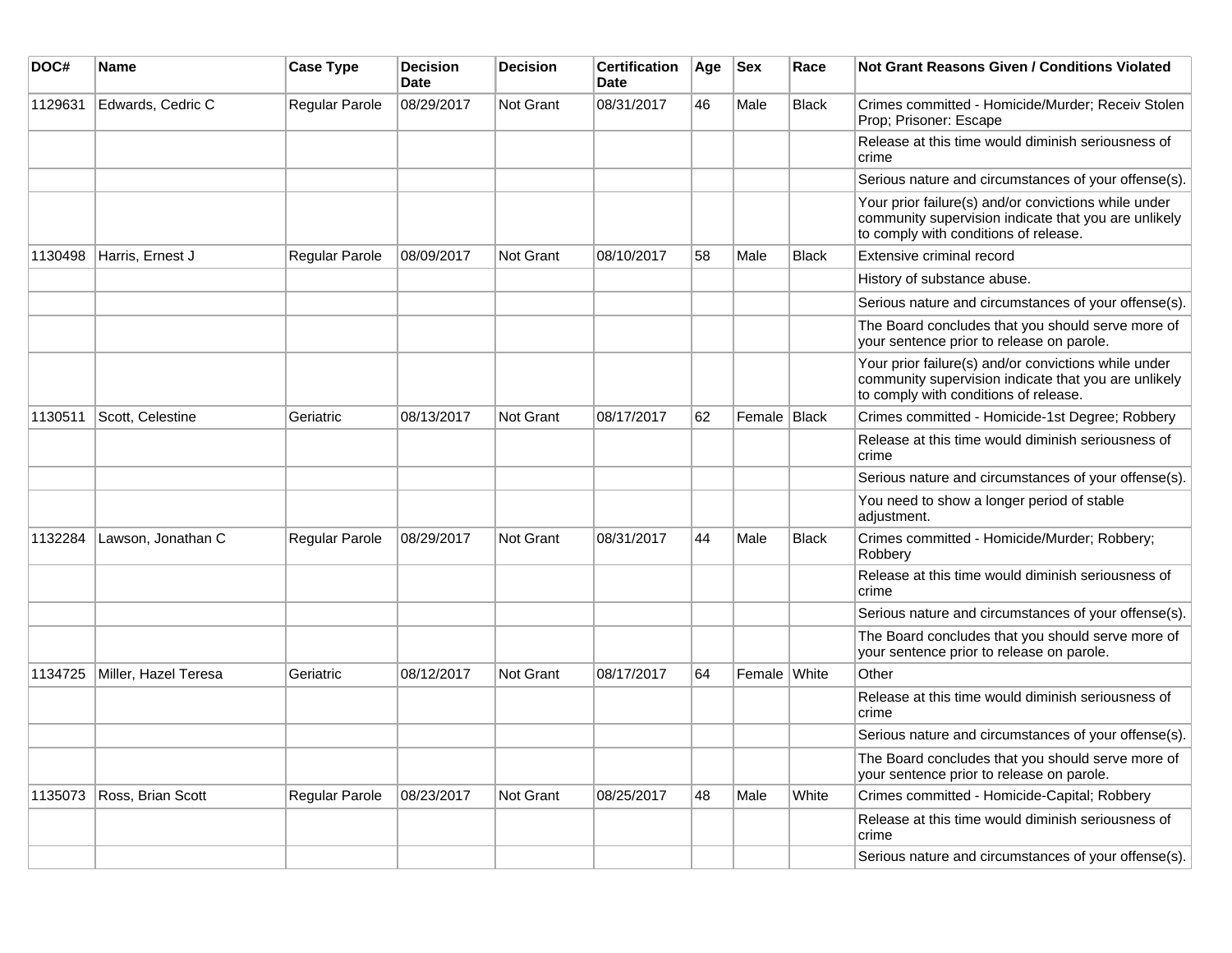| DOC#    | <b>Name</b>           | <b>Case Type</b> | <b>Decision</b><br>Date | <b>Decision</b>  | <b>Certification</b><br>Date | Age | <b>Sex</b> | Race         | Not Grant Reasons Given / Conditions Violated                                                                                                         |
|---------|-----------------------|------------------|-------------------------|------------------|------------------------------|-----|------------|--------------|-------------------------------------------------------------------------------------------------------------------------------------------------------|
| 1135073 | Ross, Brian Scott     | Regular Parole   | 08/23/2017              | Not Grant        | 08/25/2017                   | 48  | Male       | White        | The Board concludes that you should serve more of<br>your sentence prior to release on parole.                                                        |
| 1137599 | Blair, Ronald Anthony | Regular Parole   | 08/29/2017              | Not Grant        | 08/31/2017                   | 60  | Male       | White        | Crimes committed - Sex Assault, Rape; Forcible<br>Sodomy; Burglary                                                                                    |
|         |                       |                  |                         |                  |                              |     |            |              | Release at this time would diminish seriousness of<br>crime                                                                                           |
|         |                       |                  |                         |                  |                              |     |            |              | Serious nature and circumstances of your offense(s).                                                                                                  |
|         |                       |                  |                         |                  |                              |     |            |              | The Board considers you to be a risk to the<br>community.                                                                                             |
| 1137844 | Stokes, Donnie Lee    | Regular Parole   | 08/29/2017              | <b>Not Grant</b> | 08/31/2017                   | 56  | Male       | <b>Black</b> | Crimes committed - Kidnap Adult To Sexually Asslt;<br>Sex Assault, Rape; Robbery                                                                      |
|         |                       |                  |                         |                  |                              |     |            |              | Release at this time would diminish seriousness of<br>crime                                                                                           |
|         |                       |                  |                         |                  |                              |     |            |              | Serious nature and circumstances of your offense(s).                                                                                                  |
|         |                       |                  |                         |                  |                              |     |            |              | The Board concludes that you should serve more of<br>your sentence prior to release on parole.                                                        |
| 1138053 | Rogers, Bruce M       | Regular Parole   | 08/22/2017              | <b>Not Grant</b> | 08/25/2017                   | 62  | Male       | White        | Release at this time would diminish seriousness of<br>crime                                                                                           |
|         |                       |                  |                         |                  |                              |     |            |              | Serious nature and circumstances of your offense(s).                                                                                                  |
|         |                       |                  |                         |                  |                              |     |            |              | The Board concludes that you should serve more of<br>your sentence prior to release on parole.                                                        |
| 1139256 | Johnson, Jimmy Lee    | Regular Parole   | 08/23/2017              | <b>Not Grant</b> | 08/25/2017                   | 68  | Male       | Black        | Crimes committed - Homicide-Attempted; Robbery;<br>Robbery                                                                                            |
|         |                       |                  |                         |                  |                              |     |            |              | Extensive criminal record                                                                                                                             |
|         |                       |                  |                         |                  |                              |     |            |              | History of substance abuse.                                                                                                                           |
|         |                       |                  |                         |                  |                              |     |            |              | History of violence.                                                                                                                                  |
|         |                       |                  |                         |                  |                              |     |            |              | Release at this time would diminish seriousness of<br>crime                                                                                           |
|         |                       |                  |                         |                  |                              |     |            |              | Your prior failure(s) and/or convictions while under<br>community supervision indicate that you are unlikely<br>to comply with conditions of release. |
| 1141273 | Thacker, Daniel Lee   | Regular Parole   | 08/11/2017              | <b>Not Grant</b> | 08/17/2017                   | 56  | Male       | White        | Crimes committed - Homicide-1st Degree; Use Of<br>Firearm In Felony                                                                                   |
|         |                       |                  |                         |                  |                              |     |            |              | History of violence.                                                                                                                                  |
|         |                       |                  |                         |                  |                              |     |            |              | Release at this time would diminish seriousness of<br>crime                                                                                           |
|         |                       |                  |                         |                  |                              |     |            |              | Serious nature and circumstances of your offense(s).                                                                                                  |
|         |                       |                  |                         |                  |                              |     |            |              | The Board concludes that you should serve more of<br>your sentence prior to release on parole.                                                        |
|         |                       |                  |                         |                  |                              |     |            |              | The Board considers you to be a risk to the<br>community.                                                                                             |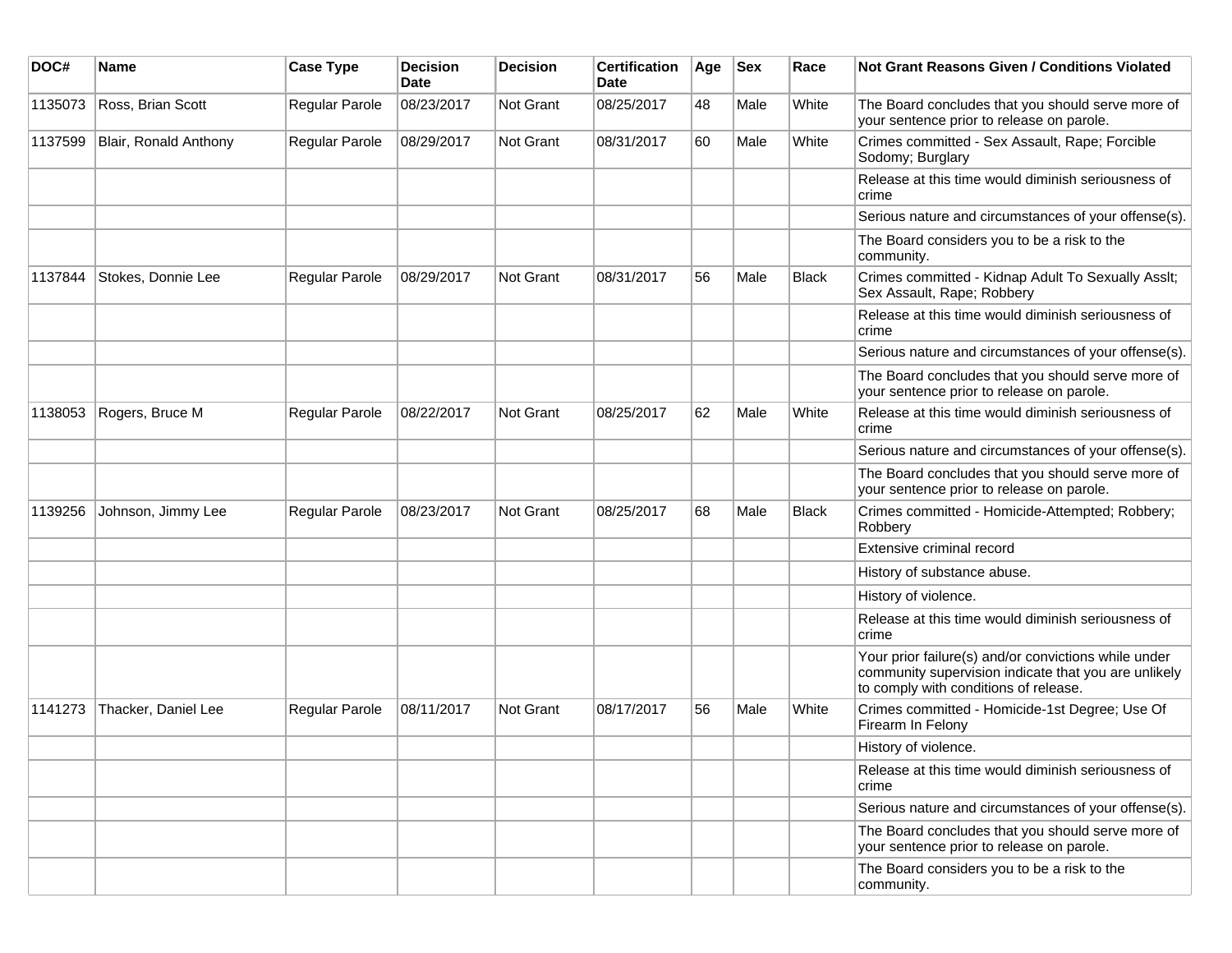| DOC#    | Name                      | <b>Case Type</b>      | <b>Decision</b><br>Date | <b>Decision</b>  | <b>Certification</b><br><b>Date</b> | Age | <b>Sex</b> | Race                            | <b>Not Grant Reasons Given / Conditions Violated</b>                                                                                                        |
|---------|---------------------------|-----------------------|-------------------------|------------------|-------------------------------------|-----|------------|---------------------------------|-------------------------------------------------------------------------------------------------------------------------------------------------------------|
| 1147287 | Roberson, Ronald Lloyd    | Geriatric             | 08/09/2017              | Not Grant        | 08/10/2017                          | 68  | Male       | White                           | Crimes committed - Forcible Sodomy                                                                                                                          |
|         |                           |                       |                         |                  |                                     |     |            |                                 | Release at this time would diminish seriousness of<br>crime                                                                                                 |
|         |                           |                       |                         |                  |                                     |     |            |                                 | Serious nature and circumstances of your offense(s).                                                                                                        |
|         |                           |                       |                         |                  |                                     |     |            |                                 | The Board considers you to be a risk to the<br>community.                                                                                                   |
| 1147531 | Evans, Chiles Oliver      | Geriatric             | 08/11/2017              | <b>Not Grant</b> | 08/17/2017                          | 70  | Male       | White                           | Extensive criminal record                                                                                                                                   |
|         |                           |                       |                         |                  |                                     |     |            |                                 | History of violence.                                                                                                                                        |
|         |                           |                       |                         |                  |                                     |     |            |                                 | Release at this time would diminish seriousness of<br>crime                                                                                                 |
|         |                           |                       |                         |                  |                                     |     |            |                                 | Serious nature and circumstances of your offense(s).                                                                                                        |
|         |                           |                       |                         |                  |                                     |     |            |                                 | Your prior failure(s) and/or convictions while under<br>community supervision indicate that you are unlikely<br>to comply with conditions of release.       |
|         |                           |                       |                         |                  |                                     |     |            |                                 | Your record indicates a serious disregard for the<br>property rights of others.                                                                             |
| 1147605 | Lawrence, Jeffrey T       | <b>Regular Parole</b> | 08/09/2017              | Not Grant        | 08/10/2017                          | 61  | Male       | White                           | Crimes committed - Abduct-No Ransom Or Asslt;<br>Abduct-No Ransom Or Asslt; Abduct-No Ransom Or<br>Asslt                                                    |
|         |                           |                       |                         |                  |                                     |     |            |                                 | History of violence.                                                                                                                                        |
|         |                           |                       |                         |                  |                                     |     |            |                                 | Release at this time would diminish seriousness of<br>crime                                                                                                 |
|         |                           |                       |                         |                  |                                     |     |            |                                 | Serious nature and circumstances of your offense(s).                                                                                                        |
|         |                           |                       |                         |                  |                                     |     |            |                                 | The Board considers you to be a risk to the<br>community.                                                                                                   |
| 1147806 | Gaskins, Randolph William | Regular Parole        | 08/12/2017              | Not Grant        | 08/17/2017                          | 52  | Male       | Black                           | Conviction of a new crime while incarcerated                                                                                                                |
|         |                           |                       |                         |                  |                                     |     |            |                                 | Crimes committed - Homicide-1st Degree; Malicious<br>Wounding; Possession Of Weapon                                                                         |
|         |                           |                       |                         |                  |                                     |     |            |                                 | History of violence.                                                                                                                                        |
|         |                           |                       |                         |                  |                                     |     |            |                                 | The Board concludes that you should serve more of<br>your sentence prior to release on parole.                                                              |
|         |                           |                       |                         |                  |                                     |     |            |                                 | You need further participation in institutional work<br>and/or educational programs to indicate your positive<br>progression towards re-entry into society. |
| 1147811 | Nogra, Reil Staana        | Regular Parole        | 08/01/2017              | Not Grant        | 08/04/2017                          | 61  | Male       | Asian or<br>Pacific<br>Islander | Crimes committed - Homicide-Attempted; Homicide-<br>Attempted; Kidnap/Abduct                                                                                |
|         |                           |                       |                         |                  |                                     |     |            |                                 | Release at this time would diminish seriousness of<br>crime                                                                                                 |
|         |                           |                       |                         |                  |                                     |     |            |                                 | Serious nature and circumstances of your offense(s).                                                                                                        |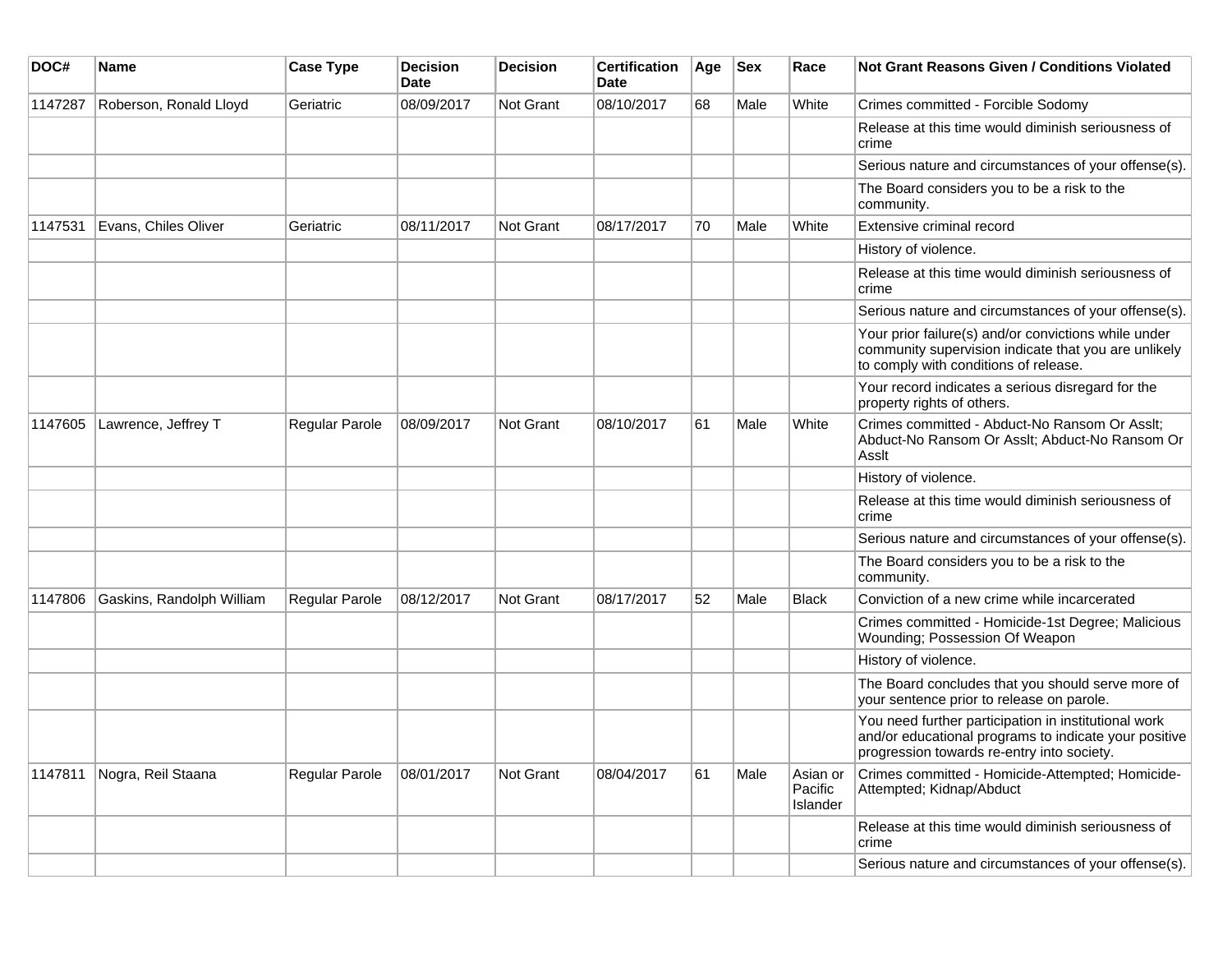| DOC#    | <b>Name</b>             | <b>Case Type</b> | <b>Decision</b><br><b>Date</b> | <b>Decision</b> | <b>Certification</b><br>Date | Age | <b>Sex</b> | Race                            | <b>Not Grant Reasons Given / Conditions Violated</b>                                                                             |
|---------|-------------------------|------------------|--------------------------------|-----------------|------------------------------|-----|------------|---------------------------------|----------------------------------------------------------------------------------------------------------------------------------|
| 1147811 | Nogra, Reil Staana      | Regular Parole   | 08/01/2017                     | Not Grant       | 08/04/2017                   | 61  | Male       | Asian or<br>Pacific<br>Islander | The Board concludes that you should serve more of<br>your sentence prior to release on parole.                                   |
|         |                         |                  |                                |                 |                              |     |            |                                 | The Board considers you to be a risk to the<br>community.                                                                        |
|         |                         |                  |                                |                 |                              |     |            |                                 | You need to show a longer period of stable<br>adjustment.                                                                        |
| 1148709 | Boykins, Glenn Dwight   | Geriatric        | 08/11/2017                     | Not Grant       | 08/17/2017                   | 63  | Male       | <b>Black</b>                    | Crimes committed - Kidnap/Abduct; Sex Assault,<br>Rape; Sex Assault, Rape                                                        |
|         |                         |                  |                                |                 |                              |     |            |                                 | The Board concludes that you should serve more of<br>your sentence prior to release on parole.                                   |
|         |                         |                  |                                |                 |                              |     |            |                                 | The Board considers you to be a risk to the<br>community.                                                                        |
| 1150552 | Bolling, Maurice        | Regular Parole   | 08/15/2017                     | Not Grant       | 08/17/2017                   | 58  | Male       | <b>Black</b>                    | History of substance abuse.                                                                                                      |
|         |                         |                  |                                |                 |                              |     |            |                                 | History of violence.                                                                                                             |
|         |                         |                  |                                |                 |                              |     |            |                                 | Release at this time would diminish seriousness of<br>crime                                                                      |
|         |                         |                  |                                |                 |                              |     |            |                                 | Serious nature and circumstances of your offense(s).                                                                             |
|         |                         |                  |                                |                 |                              |     |            |                                 | The Board concludes that you should serve more of<br>your sentence prior to release on parole.                                   |
|         |                         |                  |                                |                 |                              |     |            |                                 | The Board considers you to be a risk to the<br>community.                                                                        |
| 1151064 | Agner, Stephan Todd     | Regular Parole   | 08/23/2017                     | Not Grant       | 08/25/2017                   | 55  | Male       | White                           | Crimes committed - Larc-Petty 3Rd/Subsequent Off;<br>Larc-Petty 3Rd/Subsequent Off; Larc-Petty<br>3Rd/Subsequent Off             |
|         |                         |                  |                                |                 |                              |     |            |                                 | Extensive criminal record                                                                                                        |
|         |                         |                  |                                |                 |                              |     |            |                                 | Release at this time would diminish seriousness of<br>crime                                                                      |
|         |                         |                  |                                |                 |                              |     |            |                                 | Serious nature and circumstances of your offense(s).                                                                             |
|         |                         |                  |                                |                 |                              |     |            |                                 | The Board concludes that you should serve more of<br>your sentence prior to release on parole.                                   |
|         |                         |                  |                                |                 |                              |     |            |                                 | Your record indicates a serious disregard for the<br>property rights of others.                                                  |
|         |                         |                  |                                |                 |                              |     |            |                                 | Your record of institutional infractions indicates a<br>disregard for rules and that you are not ready to<br>conform to society. |
| 1154453 | Lambert, Sammy Crockett | Regular Parole   | 08/05/2017                     | Not Grant       | 08/10/2017                   | 65  | Male       | White                           | Crimes committed - Sex Assault, Rape; Aggravated<br>Sexual Battery; Aggravated Sexual Battery                                    |
|         |                         |                  |                                |                 |                              |     |            |                                 | Release at this time would diminish seriousness of<br>crime                                                                      |
|         |                         |                  |                                |                 |                              |     |            |                                 | Serious nature and circumstances of your offense(s).                                                                             |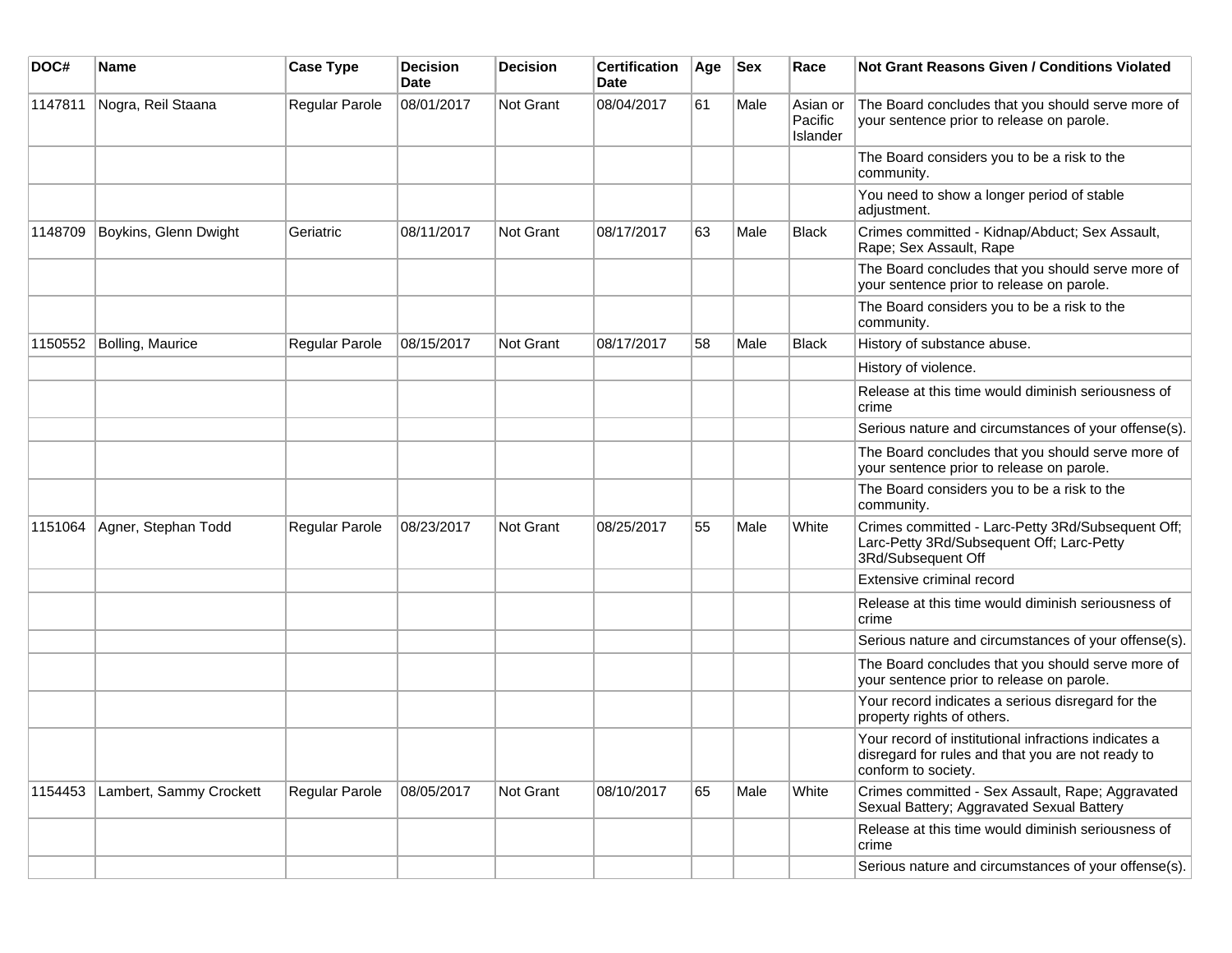| DOC#    | Name                        | <b>Case Type</b> | <b>Decision</b><br><b>Date</b> | <b>Decision</b> | <b>Certification</b><br><b>Date</b> | Age | <b>Sex</b>   | Race         | <b>Not Grant Reasons Given / Conditions Violated</b>                                                                                                  |
|---------|-----------------------------|------------------|--------------------------------|-----------------|-------------------------------------|-----|--------------|--------------|-------------------------------------------------------------------------------------------------------------------------------------------------------|
| 1154453 | Lambert, Sammy Crockett     | Regular Parole   | 08/05/2017                     | Not Grant       | 08/10/2017                          | 65  | Male         | White        | The Board concludes that you should serve more of<br>your sentence prior to release on parole.                                                        |
|         |                             |                  |                                |                 |                                     |     |              |              | The Board considers you to be a risk to the<br>community.                                                                                             |
|         |                             |                  |                                |                 |                                     |     |              |              | You need to show a longer period of stable<br>adjustment.                                                                                             |
| 1155563 | Walker, Clayre William      | Regular Parole   | 08/23/2017                     | Not Grant       | 08/25/2017                          | 53  | Male         | <b>Black</b> | Crimes committed - Sex Assault, Rape; Sex Assault,<br>Rape; Controlled Drugs - Sell                                                                   |
|         |                             |                  |                                |                 |                                     |     |              |              | Release at this time would diminish seriousness of<br>crime                                                                                           |
|         |                             |                  |                                |                 |                                     |     |              |              | Serious nature and circumstances of your offense(s).                                                                                                  |
| 1159584 | Archie, Barbara Jo          | Regular Parole   | 08/23/2017                     | Not Grant       | 08/25/2017                          | 51  | Female White |              | Crimes committed - Homicide-1st Degree                                                                                                                |
|         |                             |                  |                                |                 |                                     |     |              |              | Release at this time would diminish seriousness of<br>crime                                                                                           |
|         |                             |                  |                                |                 |                                     |     |              |              | Serious nature and circumstances of your offense(s).                                                                                                  |
|         |                             |                  |                                |                 |                                     |     |              |              | The Board concludes that you should serve more of<br>your sentence prior to release on parole.                                                        |
| 1159760 | Winfield, Walter James      | Regular Parole   | 08/07/2017                     | Not Grant       | 08/10/2017                          | 52  | Male         | <b>Black</b> | No Interest in Parole                                                                                                                                 |
| 1160615 | Staton, Thomas Durwood      | Regular Parole   | 08/01/2017                     | Not Grant       | 08/04/2017                          | 74  | Male         | White        | Crimes committed - Homicide-1st Degree; Homicide-<br>2Nd-Degree; Use Of Firearm In Felony                                                             |
|         |                             |                  |                                |                 |                                     |     |              |              | History of violence.                                                                                                                                  |
|         |                             |                  |                                |                 |                                     |     |              |              | Release at this time would diminish seriousness of<br>crime                                                                                           |
|         |                             |                  |                                |                 |                                     |     |              |              | Serious nature and circumstances of your offense(s).                                                                                                  |
|         |                             |                  |                                |                 |                                     |     |              |              | The Board concludes that you should serve more of<br>your sentence prior to release on parole.                                                        |
| 1160797 | Zimpel, Rudy Longfellow III | Geriatric        | 08/13/2017                     | Not Grant       | 08/17/2017                          | 68  | Male         | White        | Crimes committed - DWI: 3rd Off W/In 10Y; Dwi: 4+<br>Off W/In 10Y; Dwi: 4+ Off W/In 10Y                                                               |
|         |                             |                  |                                |                 |                                     |     |              |              | History of substance abuse.                                                                                                                           |
|         |                             |                  |                                |                 |                                     |     |              |              | The Board concludes that you should serve more of<br>your sentence prior to release on parole.                                                        |
|         |                             |                  |                                |                 |                                     |     |              |              | You need to show a longer period of stable<br>adjustment.                                                                                             |
|         |                             |                  |                                |                 |                                     |     |              |              | Your prior failure(s) and/or convictions while under<br>community supervision indicate that you are unlikely<br>to comply with conditions of release. |
| 1162487 | Jones, Alicia Michelle      | Regular Parole   | 08/10/2017                     | Not Grant       | 08/17/2017                          | 38  | Female Black |              | Considering your offense and your institutional<br>records, the Board concludes that you should serve<br>more of your sentence before being paroled.  |
|         |                             |                  |                                |                 |                                     |     |              |              | Crimes committed - Homicide-Vol Manslaughter;<br>Robbery; Accessory After The Fact                                                                    |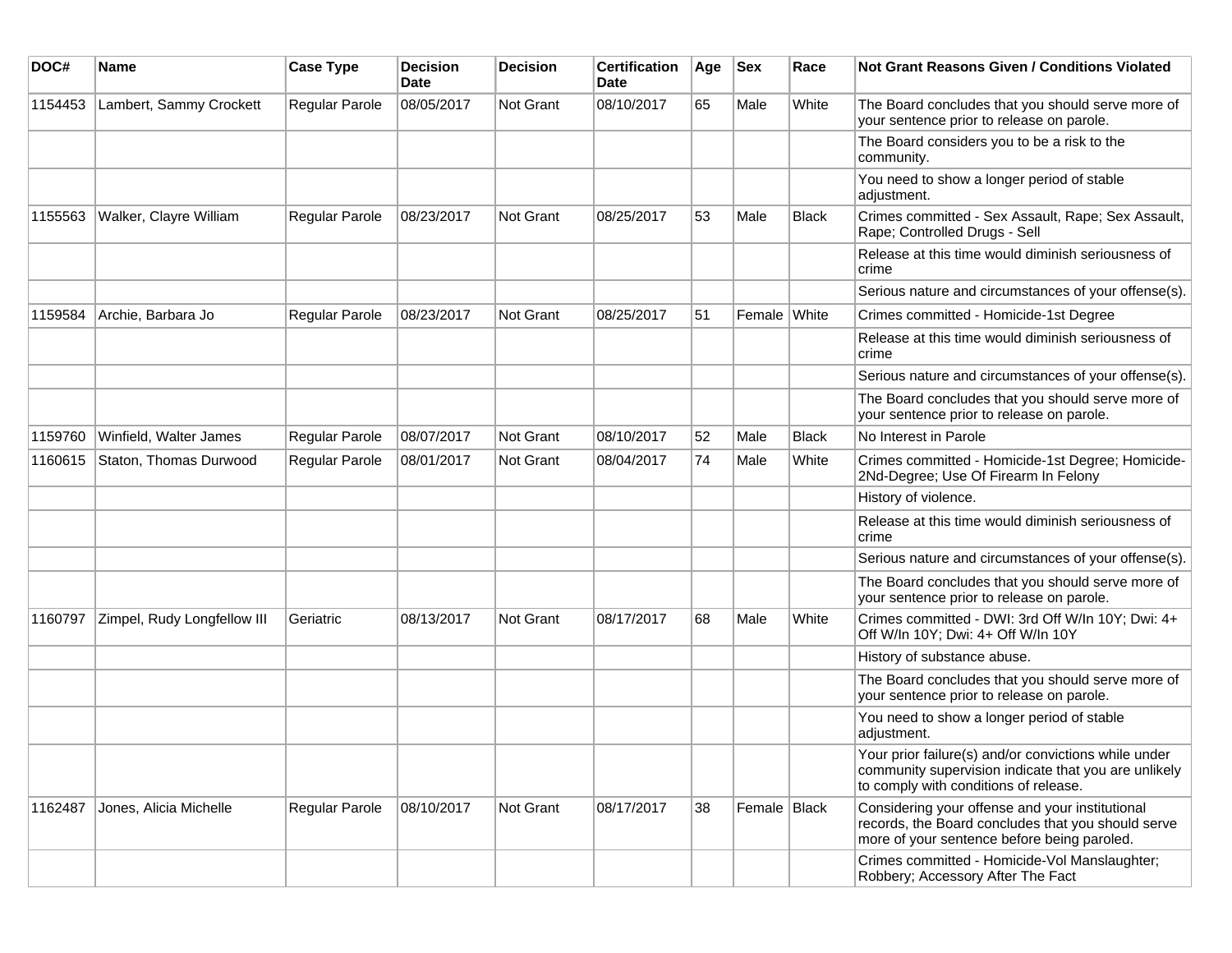| DOC#    | Name                         | <b>Case Type</b> | <b>Decision</b><br>Date | <b>Decision</b>  | <b>Certification</b><br>Date | Age | <b>Sex</b>   | Race         | <b>Not Grant Reasons Given / Conditions Violated</b>                                                                                                  |
|---------|------------------------------|------------------|-------------------------|------------------|------------------------------|-----|--------------|--------------|-------------------------------------------------------------------------------------------------------------------------------------------------------|
| 1162487 | Jones, Alicia Michelle       | Regular Parole   | 08/10/2017              | Not Grant        | 08/17/2017                   | 38  | Female Black |              | Release at this time would diminish seriousness of<br>crime                                                                                           |
|         |                              |                  |                         |                  |                              |     |              |              | The Board concludes that you should serve more of<br>your sentence prior to release on parole.                                                        |
|         |                              |                  |                         |                  |                              |     |              |              | You need to show a longer period of stable<br>adjustment.                                                                                             |
|         |                              |                  |                         |                  |                              |     |              |              | Your prior failure(s) and/or convictions while under<br>community supervision indicate that you are unlikely<br>to comply with conditions of release. |
| 1164716 | Gravley, Leonard Dean        | Regular Parole   | 08/12/2017              | <b>Not Grant</b> | 08/17/2017                   | 56  | Male         | White        | Crimes committed - Homicide-1st Degree; Arson;<br>Damage Property                                                                                     |
|         |                              |                  |                         |                  |                              |     |              |              | History of substance abuse.                                                                                                                           |
|         |                              |                  |                         |                  |                              |     |              |              | Release at this time would diminish seriousness of<br>crime                                                                                           |
|         |                              |                  |                         |                  |                              |     |              |              | Serious nature and circumstances of your offense(s).                                                                                                  |
|         |                              |                  |                         |                  |                              |     |              |              | The Board considers you to be a risk to the<br>community.                                                                                             |
| 1165304 | Page, Eugene Bernard         | Regular Parole   | 08/19/2017              | <b>Not Grant</b> | 08/25/2017                   | 48  | Male         | <b>Black</b> | Crimes committed - Homicide-1st Degree; Malicious<br>Wounding; Heroin-Possess                                                                         |
|         |                              |                  |                         |                  |                              |     |              |              | History of substance abuse.                                                                                                                           |
|         |                              |                  |                         |                  |                              |     |              |              | Release at this time would diminish seriousness of<br>crime                                                                                           |
|         |                              |                  |                         |                  |                              |     |              |              | Serious nature and circumstances of your offense(s).                                                                                                  |
|         |                              |                  |                         |                  |                              |     |              |              | The Board concludes that you should serve more of<br>your sentence prior to release on parole.                                                        |
| 1165674 | Boothe, Donald Ray           | Geriatric        | 08/14/2017              | Not Grant        | 08/17/2017                   | 67  | Male         | White        | No Interest in Parole                                                                                                                                 |
| 1165721 | Jordan, Henry                | Regular Parole   | 08/14/2017              | Not Grant        | 08/17/2017                   | 56  | Male         | <b>Black</b> | Conviction of a new crime while incarcerated                                                                                                          |
|         |                              |                  |                         |                  |                              |     |              |              | Crimes committed - Homicide/Murder;<br>Homicide/Murder; Homicide/Murder                                                                               |
|         |                              |                  |                         |                  |                              |     |              |              | Release at this time would diminish seriousness of<br>crime                                                                                           |
|         |                              |                  |                         |                  |                              |     |              |              | Serious nature and circumstances of your offense(s).                                                                                                  |
|         |                              |                  |                         |                  |                              |     |              |              | The Board concludes that you should serve more of<br>your sentence prior to release on parole.                                                        |
|         | 1165785   Miller, Robert Guy | Regular Parole   | 07/31/2017              | Not Grant        | 08/04/2017                   | 70  | Male         | White        | Crimes committed - Sex Assault, Rape; Burglary;<br>Fraud                                                                                              |
|         |                              |                  |                         |                  |                              |     |              |              | Extensive criminal record                                                                                                                             |
|         |                              |                  |                         |                  |                              |     |              |              | History of violence.                                                                                                                                  |
|         |                              |                  |                         |                  |                              |     |              |              | Release at this time would diminish seriousness of<br>crime                                                                                           |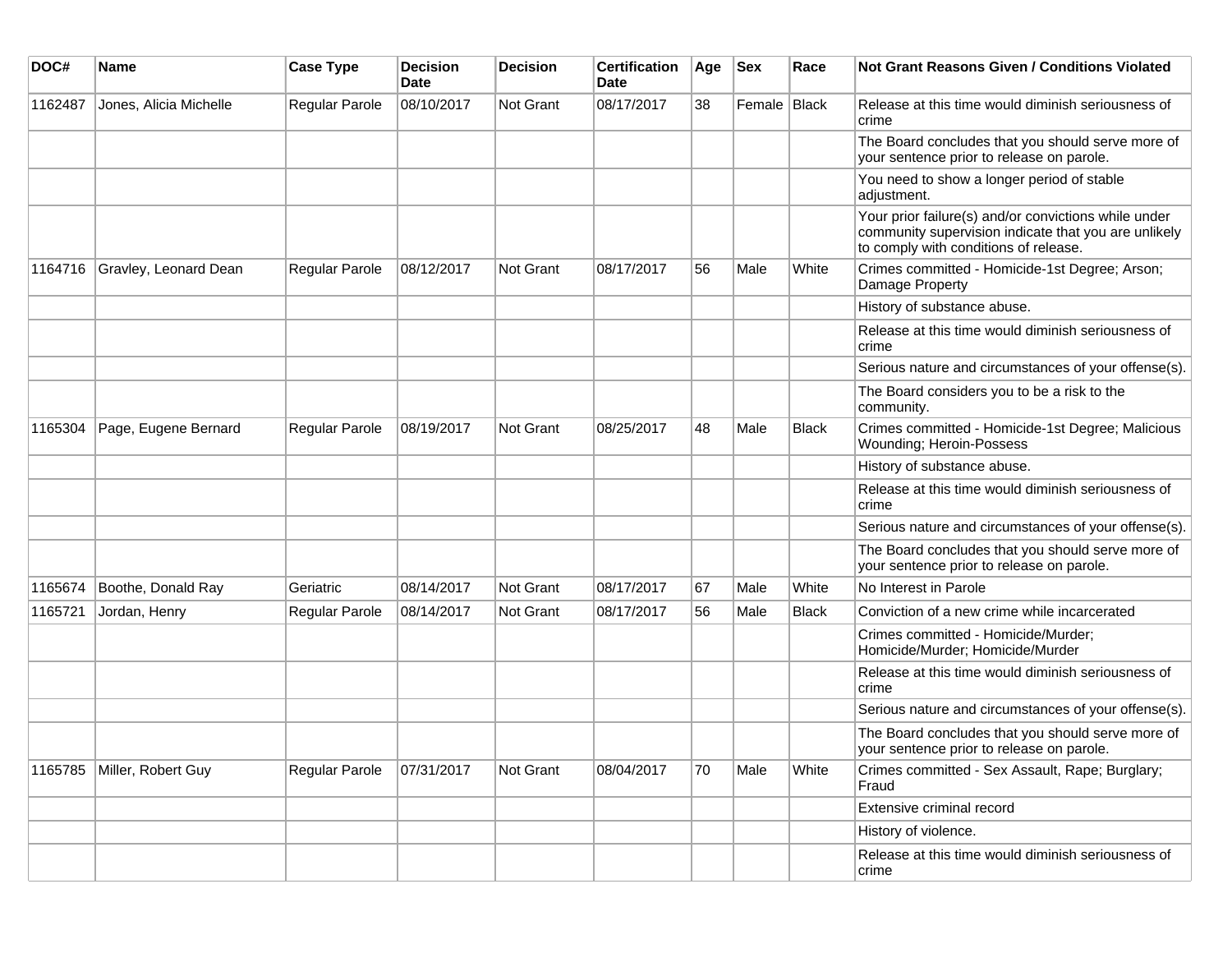| DOC#    | <b>Name</b>             | <b>Case Type</b> | <b>Decision</b><br><b>Date</b> | <b>Decision</b>  | <b>Certification</b><br>Date | Age | <b>Sex</b> | Race         | <b>Not Grant Reasons Given / Conditions Violated</b>                                                                                                  |
|---------|-------------------------|------------------|--------------------------------|------------------|------------------------------|-----|------------|--------------|-------------------------------------------------------------------------------------------------------------------------------------------------------|
| 1165785 | Miller, Robert Guy      | Regular Parole   | 07/31/2017                     | Not Grant        | 08/04/2017                   | 70  | Male       | White        | Serious nature and circumstances of your offense(s).                                                                                                  |
|         |                         |                  |                                |                  |                              |     |            |              | The Board considers you to be a risk to the<br>community.                                                                                             |
| 1166345 | Massey, Dennis Keith    | Geriatric        | 08/12/2017                     | Not Grant        | 08/17/2017                   | 70  | Male       | White        | History of violence.                                                                                                                                  |
|         |                         |                  |                                |                  |                              |     |            |              | Release at this time would diminish seriousness of<br>crime                                                                                           |
|         |                         |                  |                                |                  |                              |     |            |              | Serious nature and circumstances of your offense(s).                                                                                                  |
|         |                         |                  |                                |                  |                              |     |            |              | The Board concludes that you should serve more of<br>your sentence prior to release on parole.                                                        |
| 1167185 | Mcgill, John Harvey Jr. | Regular Parole   | 08/15/2017                     | Not Grant        | 08/17/2017                   | 46  | Male       | <b>Black</b> | No Interest in Parole                                                                                                                                 |
| 1169458 | Nichols, Joseph Lee     | Regular Parole   | 08/25/2017                     | <b>Not Grant</b> | 08/25/2017                   | 62  | Male       | <b>Black</b> | Considering your offense and your institutional<br>records, the Board concludes that you should serve<br>more of your sentence before being paroled.  |
|         |                         |                  |                                |                  |                              |     |            |              | Extensive criminal record                                                                                                                             |
|         |                         |                  |                                |                  |                              |     |            |              | The Board concludes that you should serve more of<br>your sentence prior to release on parole.                                                        |
|         |                         |                  |                                |                  |                              |     |            |              | Your prior failure(s) and/or convictions while under<br>community supervision indicate that you are unlikely<br>to comply with conditions of release. |
|         |                         |                  |                                |                  |                              |     |            |              | Your record indicates a serious disregard for the<br>property rights of others.                                                                       |
|         |                         |                  |                                |                  |                              |     |            |              | Your record of institutional infractions indicates a<br>disregard for rules and that you are not ready to<br>conform to society.                      |
| 1171177 | Wright, John Clinton    | Geriatric        | 08/01/2017                     | Not Grant        | 08/04/2017                   | 86  | Male       | White        | Crimes committed - Homicide-Capital; Weapon<br>Offense                                                                                                |
|         |                         |                  |                                |                  |                              |     |            |              | Serious nature and circumstances of your offense(s).                                                                                                  |
|         |                         |                  |                                |                  |                              |     |            |              | The Board concludes that you should serve more of<br>your sentence prior to release on parole.                                                        |
|         |                         |                  |                                |                  |                              |     |            |              | The Board considers you to be a risk to the<br>community.                                                                                             |
| 1171419 | Boyd, James L           | Regular Parole   | 08/25/2017                     | Not Grant        | 08/25/2017                   | 62  | Male       | <b>Black</b> | Considering your offense and your institutional<br>records, the Board concludes that you should serve<br>more of your sentence before being paroled.  |
|         |                         |                  |                                |                  |                              |     |            |              | Crimes committed - Sex Assault, Rape                                                                                                                  |
|         |                         |                  |                                |                  |                              |     |            |              | Extensive criminal record                                                                                                                             |
|         |                         |                  |                                |                  |                              |     |            |              | Poor institutional adjustment (for example,<br>motivation/attitude, unfavorable reports, lack of<br>program involvement, etc.)                        |
|         |                         |                  |                                |                  |                              |     |            |              | Release at this time would diminish seriousness of<br>crime                                                                                           |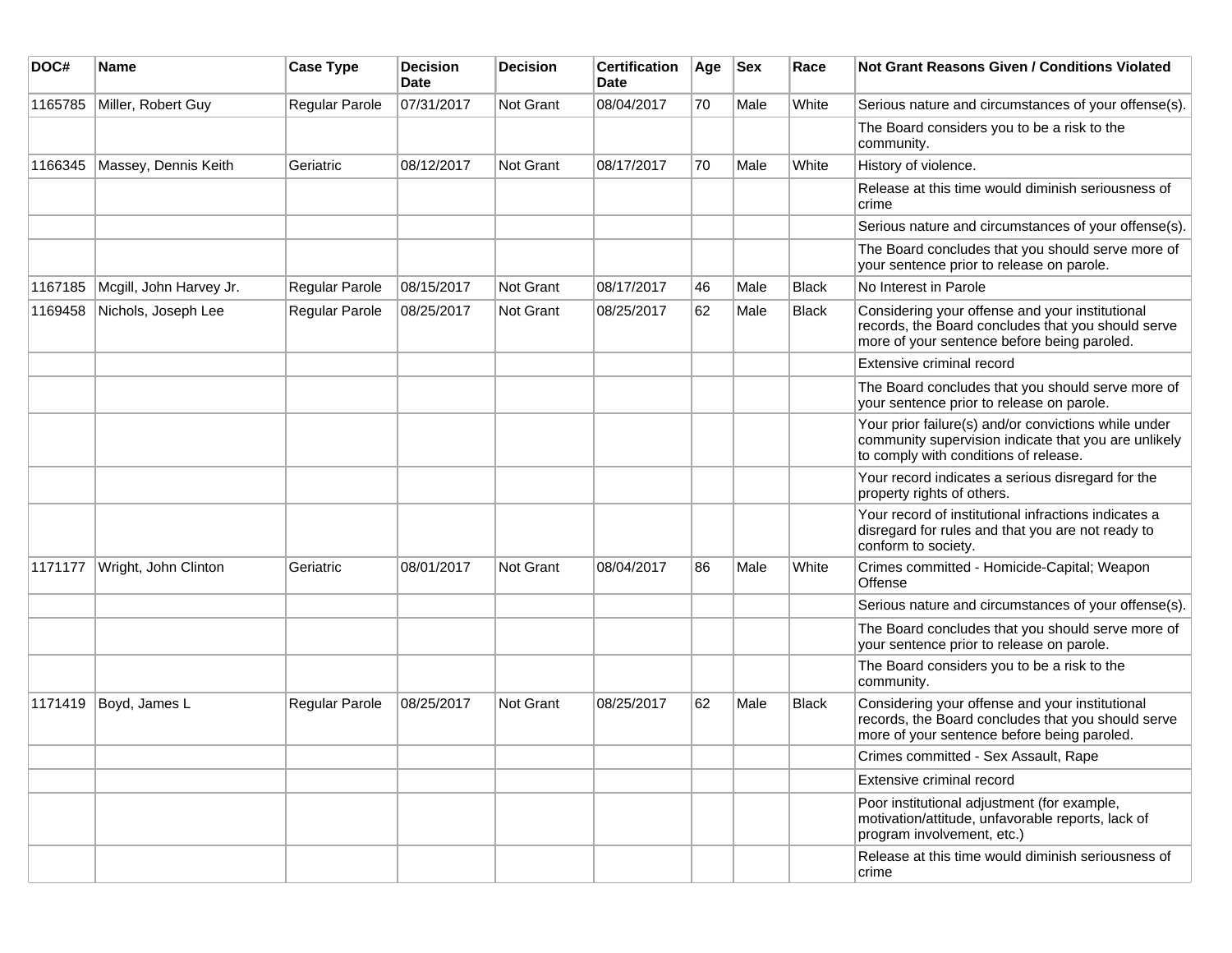| DOC#    | <b>Name</b>                    | <b>Case Type</b>      | <b>Decision</b><br><b>Date</b> | <b>Decision</b>  | <b>Certification</b><br>Date | Age | <b>Sex</b> | Race         | Not Grant Reasons Given / Conditions Violated                                                                                                         |
|---------|--------------------------------|-----------------------|--------------------------------|------------------|------------------------------|-----|------------|--------------|-------------------------------------------------------------------------------------------------------------------------------------------------------|
| 1171419 | Boyd, James L                  | Regular Parole        | 08/25/2017                     | Not Grant        | 08/25/2017                   | 62  | Male       | <b>Black</b> | Serious nature and circumstances of your offense(s).                                                                                                  |
|         |                                |                       |                                |                  |                              |     |            |              | The Board considers you to be a risk to the<br>community.                                                                                             |
| 1172585 | Strawderman, Eric David        | Regular Parole        | 08/14/2017                     | Not Grant        | 08/17/2017                   | 55  | Male       | White        | Release at this time would diminish seriousness of<br>crime                                                                                           |
|         |                                |                       |                                |                  |                              |     |            |              | Serious nature and circumstances of your offense(s).                                                                                                  |
| 1174610 | Al-musawwir, Abduul Hasib      | Geriatric             | 08/23/2017                     | <b>Not Grant</b> | 08/25/2017                   | 67  | Male       | <b>Black</b> | Crimes committed - Homicide/Murder; Homicide-1st<br>Degree; Abduct-No Ransom Or Asslt                                                                 |
|         |                                |                       |                                |                  |                              |     |            |              | History of violence.                                                                                                                                  |
|         |                                |                       |                                |                  |                              |     |            |              | Release at this time would diminish seriousness of<br>crime                                                                                           |
|         |                                |                       |                                |                  |                              |     |            |              | Serious nature and circumstances of your offense(s).                                                                                                  |
|         |                                |                       |                                |                  |                              |     |            |              | The Board concludes that you should serve more of<br>your sentence prior to release on parole.                                                        |
|         |                                |                       |                                |                  |                              |     |            |              | Your prior failure(s) and/or convictions while under<br>community supervision indicate that you are unlikely<br>to comply with conditions of release. |
| 1174952 | Burt, Paul Leigh               | Regular Parole        | 08/15/2017                     | Not Grant        | 08/17/2017                   | 54  | Male       | White        | Crimes committed - Sex Assault, Rape; Rape:<br>Intercourse By Force/Threat/Intimidation; Sodomy:<br>By Force Or Victim Helplessness                   |
|         |                                |                       |                                |                  |                              |     |            |              | Release at this time would diminish seriousness of<br>crime                                                                                           |
|         |                                |                       |                                |                  |                              |     |            |              | Serious nature and circumstances of your offense(s).                                                                                                  |
|         |                                |                       |                                |                  |                              |     |            |              | The Board considers you to be a risk to the<br>community.                                                                                             |
|         |                                |                       |                                |                  |                              |     |            |              | Your prior failure(s) and/or convictions while under<br>community supervision indicate that you are unlikely<br>to comply with conditions of release. |
| 1175046 | Richardson, Antoine<br>Machodo | <b>Regular Parole</b> | 08/09/2017                     | Not Grant        | 08/10/2017                   | 49  | Male       | <b>Black</b> | Extensive criminal record                                                                                                                             |
|         |                                |                       |                                |                  |                              |     |            |              | Release at this time would diminish seriousness of<br>crime                                                                                           |
|         |                                |                       |                                |                  |                              |     |            |              | The Board concludes that you should serve more of<br>your sentence prior to release on parole.                                                        |
|         |                                |                       |                                |                  |                              |     |            |              | You need to show a longer period of stable<br>adjustment.                                                                                             |
|         |                                |                       |                                |                  |                              |     |            |              | Your prior failure(s) and/or convictions while under<br>community supervision indicate that you are unlikely<br>to comply with conditions of release. |
|         |                                |                       |                                |                  |                              |     |            |              | Your record of institutional infractions indicates a<br>disregard for rules and that you are not ready to<br>conform to society.                      |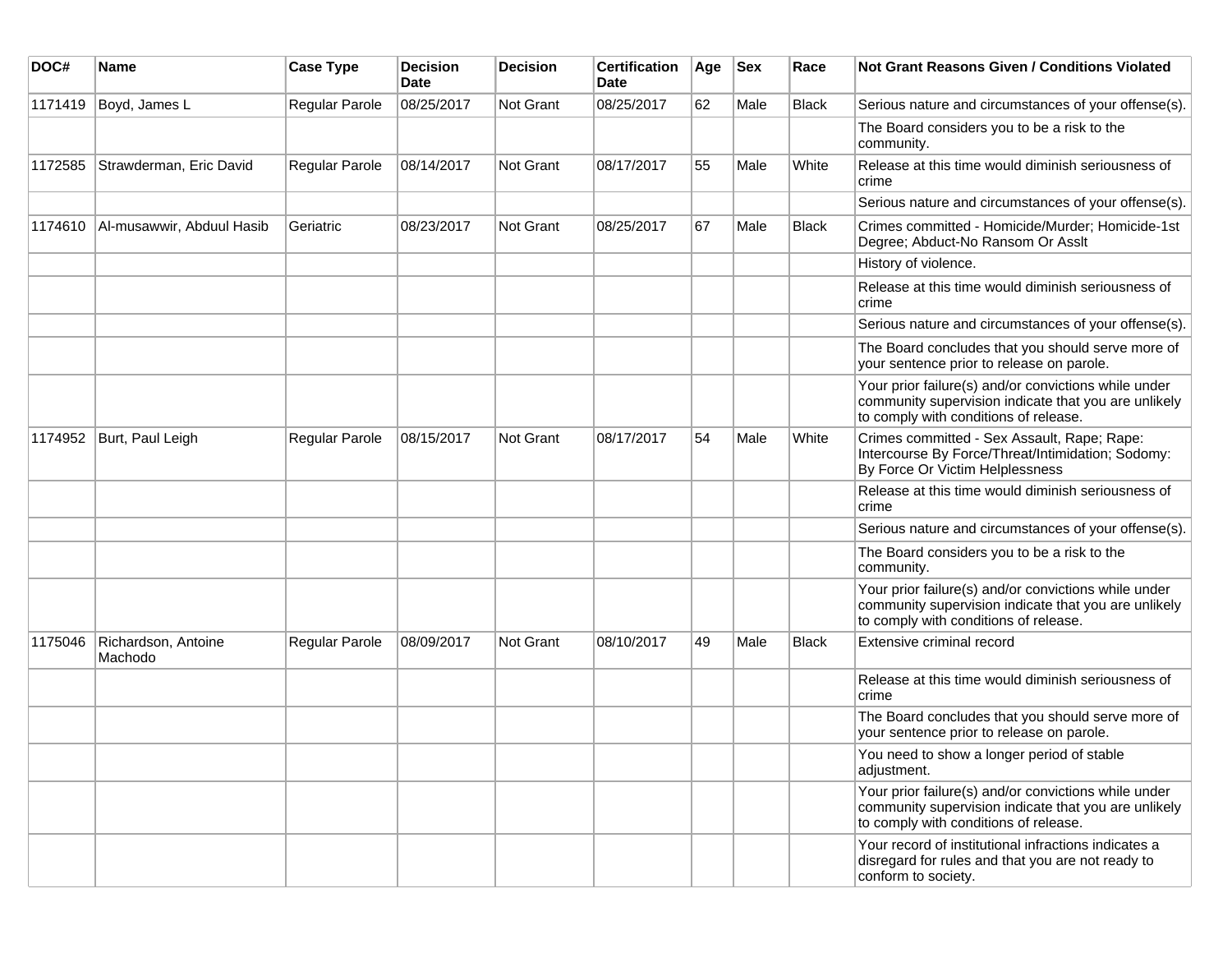| DOC#    | <b>Name</b>                       | <b>Case Type</b> | <b>Decision</b><br><b>Date</b> | <b>Decision</b>  | <b>Certification</b><br><b>Date</b> | Age | <b>Sex</b> | Race         | <b>Not Grant Reasons Given / Conditions Violated</b>                                                                                                                     |
|---------|-----------------------------------|------------------|--------------------------------|------------------|-------------------------------------|-----|------------|--------------|--------------------------------------------------------------------------------------------------------------------------------------------------------------------------|
| 1179902 | Hardy, George Thomas Jr.          | Geriatric        | 08/12/2017                     | <b>Not Grant</b> | 08/17/2017                          | 68  | Male       | White        | Crimes committed - Rape: Intercourse By<br>Force/Threat/Intimidation; Sodomy: By Force Or<br>Victim Helplessness                                                         |
|         |                                   |                  |                                |                  |                                     |     |            |              | History of violence.                                                                                                                                                     |
|         |                                   |                  |                                |                  |                                     |     |            |              | Release at this time would diminish seriousness of<br>crime                                                                                                              |
|         |                                   |                  |                                |                  |                                     |     |            |              | Serious nature and circumstances of your offense(s).                                                                                                                     |
|         |                                   |                  |                                |                  |                                     |     |            |              | The Board concludes that you should serve more of<br>your sentence prior to release on parole.                                                                           |
|         |                                   |                  |                                |                  |                                     |     |            |              | The Board considers you to be a risk to the<br>community.                                                                                                                |
| 1180980 | Smith, Randall L                  | Regular Parole   | 08/14/2017                     | Not Grant        | 08/17/2017                          | 57  | Male       | White        | Crimes committed - Aggravated Sexual Battery;<br>Aggravated Sexual Battery; Aggravated Sexual<br><b>Battery</b>                                                          |
|         |                                   |                  |                                |                  |                                     |     |            |              | The Board considers you to be a risk to the<br>community.                                                                                                                |
| 1184022 | Lovelace, Leroy Allen             | Geriatric        | 08/25/2017                     | <b>Not Grant</b> | 08/31/2017                          | 68  | Male       | <b>Black</b> | Crimes committed - Kidnap/Abduct; Kidnap/Abduct;<br>Kidnap/Abduct                                                                                                        |
|         |                                   |                  |                                |                  |                                     |     |            |              | History of violence.                                                                                                                                                     |
|         |                                   |                  |                                |                  |                                     |     |            |              | Release at this time would diminish seriousness of<br>crime                                                                                                              |
|         |                                   |                  |                                |                  |                                     |     |            |              | Serious nature and circumstances of your offense(s).                                                                                                                     |
|         |                                   |                  |                                |                  |                                     |     |            |              | The Board concludes that you should serve more of<br>your sentence prior to release on parole.                                                                           |
|         |                                   |                  |                                |                  |                                     |     |            |              | The Board considers you to be a risk to the<br>community.                                                                                                                |
| 1184342 | Bey, Charles R James              | Geriatric        | 08/26/2017                     | <b>Not Grant</b> | 08/31/2017                          | 69  | Male       | <b>Black</b> | Extensive criminal record                                                                                                                                                |
|         |                                   |                  |                                |                  |                                     |     |            |              | History of violence.                                                                                                                                                     |
|         |                                   |                  |                                |                  |                                     |     |            |              | Release at this time would diminish seriousness of<br>crime                                                                                                              |
|         |                                   |                  |                                |                  |                                     |     |            |              | Serious nature and circumstances of your offense(s).                                                                                                                     |
|         |                                   |                  |                                |                  |                                     |     |            |              | The Board considers you to be a risk to the<br>community.                                                                                                                |
|         |                                   |                  |                                |                  |                                     |     |            |              | Your prior failure(s) and/or convictions while under<br>community supervision indicate that you are unlikely<br>to comply with conditions of release.                    |
| 1187752 | Gomezmoron, Alcibiades<br>Segundo | Geriatric        | 08/23/2017                     | Not Grant        | 08/25/2017                          | 60  | Male       | White        | Crimes committed - Abduction: By Force,<br>Intimidation Or Deception; Object Sexual<br>Penetration: By Force Or Helpless; Assault:<br>Malicious, Victim Severely Injured |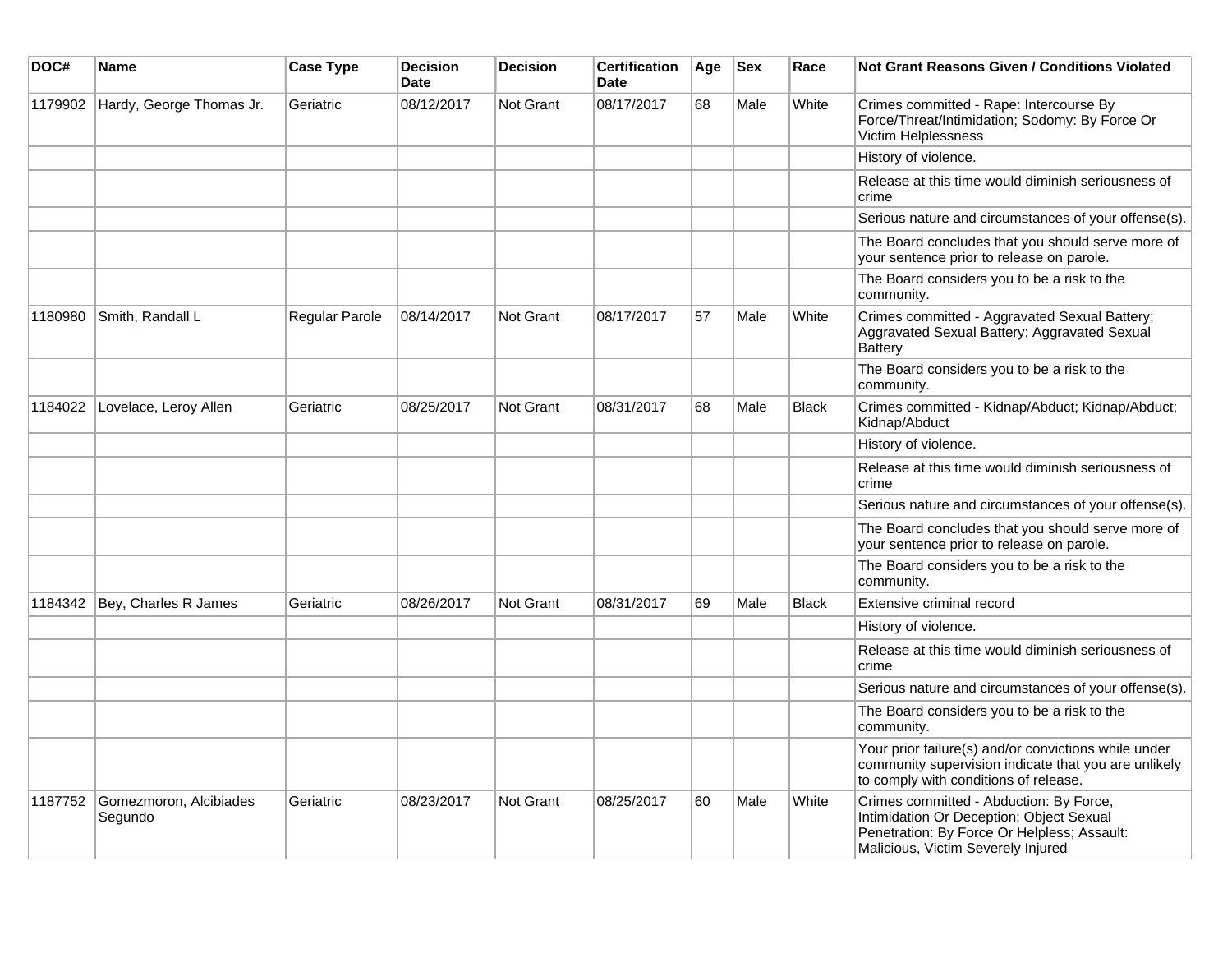| DOC#    | <b>Name</b>                       | <b>Case Type</b> | <b>Decision</b><br><b>Date</b> | <b>Decision</b> | <b>Certification</b><br>Date | Age | <b>Sex</b>   | Race         | <b>Not Grant Reasons Given / Conditions Violated</b>                                                                                  |
|---------|-----------------------------------|------------------|--------------------------------|-----------------|------------------------------|-----|--------------|--------------|---------------------------------------------------------------------------------------------------------------------------------------|
| 1187752 | Gomezmoron, Alcibiades<br>Segundo | Geriatric        | 08/23/2017                     | Not Grant       | 08/25/2017                   | 60  | Male         | White        | Release at this time would diminish seriousness of<br>crime                                                                           |
|         |                                   |                  |                                |                 |                              |     |              |              | Serious nature and circumstances of your offense(s).                                                                                  |
|         |                                   |                  |                                |                 |                              |     |              |              | The Board concludes that you should serve more of<br>your sentence prior to release on parole.                                        |
|         |                                   |                  |                                |                 |                              |     |              |              | The Board considers you to be a risk to the<br>community.                                                                             |
| 1188643 | Hughes, Jay Clayton               | Regular Parole   | 08/13/2017                     | Not Grant       | 08/17/2017                   | 54  | Male         | <b>Black</b> | Crimes committed - Homicide/Murder;<br>Homicide/Murder; Homicide/Murder                                                               |
|         |                                   |                  |                                |                 |                              |     |              |              | Release at this time would diminish seriousness of<br>crime                                                                           |
|         |                                   |                  |                                |                 |                              |     |              |              | Serious nature and circumstances of your offense(s).                                                                                  |
|         |                                   |                  |                                |                 |                              |     |              |              | The Board concludes that you should serve more of<br>your sentence prior to release on parole.                                        |
| 1203930 | Dole, Dexter                      | Geriatric        | 08/19/2017                     | Not Grant       | 08/25/2017                   | 70  | Male         | White        | Crimes committed - Aggravated Sexual Battery:<br>Victim <13 Yrs; Object Sexual Penetration: Victim<br><13 Yrs; Sodomy: Victim <13 Yrs |
|         |                                   |                  |                                |                 |                              |     |              |              | Release at this time would diminish seriousness of<br>crime                                                                           |
|         |                                   |                  |                                |                 |                              |     |              |              | Serious nature and circumstances of your offense(s).                                                                                  |
|         |                                   |                  |                                |                 |                              |     |              |              | The Board concludes that you should serve more of<br>your sentence prior to release on parole.                                        |
|         |                                   |                  |                                |                 |                              |     |              |              | The Board considers you to be a risk to the<br>community.                                                                             |
| 1391792 | Garnes, Margaret Mason            | Geriatric        | 08/13/2017                     | Not Grant       | 08/17/2017                   | 69  | Female White |              | Crimes committed - Murder: 2nd Degree; Firearm:<br>Use In Commission Of Felony, 1st Off                                               |
|         |                                   |                  |                                |                 |                              |     |              |              | Release at this time would diminish seriousness of<br>crime                                                                           |
|         |                                   |                  |                                |                 |                              |     |              |              | The Board concludes that you should serve more of<br>your sentence prior to release on parole.                                        |
|         |                                   |                  |                                |                 |                              |     |              |              | You need to show a longer period of stable<br>adjustment.                                                                             |
| 1405018 | Breeden, Elmer Whit               | Geriatric        | 08/28/2017                     | Not Grant       | 08/31/2017                   | 65  | Male         | White        | Crimes committed - Aggravated Sexual Battery:<br>Victim <13 Yrs                                                                       |
|         |                                   |                  |                                |                 |                              |     |              |              | Release at this time would diminish seriousness of<br>crime                                                                           |
|         |                                   |                  |                                |                 |                              |     |              |              | Serious nature and circumstances of your offense(s).                                                                                  |
|         |                                   |                  |                                |                 |                              |     |              |              | The Board considers you to be a risk to the<br>community.                                                                             |
|         |                                   |                  |                                |                 |                              |     |              |              | Your record of institutional infractions indicates a<br>disregard for rules and that you are not ready to<br>conform to society.      |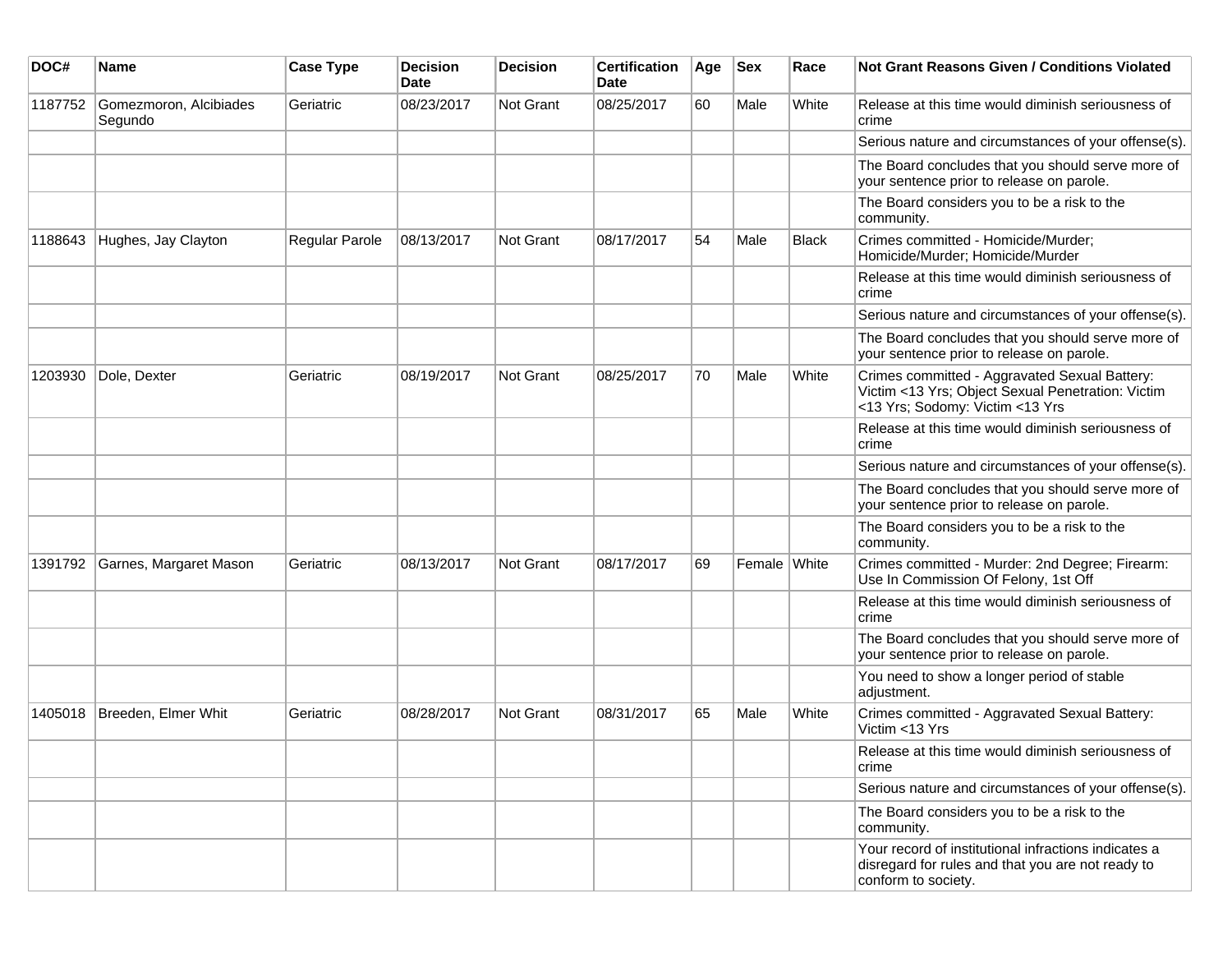| DOC#    | <b>Name</b>             | <b>Case Type</b> | <b>Decision</b><br><b>Date</b> | <b>Decision</b> | <b>Certification</b><br>Date | Age | <b>Sex</b>   | Race  | <b>Not Grant Reasons Given / Conditions Violated</b>                                                                                                     |
|---------|-------------------------|------------------|--------------------------------|-----------------|------------------------------|-----|--------------|-------|----------------------------------------------------------------------------------------------------------------------------------------------------------|
| 1406202 | Cole, Jerry             | Geriatric        | 08/12/2017                     | Not Grant       | 08/17/2017                   | 66  | Male         | White | Crimes committed - Aggravated Sexual Battery:<br>Victim <13 Yrs; Aggravated Sexual Battery: Victim<br><13 Yrs; Aggravated Sexual Battery: Victim <13 Yrs |
|         |                         |                  |                                |                 |                              |     |              |       | Release at this time would diminish seriousness of<br>crime                                                                                              |
|         |                         |                  |                                |                 |                              |     |              |       | Serious nature and circumstances of your offense(s).                                                                                                     |
|         |                         |                  |                                |                 |                              |     |              |       | The Board concludes that you should serve more of<br>your sentence prior to release on parole.                                                           |
|         |                         |                  |                                |                 |                              |     |              |       | The Board considers you to be a risk to the<br>community.                                                                                                |
| 1416322 | Jarrett, Paul Daniel    | Geriatric        | 08/02/2017                     | Not Grant       | 08/04/2017                   | 80  | Male         | White | Crimes committed - Murder: 1st Degree; Malicious<br>Wounding; Firearm: Use In Commission Of Felony,<br>2Nd+ Off                                          |
|         |                         |                  |                                |                 |                              |     |              |       | History of violence.                                                                                                                                     |
|         |                         |                  |                                |                 |                              |     |              |       | Release at this time would diminish seriousness of<br>crime                                                                                              |
|         |                         |                  |                                |                 |                              |     |              |       | Serious nature and circumstances of your offense(s).                                                                                                     |
|         |                         |                  |                                |                 |                              |     |              |       | The Board concludes that you should serve more of<br>your sentence prior to release on parole.                                                           |
| 1422735 | Linderman, Betty        | Geriatric        | 08/14/2017                     | Not Grant       | 08/17/2017                   | 75  | Female White |       | Crimes committed - Manslaughter: Voluntary;<br>Firearm: Use In Commission Of Felony, 1st Off                                                             |
|         |                         |                  |                                |                 |                              |     |              |       | Serious nature and circumstances of your offense(s).                                                                                                     |
|         |                         |                  |                                |                 |                              |     |              |       | The Board concludes that you should serve more of<br>your sentence prior to release on parole.                                                           |
| 1453402 | Tinsley, William F. Jr. | Geriatric        | 08/09/2017                     | Not Grant       | 08/10/2017                   | 68  | Male         | White | Release at this time would diminish seriousness of<br>crime                                                                                              |
|         |                         |                  |                                |                 |                              |     |              |       | The Board concludes that you should serve more of<br>your sentence prior to release on parole.                                                           |
|         |                         |                  |                                |                 |                              |     |              |       | The Board considers you to be a risk to the<br>community.                                                                                                |
|         |                         |                  |                                |                 |                              |     |              |       | You need to show a longer period of stable<br>adjustment.                                                                                                |
| 1462536 | Walker, Phillip Charles | Geriatric        | 07/31/2017                     | Not Grant       | 08/04/2017                   | 71  | Male         | White | Crimes committed - Aggravated Sexual Battery:<br>Victim <13 Yrs; Aggravated Sexual Battery: Victim<br><13 Yrs; Aggravated Sexual Battery: Victim <13 Yrs |
|         |                         |                  |                                |                 |                              |     |              |       | Release at this time would diminish seriousness of<br>crime                                                                                              |
|         |                         |                  |                                |                 |                              |     |              |       | Serious nature and circumstances of your offense(s).                                                                                                     |
|         |                         |                  |                                |                 |                              |     |              |       | The Board concludes that you should serve more of<br>your sentence prior to release on parole.                                                           |
|         |                         |                  |                                |                 |                              |     |              |       | The Board considers you to be a risk to the<br>community.                                                                                                |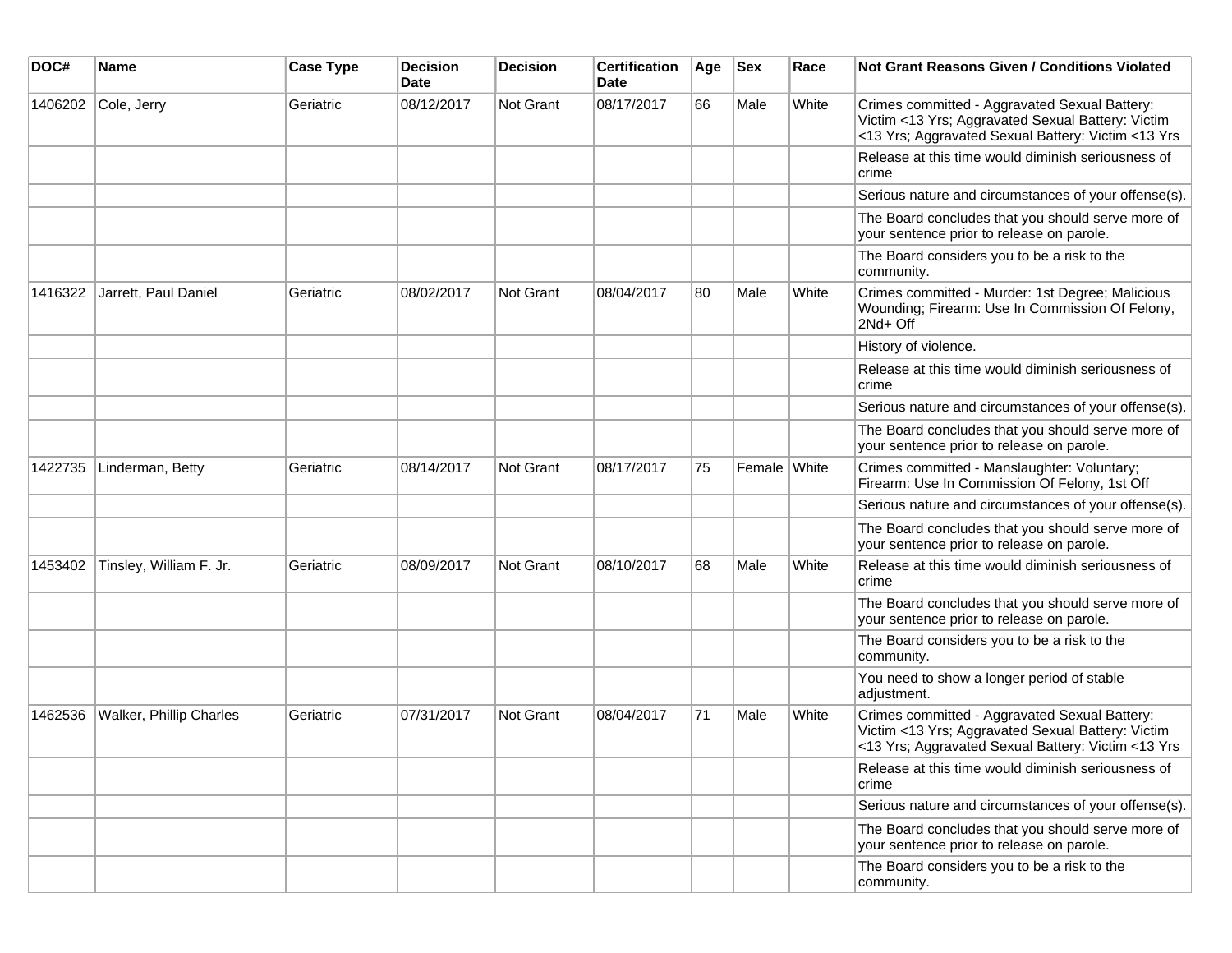| DOC#    | Name                                     | <b>Case Type</b>      | <b>Decision</b><br><b>Date</b> | <b>Decision</b> | <b>Certification</b><br><b>Date</b> | Age | <b>Sex</b> | Race  | <b>Not Grant Reasons Given / Conditions Violated</b>                                                                                                                   |
|---------|------------------------------------------|-----------------------|--------------------------------|-----------------|-------------------------------------|-----|------------|-------|------------------------------------------------------------------------------------------------------------------------------------------------------------------------|
| 1463549 | Bailey, Bruce Darrell                    | Geriatric             | 08/19/2017                     | Not Grant       | 08/25/2017                          | 66  | Male       | White | Extensive criminal record                                                                                                                                              |
|         |                                          |                       |                                |                 |                                     |     |            |       | History of violence.                                                                                                                                                   |
|         |                                          |                       |                                |                 |                                     |     |            |       | Release at this time would diminish seriousness of<br>crime                                                                                                            |
|         |                                          |                       |                                |                 |                                     |     |            |       | The Board concludes that you should serve more of<br>your sentence prior to release on parole.                                                                         |
|         |                                          |                       |                                |                 |                                     |     |            |       | You need to show a longer period of stable<br>adjustment.                                                                                                              |
| 1469576 | Boyd, John Roger                         | Geriatric             | 08/14/2017                     | Not Grant       | 08/17/2017                          | 65  | Male       | White | Crimes committed - Produce Child Porn Age 15+,<br>Offender 7+ Yrs; Child<br>Pornography:Pwi/Reproduce/Sell/Give 2nd+;<br>Propose Sex By Comp Etc. 15+y, Offender 7+ Yr |
|         |                                          |                       |                                |                 |                                     |     |            |       | Release at this time would diminish seriousness of<br>crime                                                                                                            |
|         |                                          |                       |                                |                 |                                     |     |            |       | Serious nature and circumstances of your offense(s).                                                                                                                   |
|         |                                          |                       |                                |                 |                                     |     |            |       | The Board concludes that you should serve more of<br>your sentence prior to release on parole.                                                                         |
|         |                                          |                       |                                |                 |                                     |     |            |       | The Board considers you to be a risk to the<br>community.                                                                                                              |
| 1785284 | Delbridge, Ta'Shawn Laron                | <b>Regular Parole</b> | 08/11/2017                     | Not Grant       | 08/17/2017                          | 19  | Male       | Black | Considering your offense and your institutional<br>records, the Board concludes that you should serve<br>more of your sentence before being paroled.                   |
|         |                                          |                       |                                |                 |                                     |     |            |       | Poor institutional adjustment (for example,<br>motivation/attitude, unfavorable reports, lack of<br>program involvement, etc.)                                         |
|         |                                          |                       |                                |                 |                                     |     |            |       | The Board considers you to be a risk to the<br>community.                                                                                                              |
|         |                                          |                       |                                |                 |                                     |     |            |       | You need to show a longer period of stable<br>adjustment.                                                                                                              |
|         |                                          |                       |                                |                 |                                     |     |            |       | Your prior failure(s) and/or convictions while under<br>community supervision indicate that you are unlikely<br>to comply with conditions of release.                  |
| 1785285 | Cloud-Hatcher, Dakari<br>Emmanuello zino | Regular Parole        | 08/29/2017                     | Not Grant       | 08/31/2017                          | 18  | Male       | Black | Release at this time would diminish seriousness of<br>crime                                                                                                            |
|         |                                          |                       |                                |                 |                                     |     |            |       | The Board concludes that you should serve more of<br>your sentence prior to release on parole.                                                                         |
|         |                                          |                       |                                |                 |                                     |     |            |       | You need further participation in institutional work<br>and/or educational programs to indicate your positive<br>progression towards re-entry into society.            |
|         |                                          |                       |                                |                 |                                     |     |            |       | You need to show a longer period of stable<br>adjustment.                                                                                                              |
|         |                                          |                       |                                |                 |                                     |     |            |       | Your record indicates a serious disregard for the<br>property rights of others.                                                                                        |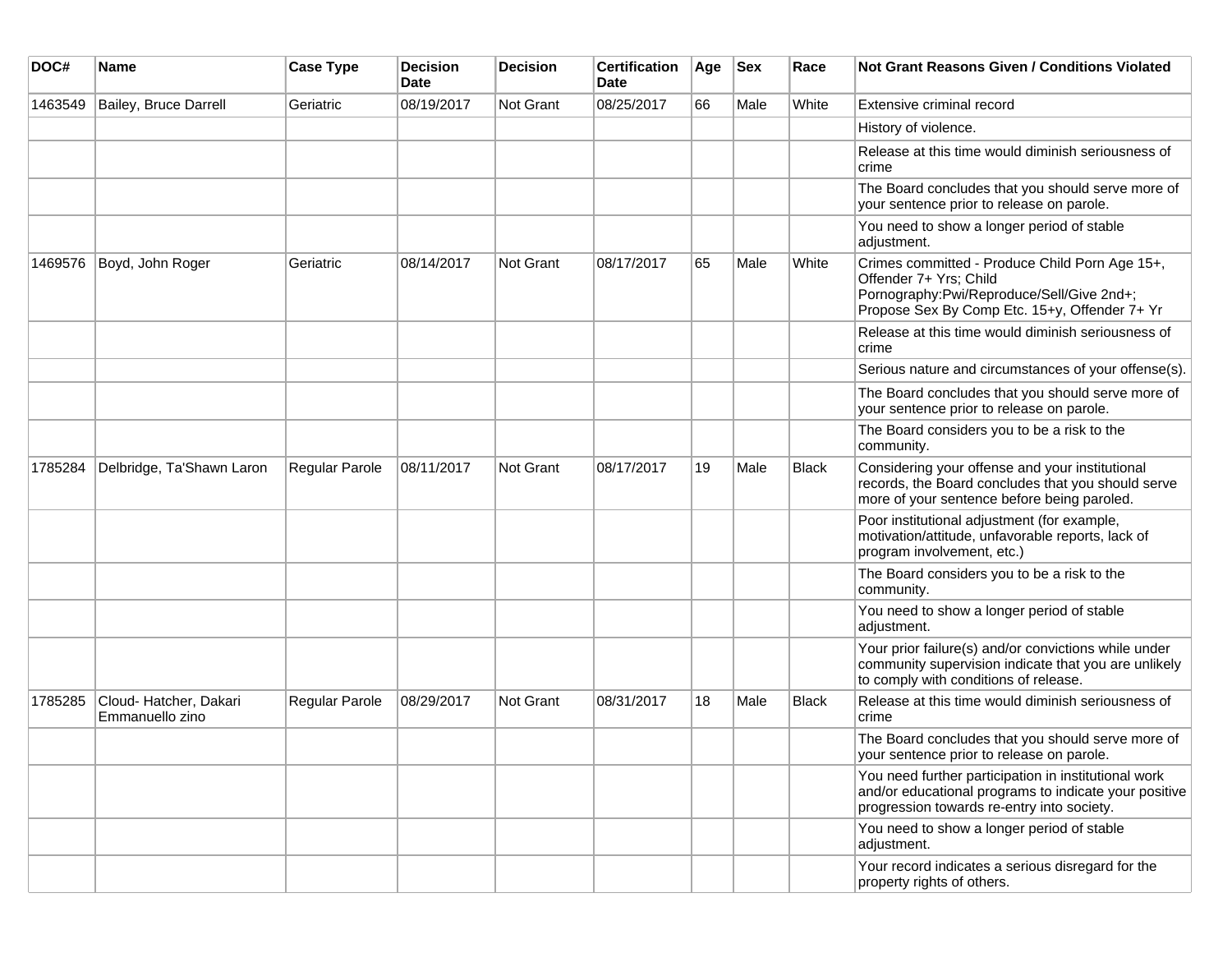| DOC#    | Name                     | <b>Case Type</b>      | <b>Decision</b><br><b>Date</b> | <b>Decision</b> | <b>Certification</b><br><b>Date</b> | Age | <b>Sex</b> | Race         | <b>Not Grant Reasons Given / Conditions Violated</b>                                                                                                        |
|---------|--------------------------|-----------------------|--------------------------------|-----------------|-------------------------------------|-----|------------|--------------|-------------------------------------------------------------------------------------------------------------------------------------------------------------|
| 1791027 | Smith, Tristen Matthew   | <b>Regular Parole</b> | 08/29/2017                     | Not Grant       | 08/31/2017                          | 19  | Male       | White        | History of violence.                                                                                                                                        |
|         |                          |                       |                                |                 |                                     |     |            |              | Release at this time would diminish seriousness of<br>crime                                                                                                 |
|         |                          |                       |                                |                 |                                     |     |            |              | The Board concludes that you should serve more of<br>your sentence prior to release on parole.                                                              |
|         |                          |                       |                                |                 |                                     |     |            |              | You need further participation in institutional work<br>and/or educational programs to indicate your positive<br>progression towards re-entry into society. |
| 1027887 | Evans, Justin Marshall   | Violation<br>Hearing  | 08/09/2017                     | Revoke          | 08/09/2017                          | 35  | Male       | White        |                                                                                                                                                             |
|         |                          |                       |                                |                 |                                     |     |            |              | 01. I will obey all Federal, State and local laws and<br>ordinances.                                                                                        |
|         |                          |                       |                                |                 |                                     |     |            |              | 08. I will not unlawfully use, possess or distribute<br>controlled substances or related paraphernalia.                                                     |
| 1081870 | Rogers, Wilbert Green    | Violation<br>Hearing  | 08/09/2017                     | Revoke          | 08/10/2017                          | 59  | Male       | Black        | 01. I will obey all Federal, State and local laws and<br>ordinances.                                                                                        |
| 1086757 | Hague, James Monroe      | Violation<br>Hearing  | 08/05/2017                     | Revoke          | 08/09/2017                          | 42  | Male       | White        | 06. I will follow the Probation and Parole Officer's<br>instructions and will be truthful, cooperative, and<br>report as instructed.                        |
|         |                          |                       |                                |                 |                                     |     |            |              | 08. I will not unlawfully use, possess or distribute<br>controlled substances or related paraphernalia.                                                     |
| 1150231 | Harris, Samuel Leon      | Violation<br>Hearing  | 08/18/2017                     | Revoke          | 08/22/2017                          | 54  | Male       | Black        | 01. I will obey all Federal, State and local laws and<br>ordinances.                                                                                        |
| 1173736 | Broadnax, Anthony George | Violation<br>Hearing  | 08/23/2017                     | Revoke          | 08/24/2017                          | 53  | Male       | <b>Black</b> | 06. I will follow the Probation and Parole Officer's<br>instructions and will be truthful, cooperative, and<br>report as instructed.                        |
|         |                          |                       |                                |                 |                                     |     |            |              | 08. I will not unlawfully use, possess or distribute<br>controlled substances or related paraphernalia.                                                     |
| 1191570 | Johnson, Michael Allen   | Violation<br>Hearing  | 08/24/2017                     | Revoke          | 08/29/2017                          | 30  | Male       | <b>Black</b> |                                                                                                                                                             |
|         |                          |                       |                                |                 |                                     |     |            |              | 08. I will not unlawfully use, possess or distribute<br>controlled substances or related paraphernalia.                                                     |
| 1432747 | Butler, James J.         | Violation<br>Hearing  | 07/17/2017                     | Revoke          | 08/11/2017                          | 27  | Male       | <b>Black</b> |                                                                                                                                                             |
|         |                          |                       |                                |                 |                                     |     |            |              | 01. I will obey all Federal, State and local laws and<br>ordinances.                                                                                        |
| 1467319 | Minnix, Michael James    | Violation<br>Hearing  | 08/09/2017                     | Revoke          | 08/10/2017                          | 32  | Male       | White        |                                                                                                                                                             |
|         |                          |                       |                                |                 |                                     |     |            |              | 01. I will obey all Federal, State and local laws and<br>ordinances.                                                                                        |